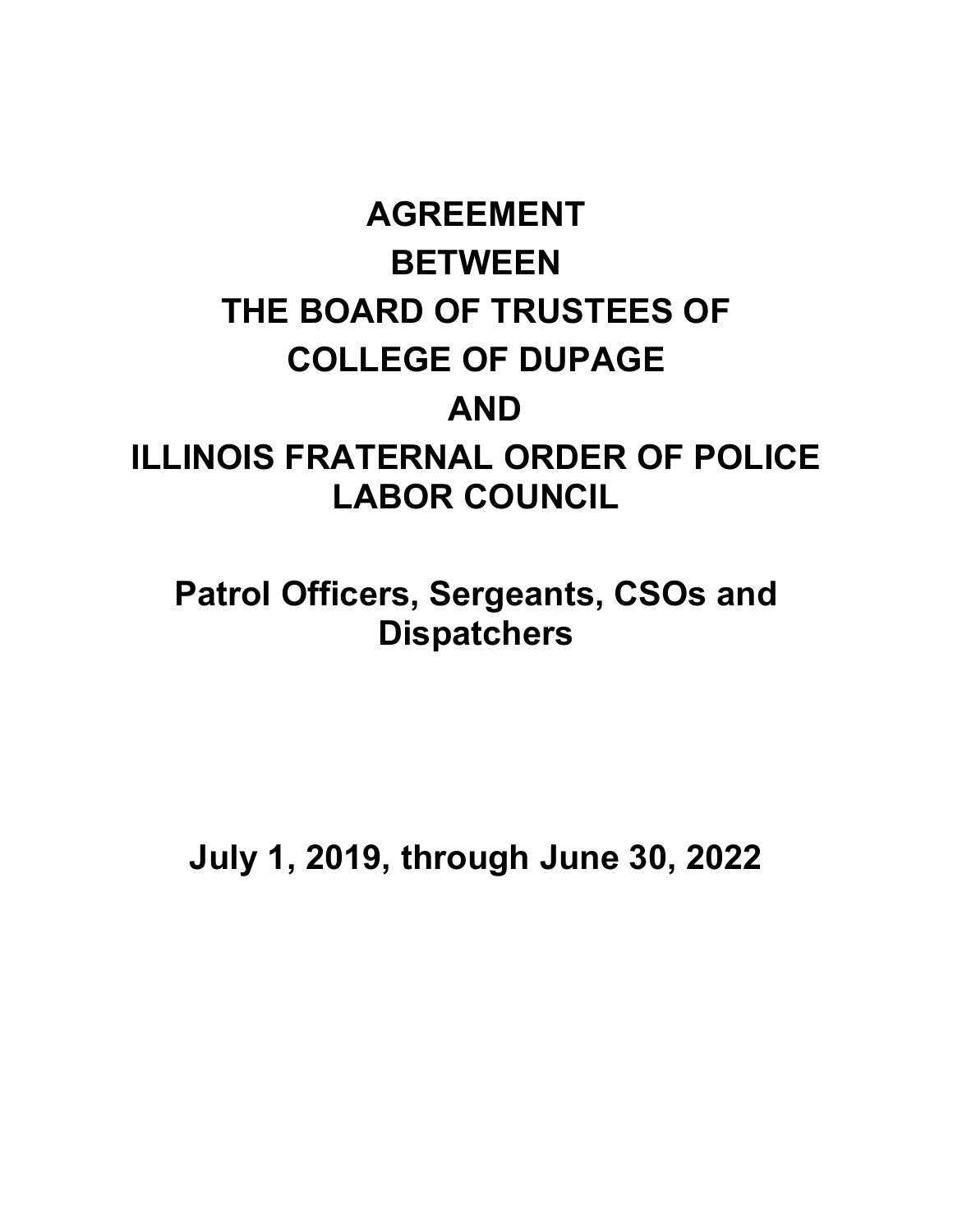|  | <b>Table of Contents</b> |  |
|--|--------------------------|--|
|  |                          |  |

| 4.3 |  |
|-----|--|
|     |  |
|     |  |
| 4.6 |  |
|     |  |
|     |  |
|     |  |
|     |  |
| 5.3 |  |
|     |  |
|     |  |
|     |  |
|     |  |
|     |  |
| 6.5 |  |
|     |  |
|     |  |
|     |  |
| 7.2 |  |
| 7.3 |  |
| 7.4 |  |
| 7.5 |  |
|     |  |
|     |  |
|     |  |
|     |  |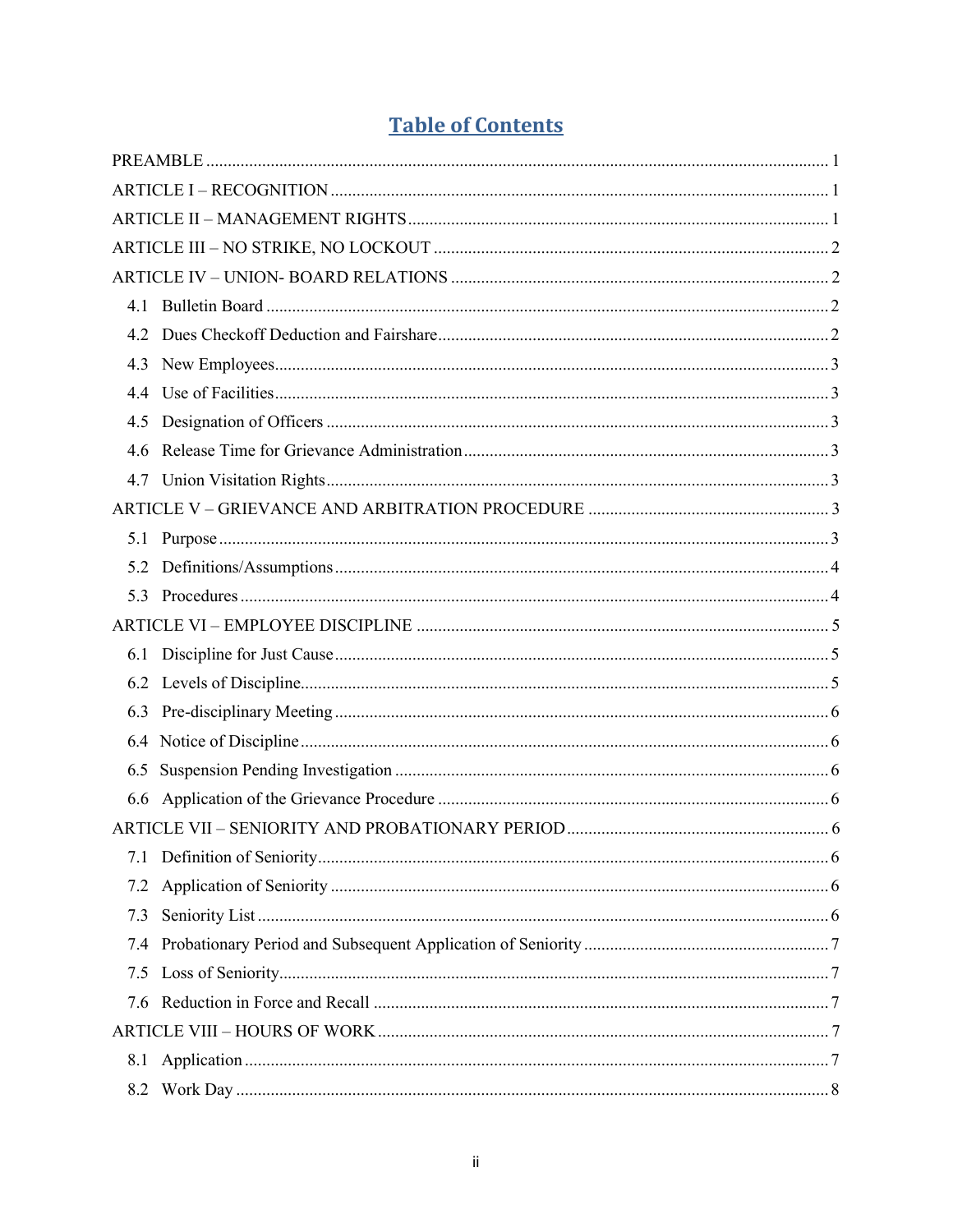| 8.5       |  |
|-----------|--|
| 8.6       |  |
| 8.7       |  |
| 8.8       |  |
|           |  |
|           |  |
|           |  |
|           |  |
|           |  |
|           |  |
| 9B        |  |
|           |  |
| 9D.       |  |
| 9E        |  |
| 9F        |  |
| 9G        |  |
|           |  |
|           |  |
| <b>9J</b> |  |
| 9K        |  |
|           |  |
|           |  |
|           |  |
|           |  |
|           |  |
|           |  |
|           |  |
|           |  |
|           |  |
|           |  |
| 11D       |  |
|           |  |
| 11F       |  |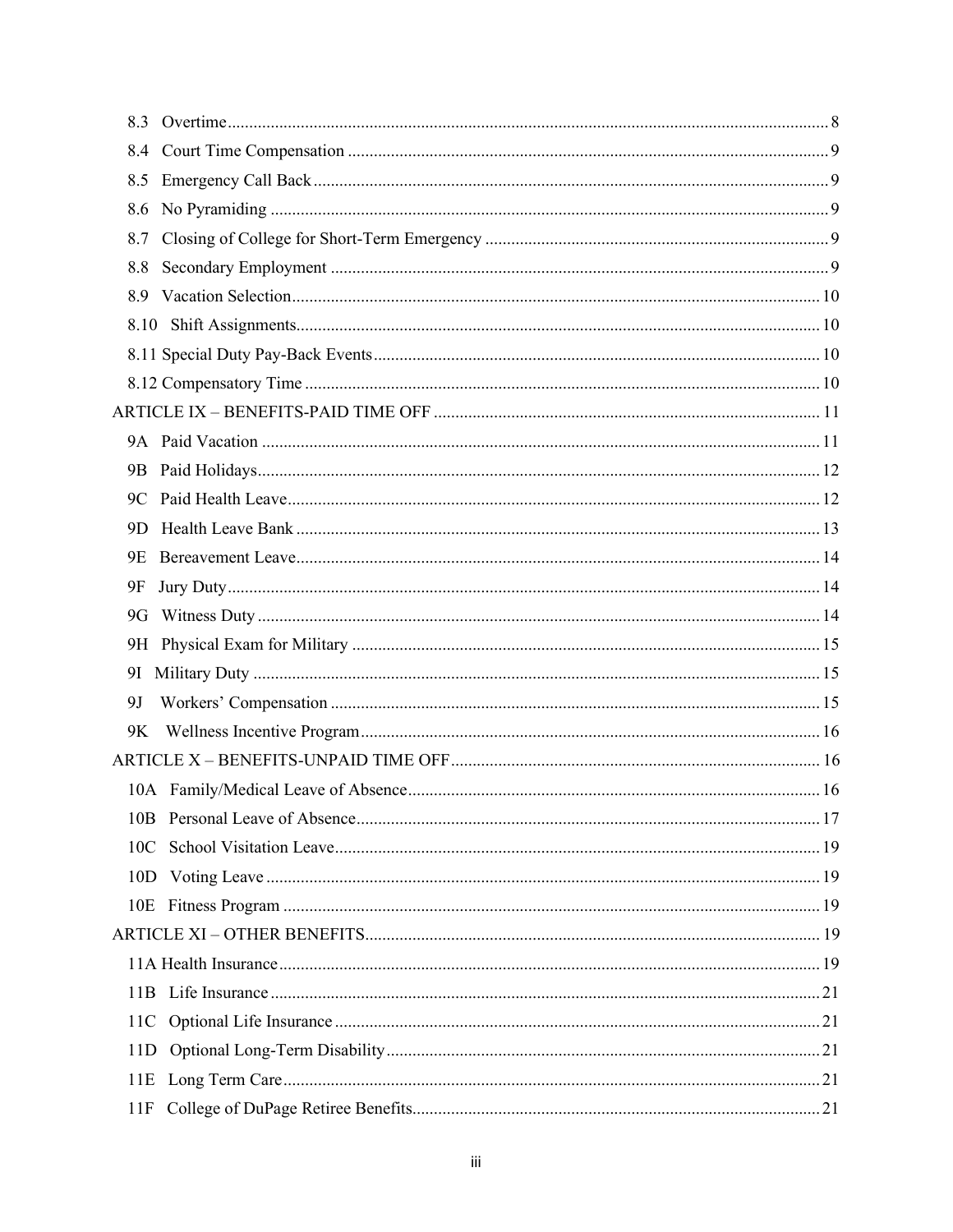| 11J     |  |
|---------|--|
|         |  |
|         |  |
|         |  |
|         |  |
| $110 -$ |  |
|         |  |
|         |  |
|         |  |
|         |  |
|         |  |
|         |  |
|         |  |
|         |  |
|         |  |
|         |  |
|         |  |
|         |  |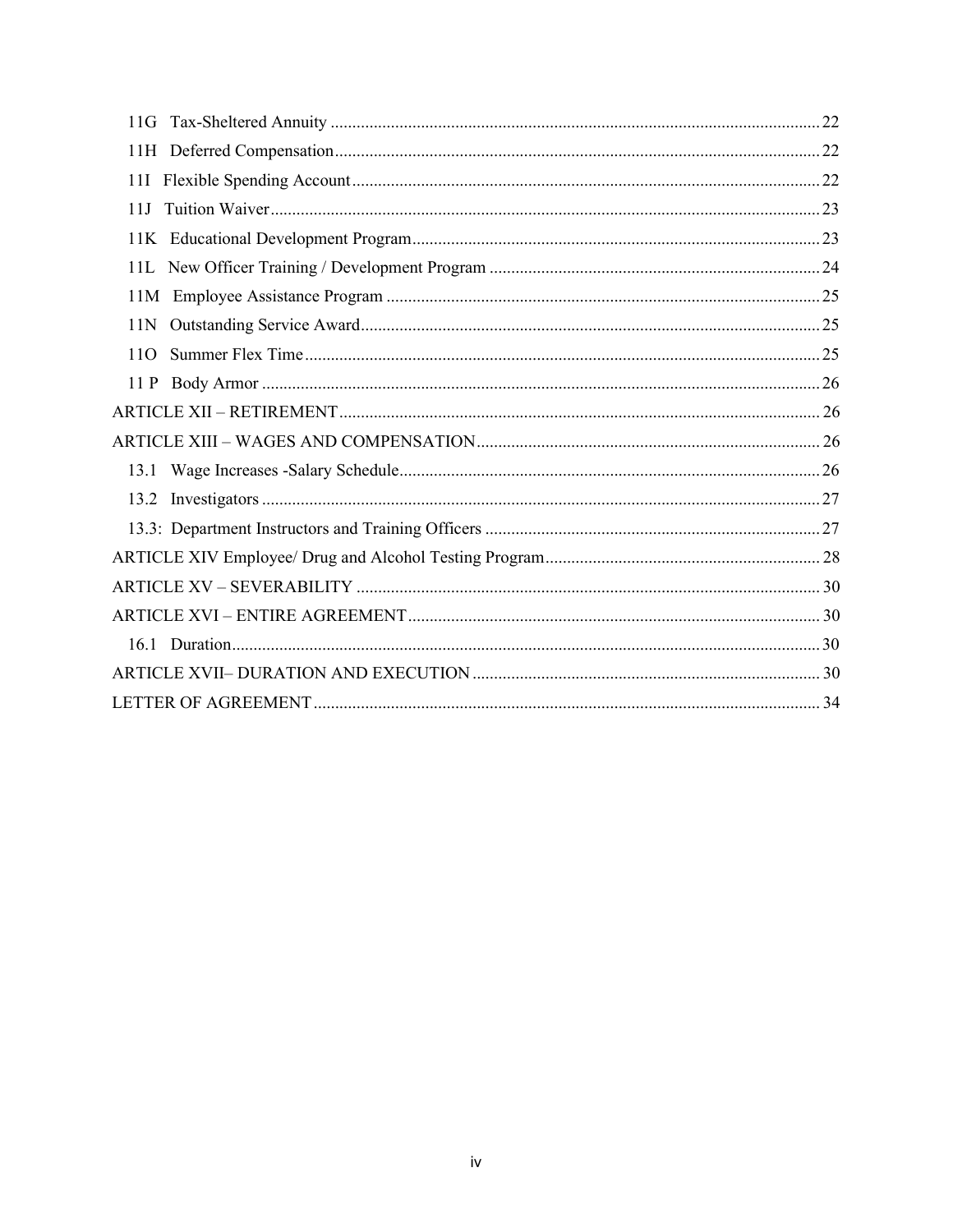## **PREAMBLE**

This Agreement is entered into by and between the Board of Trustees of Community College District No. 502, Counties of Cook, DuPage and Will, also known as the College of DuPage, hereinafter referred to as the "Board" or the "College" or the "Employer" and the Illinois Fraternal Order of Police Labor Council, hereinafter referred to as the "Union," as the exclusive collective bargaining agent for the employees in the bargaining unit as defined herein, having been designated collective bargaining agent for all regular, full-time Sergeants, Patrol Officers, Community Service Officers and Dispatchers.

It is the intent and purpose of this Agreement to set forth the parties' entire agreement with respect to wages, hours of employment, and other conditions of employment that will be in effect during the term of this Agreement for employees covered by this Agreement; to establish practices and procedures for a fair and orderly way of conducting certain relations between the parties; to prevent interruptions of work and interference with the operations of the Employer; to encourage and improve efficiency and productivity; and to provide procedures for the prompt and peaceful adjustment of grievances as provided herein. The Union recognizes that this Agreement shall in no way restrict the right and obligation of this governmental body or its elected public officials to perform their duties and obligation as required by law. Likewise, the Employer recognizes that this Agreement shall in no way restrict the rights of the Union in the performance of its duties and obligations as required by law.

Now therefore, the parties agree as follows:

## **ARTICLE I – RECOGNITION**

The Board recognizes the Union as the sole and exclusive bargaining agent for all regular fulltime College of DuPage Police Department (Police Department) Sergeants, Patrol Officers, Community Service Officers and Dispatchers. Excluded from this bargaining unit are the Police Department Director, Chief, Supervisor, Lieutenant, and all other employees including but not limited to part-time, temporary, students, and supervisory, managerial, confidential, and shortterm employees as defined by the Illinois Educational Labor Relations Act. As used herein, the terms "Police Department Employee" or "Employee" shall refer to those persons included in the bargaining unit described above.

## **ARTICLE II – MANAGEMENT RIGHTS**

All of the functions of the management and operation of the College, and the direction of its work force, which are not limited by the express written provisions of this Agreement, applicable laws, statutes or ordinances, are exclusively vested in and retained by the College, including but not limited to the following:

- a. to determine its mission and policies;
- b. to determine its budget;
- c. to determine the means, methods, and places of operations;
- d. to decide the work or services to be performed by its employees, as well as the method by which said work or services shall be performed;
- e. to determine the number and classification of positions as well as the qualifications for employment;
- f. to hire, assign, evaluate, promote, transfer, train, and schedule employees;
- g. to manage, control, supervise, and direct the workforce, including the right to assign work, require and assign overtime, establish work and productivity standards, and determine the operations or services to be conducted by employees;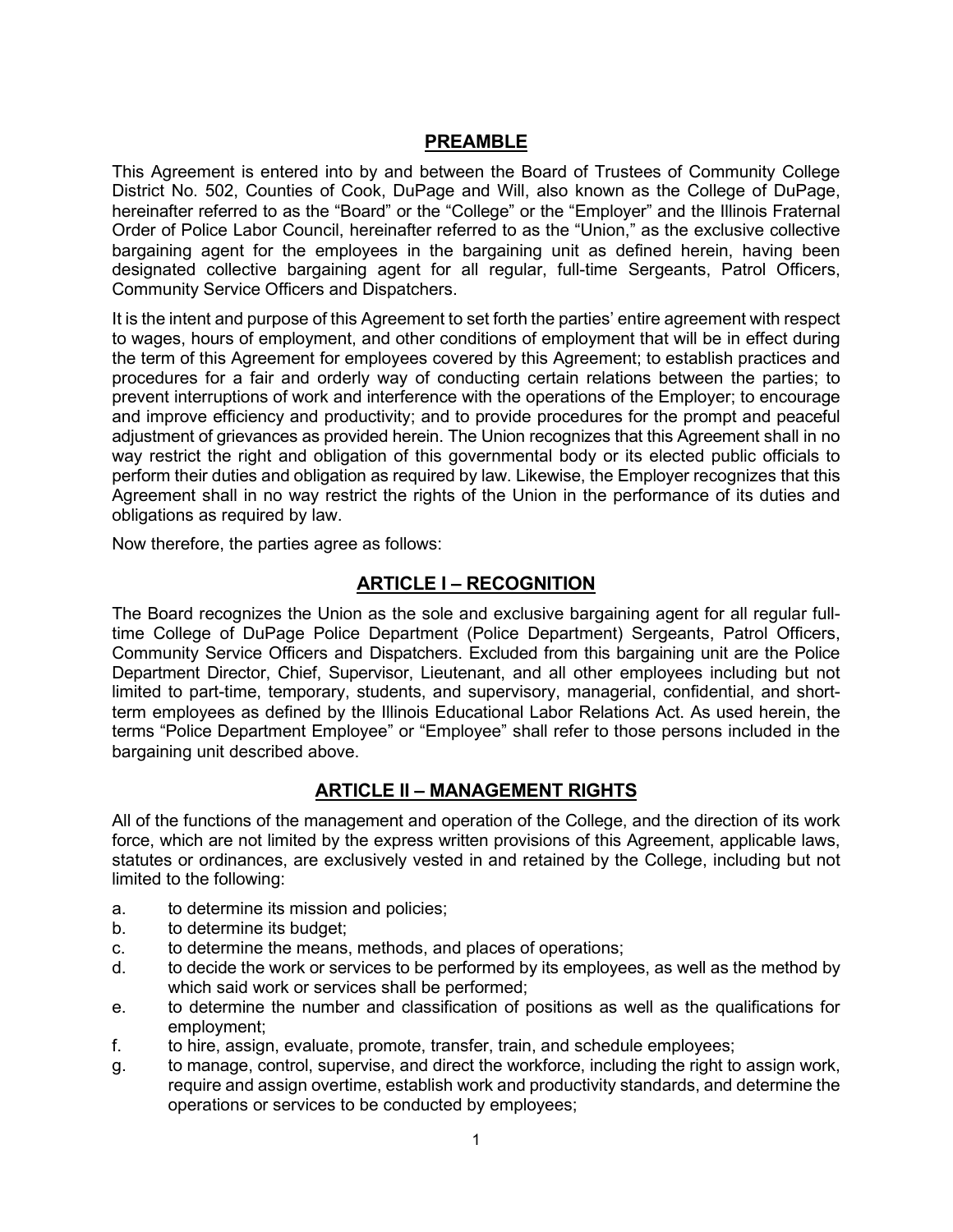- h. to maintain discipline, order, and efficiency;
- i. to demote, discipline, or discharge employees;
- j. to make and enforce rules, regulations, policies, and procedures;
- k. to introduce new and improved methods, materials, equipment, or facilities;
- l. to change or eliminate existing methods, materials, equipment, or facilities;
- m. to contract out for goods and services;
- n. to lay off or relieve employees from work;
- o. to set standards for services to the public;
- p. to determine and administer educational policy;
- q. to take all actions necessary to carry out the mission of the College

## **ARTICLE III – NO STRIKE, NO LOCKOUT**

During the term of this Agreement, or any extension thereof, neither the Union nor any officers, agents or employees will engage in, induce, call, authorize, support, promote, condone or participate in any strike, work stoppage, intentional withholding of services, illegal picketing, slowdown, sit-in, "blue-flu", or "ticket blitz", or other unlawful acts or actions having the effect of or exhibiting a refusal to work at any time for any reason. The Employer may discipline any and all employees who violate any of the above provisions of this Section. In addition, in the event of a violation of this Section the Union agrees to inform its members of their obligations under this Agreement and to direct them to return to work.

During the term of this Agreement, the Employer will not "lockout" any employees covered by the terms of this Agreement as a result of a labor dispute with the Union.

## **ARTICLE IV – UNION- BOARD RELATIONS**

#### **4.1 Bulletin Board**

A separate bulletin board of reasonable size, labeled "Police Department Employees," shall be available in an area to be agreed upon by the parties. Such bulletin board shall be available for the posting of notices and materials relating to Union activities. Such materials shall be identified with the name of the Union and shall be signed by an appropriate officer thereof. Such materials shall not be derogatory of the College or any person associated with the College and shall not include items which are primarily endorsements of candidates for political office (other than offices of the Union).

#### **4.2 Dues Checkoff Deduction**

The parties mutually recognize the right of an employee to elect to join or not join a union.

All employees covered by this Agreement who are hired on or after the effective date of this Agreement and who have made application for union membership, prior to the thirtieth (30th) day of their hire, may attend a presentation by the Labor Council concerning the benefits and services received through membership in the union, provided that there is no disruption to their regularly scheduled shift assignment and their primary duties.

Employees seeking union membership shall file with the Employer a written authorization dues form attached as appendix A. The Employer shall deduct Union Dues from the wages of the employee. Such deductions shall be remitted to the Union by the Board no later than fifteen (15) days following deduction.

The Employer shall not voluntarily release any information of any employee pertaining to membership or non-membership in the Labor Council, unless such release is otherwise required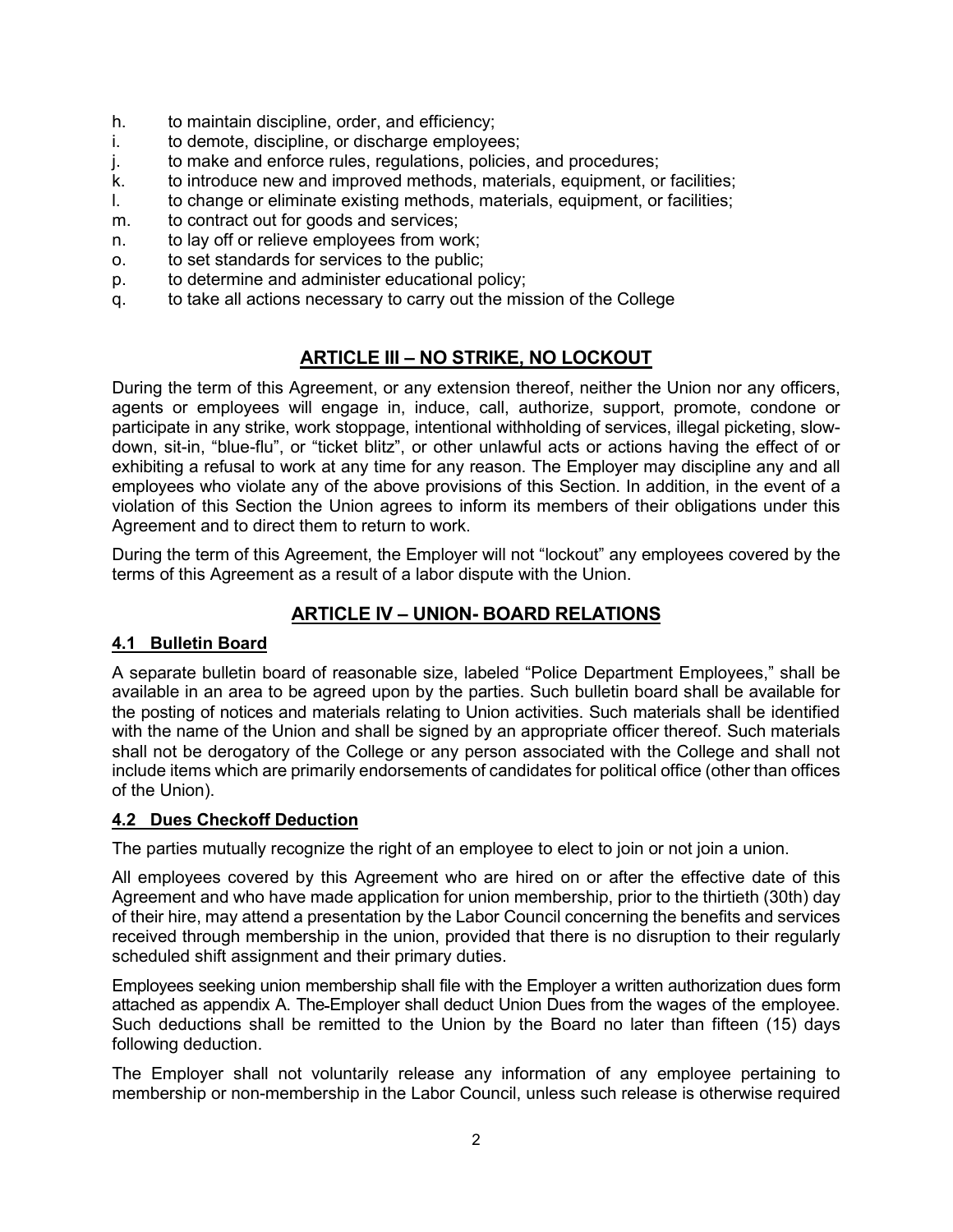by law. If so required, the union shall be given prior notice of the pending release.

Any present employee covered by this Agreement who is not a member of the Labor Council, and who for bona fide religious reasons objects to the payment of dues to a union shall, upon written request, be permitted to pay monthly an amount not to exceed the amount of Labor Council dues uniformly required of members, to a charitable organization agreed to by the employee and the Labor Council. In return for such continuing payments, the employee shall be entitled to the full range of services provided by the Labor Council to full members without any additional charge. Such written request may be rescinded at any time

The employer shall, with respect to any religious objector on whose behalf the Employer has received a written authorization as provided above, deduct from the wages of such employee the dues equivalent financial obligation, including any retroactive amount due and owing, and shall forward said amount to the agreed upon charitable organization on the tenth (10th) day of the month following the month in which the deduction is made.

## **4.3 New Employees**

The Union shall be notified of the hiring of all new Police Department employees whose job classifications are covered by this Agreement within thirty (30) calendar days of the date of such hiring.

## **4.4 Use of Facilities**

The Union may utilize College meeting room facilities to meet with employees covered under this Agreement during non-working hours, provided the Union shall promptly reimburse the College for the facilities usage charge as normally required by the College. Such use shall not interfere with any activity or function of the College. The Union will advise the Chief or his designee of the date and time that such meetings are to take place.

#### **4.5 Designation of Officers**

The Union shall provide the Employer with a written designation of Local Union Officers for the bargaining unit, and shall keep the written designation current.

#### **4.6 Release Time for Grievance Administration**

A local Union officer shall be given reasonable release time with pay, if on duty, to attend grievance Step 1 through 4 meetings.

#### **4.7 Union Visitation Rights**

A representative of the Union shall have reasonable access to designated areas of the Police Department premises during normal College working hours with advance notice to the Chief. Such access shall be for the administration of this Agreement. The Union agrees that such activities shall not interfere with the normal work duties of the employees or interfere with the confidential operation of the Department. The Employer reserves the right to designate the accessible areas as provided herein.

## **ARTICLE V – GRIEVANCE AND ARBITRATION PROCEDURE**

#### **5.1 Purpose**

It is the purpose of this Grievance and Arbitration Procedure to resolve as promptly, as expeditiously, and as fairly as possible any allegations made by an employee or a group of employees or the Union of a misinterpretation or misapplication of any of the written provisions of this Agreement.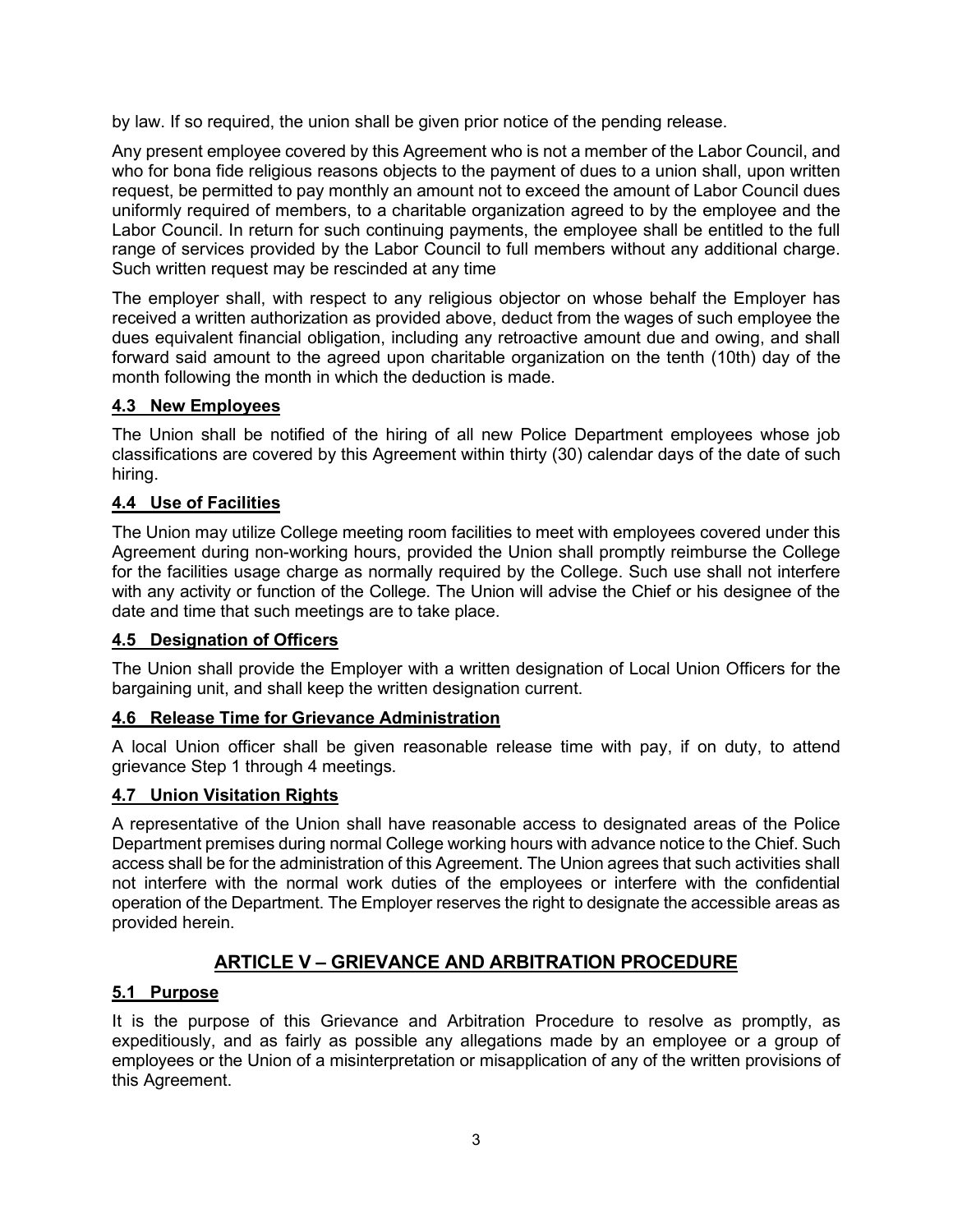#### **5.2 Definitions/Assumptions**

- 1. A grievance shall mean an allegation by an affected employee or group of employees or the Union that there has been a violation, misinterpretation, or misapplication of any the written provisions of this Agreement.
- 2. As used in this Article, the term "working days" shall mean Monday through Friday, except days which the College has identified as a paid holiday.
- 3. Any employee may be represented by either an Officer of the bargaining unit, a Union Officer, Attorney, or Field Representative, or any combination thereof (not to exceed three (3) representatives) at any meeting, hearing or appeal relating to a grievance, which has been formally presented.
- 4. The Union shall be advised of any meeting, hearing or appeal relating to a grievance, which has been formally presented. Such notice shall be made not less than three (3) working days prior to the date of the meeting, hearing, or appeal. A representative of the Labor Council shall have the right to participate in any such meeting, hearing or appeal.
- 5. The failure of the grievant(s) to act on any grievance within the prescribed time limits will act as a bar to any further appeal within the grievance procedure. If the designated representative of the College shall neglect to proceed or render a decision within the time limits, the grievance shall be deemed to have been denied. The grievance may be advanced, within time limits, to the next step of the grievance procedure. Time limits may be extended by mutual written agreement.

#### **5.3 Procedures**

The party asserting a grievance may attempt to resolve the problem through informal communication with the immediate supervisor. The parties may agree to bypass any step of the grievance procedure.

**Step 1:** If the informal process with the immediate supervisor fails to resolve the problem, the grievant(s) or the Union or both may formally present the grievance in writing to the department supervisor who will arrange for a meeting to be held within ten (10) working days to review the grievance. The formal written grievance shall clearly identify all provisions of this Agreement which are alleged to have been violated, and describe the remedy which is being sought. The filing of the formal written grievance at this step shall be within ten (10) working days of the date of the occurrence giving rise to the grievance, or within ten (10) working days of when the employee or the Union, through the use of reasonable diligence, should reasonably have known of the occurrence of the event giving rise to the grievance. The supervisor shall provide a written answer to the grievant with a copy to the Union within 10 working days of the meeting. The answer shall include the reasons for the decision.

**Step 2:** If the grievance is not satisfactorily resolved at the preceding step, the grievant(s) or the Union or both may refer it to the Chief of Police by filing the grievance in writing within 10 working days of receipt of the answer from Step 1 or, if no answer is received, within 10 working days of the time that the answer was due. The Chief will arrange for a meeting to be held within 10 working days of such referral to review the grievance. The Union shall have the right to include in its presentation such witnesses and materials as it deems necessary to develop facts pertinent to the grievance. A written answer, including reason(s), shall be provided to the grievant(s), with a copy to the Union, within 10 working days of the meeting provided for in this paragraph.

**Step 3:** If the grievance is not satisfactorily resolved at the preceding step, the grievant(s), or the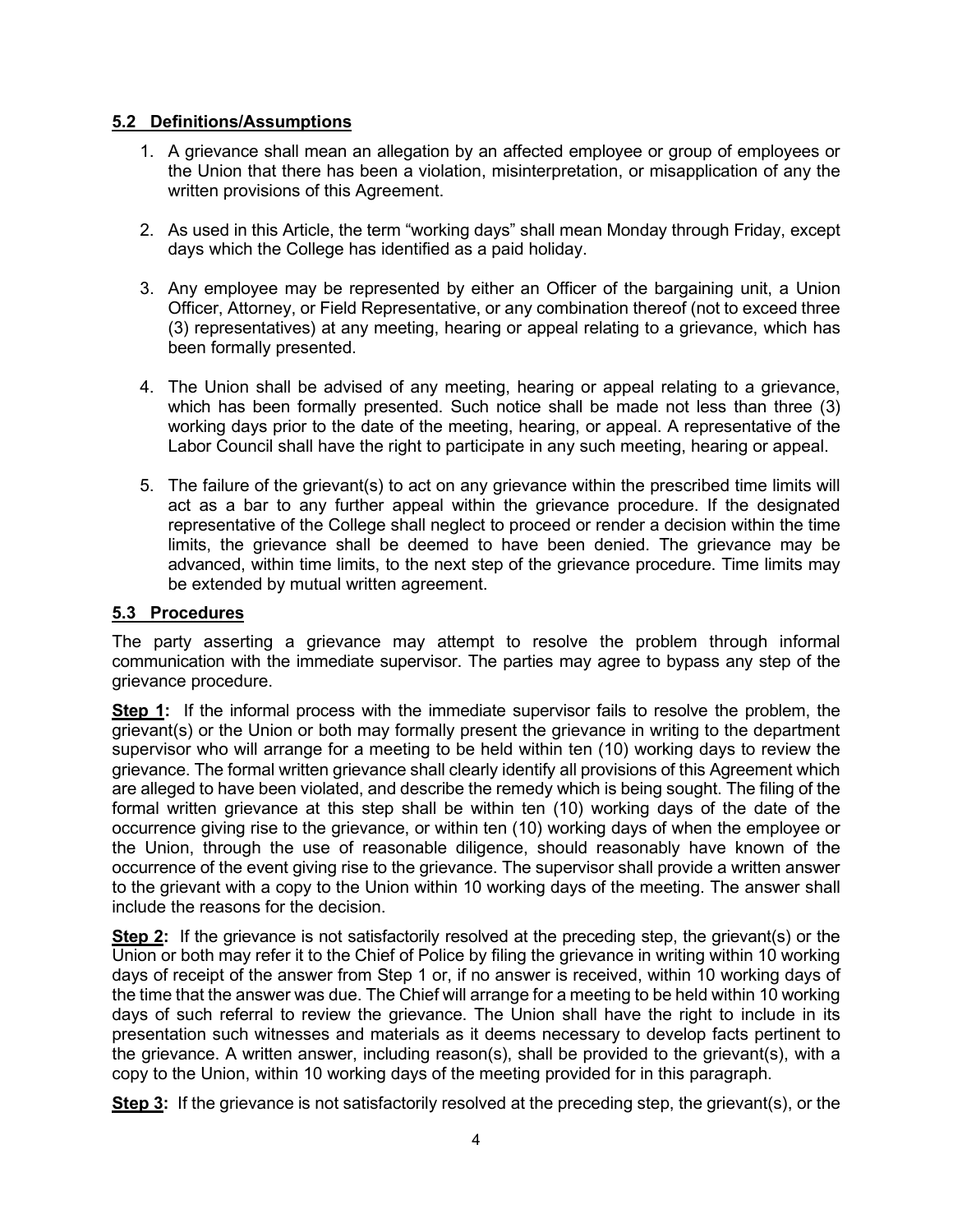Union, or both, may refer it to the Vice President for Administrative Affairs, or designee, by filing the same in writing within ten (10) working days of receipt of the answer from the Chief or, if no answer is received, within ten (10) working days of the time that the answer was due. The Vice President or designee will arrange for a meeting to be held within 15 working days of such referral to review the grievance. The Union shall have the right to include in its presentation such witnesses and materials as it deems necessary to develop facts pertinent to the grievance. A written answer, including reason(s), shall be provided to the grievant(s) with a copy to the Union within ten (10) working days of the meeting provided for in this paragraph.

If the grievance arises from a decision or action at the Vice President's level, the grievance may be initiated at Step 3, provided it is filed within the time limit prescribed in Step 1.

**Step 4:** If the grievance is not satisfactorily resolved at the Vice President's level, the Union may submit it to binding arbitration provided written notice indicating the Union's intention is filed with the Vice President for Administrative Affairs or his designee within fifteen (15) working days of the answer at the Vice President's level or, if no answer is received, within fifteen (15) working days of the time that the answer was due. The Union shall promptly request the Federal Mediation and Conciliation Service (FMCS) to provide a panel of qualified Arbitrators from which the parties may make a selection pursuant to the normal practices and procedures of the FMCS.

The Arbitrator, in rendering his/her decision, shall not amend, modify, nullify, ignore, or add to or subtract from, any of the provisions of this Agreement. The Arbitrator shall consider and decide only the question of whether there has been a violation, misinterpretation or misapplication of the express provisions of this Agreement. The Arbitrator shall be empowered to determine the issue raised by the grievance as submitted by the grievant(s) or the Union in writing at Step 2. The Arbitrator shall be without power to make any decision or award, which is contrary to, or inconsistent with in any way, applicable federal or state laws, rules and regulations. The Arbitrator shall not in any way limit or interfere with the powers duties and responsibilities of the Employer under law or applicable court decisions. The Arbitrator is empowered to include in his/her award such remedies as shall be within his/her lawful authority, including the restoration of employment. The Arbitrator in such cases shall reduce any back pay award by any amount earned by the employee during the period he/she was not working and by any Unemployment Compensation payments received during such period. Any and all adjustments resulting from the use of this procedure must be consistent with the terms of the agreement. The Arbitrator's decision shall be final and binding on the parties.

The fees and expenses of the Arbitrator shall be shared equally by the College and the Union. The parties likewise shall share the expenses of any transcript(s), which they may jointly request, but all other expenses, which may be incurred by either party, shall be borne by that party.

## **ARTICLE VI – EMPLOYEE DISCIPLINE**

## **6.1 Discipline for Just Cause**

The College shall not discipline or discharge any post-probationary employee without just cause.

## **6.2 Levels of Discipline**

The Employer agrees with the tenets of progressive and corrective discipline, where appropriate. The levels of discipline may include the following actions:

- 1. Oral warning
- 2. Written reprimand
- 3. Suspension without pay not to exceed 30 days.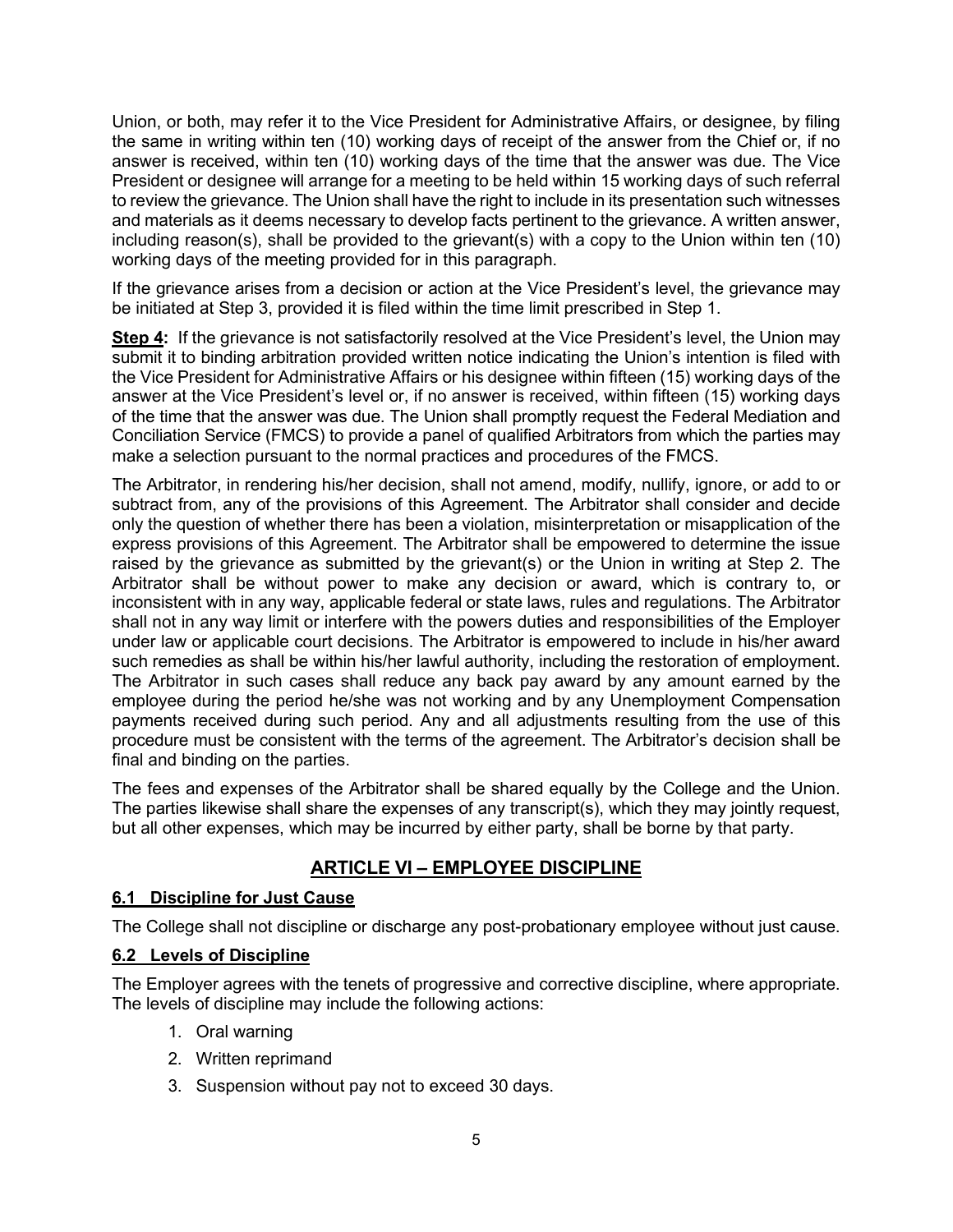4. Discharge

## **6.3 Pre-disciplinary Meeting**

Prior to imposing discipline of the level of a suspension or greater, the Employer shall meet with the employee and advise the employee, in writing, of the nature of the discipline to be imposed. At that meeting, the employee may present a rebuttal to the proposed discipline. At that meeting, the employee may request the presence of a Union representative to advise the Employee.

## **6.4 Notice of Discipline**

Except in the case of an oral warning, the Employer shall provide the employee with a written notice of the discipline imposed and the reasons therefore.

## **6.5 Suspension Pending Investigation**

In addition to the actions under Section 6.2, the Employer may suspend an employee, with or without pay, for a period not to exceed thirty (30) days, pending an investigation and decision as to whether to impose discipline or to discharge the employee. A suspension pending investigation shall not be considered to be a disciplinary action. If the employee is not discharged, or if the employee receives discipline less severe than the unpaid suspension time served pending the outcome of the investigation, the employee shall be reimbursed for any resulting difference in base pay between the loss of pay for the unpaid suspension period and the actual discipline imposed.

## **6.6 Application of the Grievance Procedure**

Discipline and discharge shall be subject to the grievance procedure of Article V, except that oral warnings and written reprimands shall not be subject to the arbitration provisions thereof.

## **ARTICLE VII – SENIORITY AND PROBATIONARY PERIOD**

## **7.1 Definition of Seniority**

Seniority shall be defined as the length of continuous service accrued as a full-time employee of the College's Police Department. However, for purposes that are germane to certain specific job classifications but do not apply to all Police Department employees, seniority shall be computed on a job classification basis. For employees who transfer into the Police Department from some other College department, eligibility for College retirement and vacation benefits shall be computed from such employee's earliest date of continuous full-time employment with the College. In the event that more than one employee covered by this Agreement shall have the same date of hire, seniority of the employees involved shall be established by lot.

## **7.2 Application of Seniority**

Seniority shall be used only where specifically provided in the Agreement. Seniority shall not accrue during any unpaid leave of absence or unpaid suspension which exceeds thirty (30) days.

## **7.3 Seniority List**

The College agrees to prepare a dated Seniority List on an annual basis, not later than December 31 of each year, and to provide the Union with a copy of such list, which the Union shall then post on its Union bulletin board. The Seniority List shall indicate both department-wide seniority as well as job classification seniority for each employee. In the event of errors or disputes over names or dates appearing on the Seniority List, the Union will call these matters to the attention of the Chief as they arise. As new Police Department employees are hired or as others leave the employ of the College, their names shall be added to or removed from the Seniority List not later than thirty (30) days from the dates of such changes. The College agrees to provide the Union with such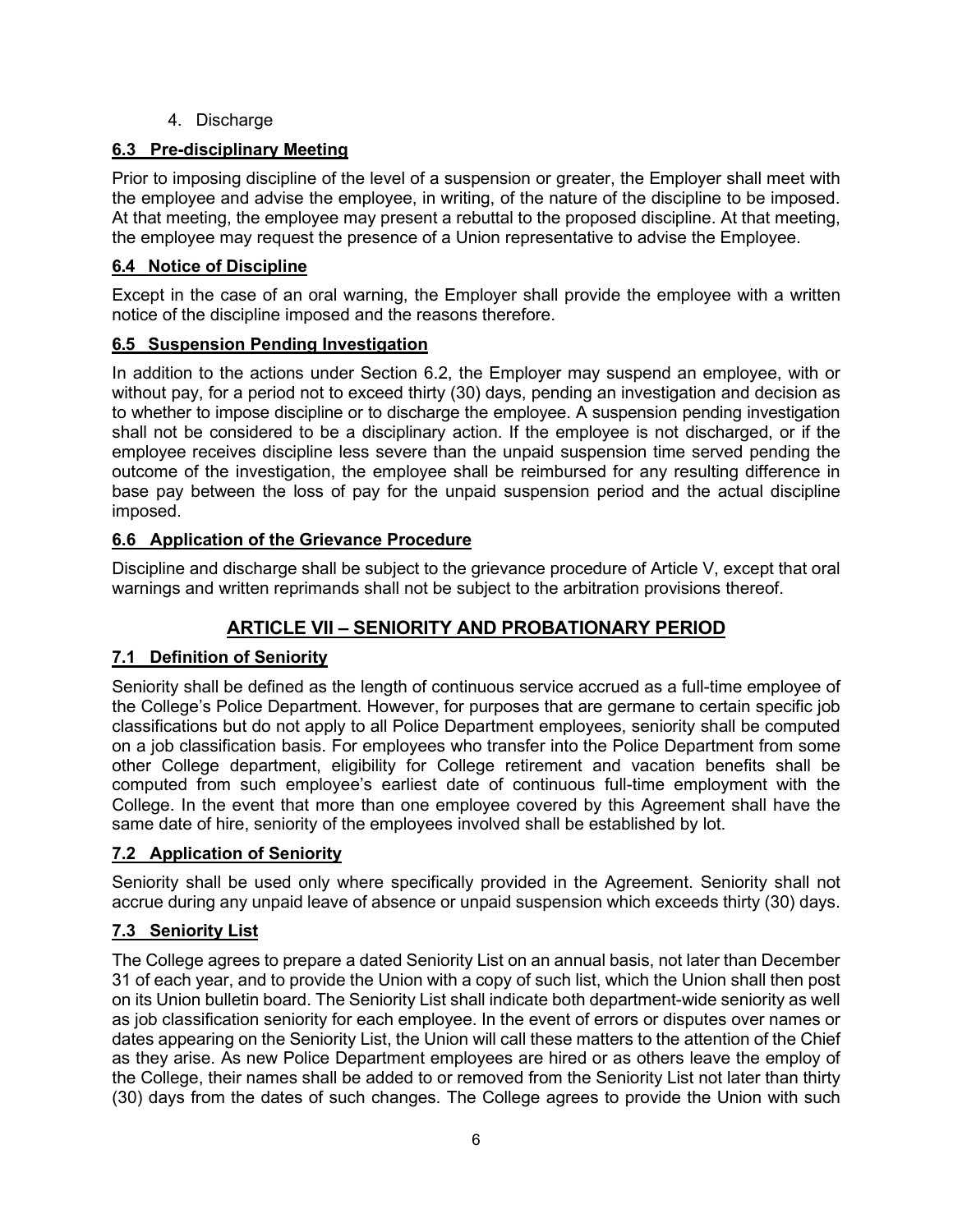updated dated Seniority Lists as they become available. If the seniority placement of an employee is not challenged within thirty (30) days after the date of the annual or a revised seniority list, the employee shall waive their right to challenge their seniority placement.

## **7.4 Probationary Period and Subsequent Application of Seniority**

All newly hired Police Department employees shall be considered probationary employees until they successfully complete a probationary period as follows:

- a. Sworn Officers twelve (12) months after the successful completion of basic training or date of hire (in the case of hiring a certified sworn officer).
- b. All other positions nine (9) months after hire.

During the probationary period, an Employee is subject to discipline and discharge, without cause and with no recourse to the grievance procedure. It is further agreed that probationary employees shall be entitled to all other rights, privileges, and benefits conferred by this agreement except as previously stated. Upon satisfactory completion of the probationary period, the Employee will become a regular employee of the College entitled to all the protections and benefits of this Agreement.

## **7.5 Loss of Seniority**

Seniority and the employment relationship shall be terminated in the event of any of the following:

- a. Voluntary or involuntary termination; or
- b. An employee fails to make written application for reinstatement, within ten (10) days of a notice of recall; or
- c. The employee is absent for three (3) consecutive scheduled work days without authorization. The employer may waive this provision in the event of exigent circumstances.
- d. The employee does not return to work at the expiration of a leave of absence.

## **7.6 Reduction in Force and Recall**

If the College determines that a reduction in force is necessary, resulting in a decrease in the number of employees covered by this agreement, all part-time employees in a particular classification shall be reduced before a reduction in force of full-time employees covered by this agreement in that classification. Reduction of full-time employees covered by this agreement shall be accomplished by inverse seniority by employee classification.

If the College determines to fill the affected positions within twelve (12) months of the date of the reduction in force, these positions shall first be offered to those employees who were laid off from the positions. Employees shall retain recall rights for three (3) years after layoff from a full-time represented position. A written notice of recall shall be sent to the employee via U.S. Mail to the employee's address on file with the College. Delivery of the notice shall be presumed to occur three (3) days after placement of the notice in the mail by the College. The employee shall have ten (10) days from the presumed delivery of the notice to respond to the notice and report to work. An employee who fails to respond and report within the required period shall lose all rights for reinstatement.

## **ARTICLE VIII – HOURS OF WORK**

## **8.1 Application**

This Article is intended to define the normal hours of work and shall not be construed as a guarantee of a maximum or minimum daily or weekly work schedule. The College agrees that prior to making any change in the normal work day as provided in Section 8.2, it shall provide the Union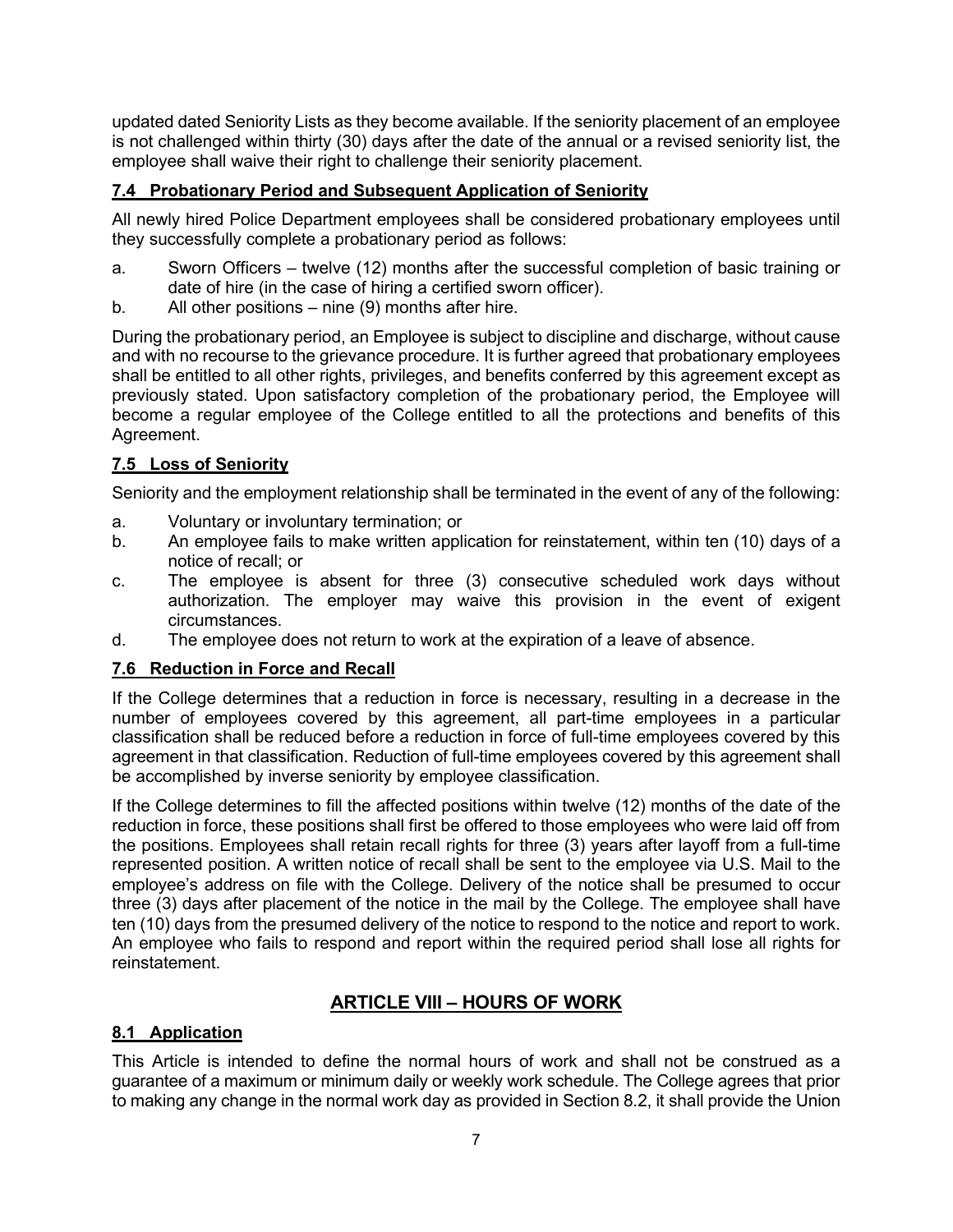with thirty (30) days notice and shall negotiate and agree over the impact of the changes before such changes are implemented.

## **8.2 Work Day**

The normal work day for employees, other than part-time employees, shall be as follows:

- a. Sergeants and Patrol Officers Eight (8) consecutive hours in a twenty-four (24) hour period, including a thirty (30)-minute paid lunch period. Employees shall remain on duty during lunch and rest periods.
- b. Patrol Officers-The work day will be considered twelve (12) hours, including a thirty (30) minute paid lunch period. Employees shall remain on duty during the lunch and rest periods. The work period shall consist of two (2), fourteen (14) day duty cycles. The fourteen (14) day duty cycle will follow a pattern of two (2) days on, two (2) days off, three (3) days on, two (2) days off, two (2) days on, three (3) days off. The twenty-four (24) hour day will be divided into two (2), twelve (12) hour shifts. The twelve (12) hour shifts will be 6:00 am to 6:00 pm and 6:00 pm to 6:00am. On the week the officer is scheduled to work forty-eight (48) hours, the officer shall submit a four (4) hour drop form to the Chief or his designee for a total of an eighty (80) hour pay period for two (2) weeks.
- c. Community Service Officers Either eight (8) or ten (10) consecutive hours in a twenty-four hour (24) period, which period shall be interrupted by a thirty (30) minute unpaid lunch period, provided that an emergency situation does not exist which would preclude the taking of a lunch period. If the lunch period is interrupted by an emergency, the employee, at the discretion of the Chief or his designee, shall be afforded an alternate lunch period, or, if an alternate lunch period is not available, the employee shall be compensated for the lunch period.
- d. Dispatchers Eight (8) consecutive hours in a twenty-four (24) hour period, which period shall be interrupted by a thirty (30) minute unpaid lunch period, provided that an emergency situation does not exist which would preclude the taking of a lunch period. If the lunch period is interrupted by an emergency, the employee, at the discretion of the Chief or his designee, shall be afforded an alternate lunch period, or, if an alternate lunch period is not available, the employee shall be compensated for the lunch period.
- e. Rest Periods Employees shall receive two (2), fifteen (15) minute paid rest periods to be scheduled subject to the needs of the Department.

#### **8.3 Overtime**

For employees assigned to eight (8) or ten (10) hour shifts: All hours worked in excess of the normal forty (40) hours in a seven (7) day work period shall be compensated at the overtime rate of one and one half (1.5) times the employee's regular hourly rate of pay. All hours must be approved by the Chief of Police or designee. Compensatory time may be paid in lieu of overtime payment if the employee in his discretion so elects. Compensatory time will be calculated at the same rate as overtime pay. Overtime rate shall be computed on the basis of completed fifteen (15) minute segments.

For employees assigned to twelve (12) hour shifts. All hours worked beyond the scheduled weekly hours of either thirty-six (36) or forty-four (44) will be paid one and one-half (1.5) times their regular rate of pay. All hours must be approved by the Chief of Police or his designee. Compensatory time may be paid in lieu of overtime payment if the employee in his discretion so elects. All hours must be approved by the Chief of Police or his designee. Compensatory time will be calculated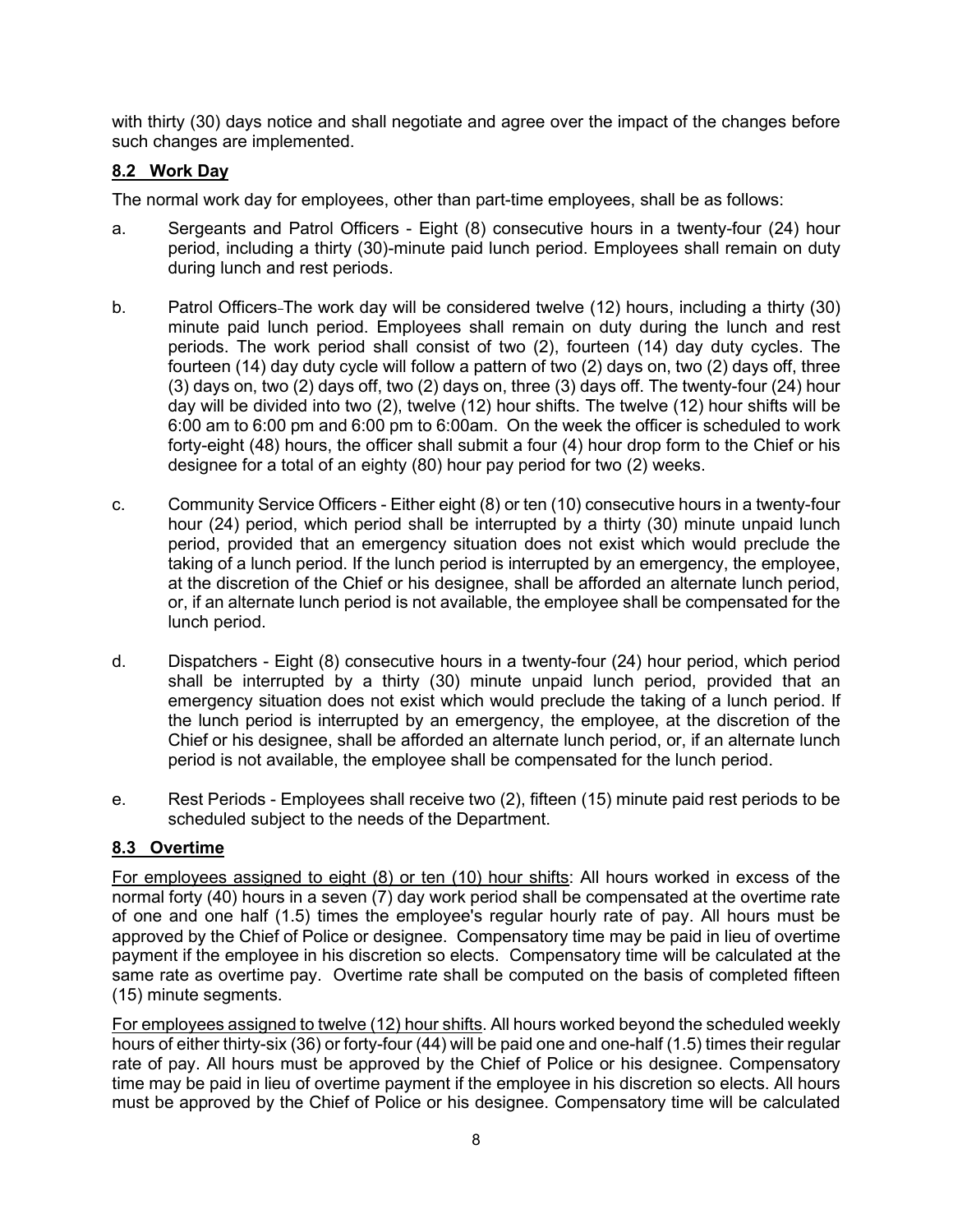at the same rate as overtime pay. Overtime rate shall be computed on the basis of completed fifteen (15) minute segments.

## **8.4 Court Time Compensation**

An employee who is required to make a court appearance related directly to their duties at the College outside their normal hours of work shall be paid for the hours worked, but at least a minimum of two (2) hours at the appropriate straight time rate or overtime rate, depending on the Employee's accumulated total paid straight time hours worked in the work period.

## **8.5 Emergency Call Back**

An employee who is called back to work outside his/her regularly scheduled shift after leaving the premises shall be paid for the hours worked, but at least a minimum of two (2) hours at the appropriate straight time rate or overtime rate, depending on the employee's accumulated total paid straight time hours worked in the work period. The term "call back" is defined as a work assignment (which may include but not limited to training, emergencies and mandatory staff meetings) which does not immediately precede or follow an employee's normal shift.

## **8.6 No Pyramiding**

Compensation shall not be paid nor compensatory time taken more than once for the same hours under any provision of the Agreement.

## **8.7 Closing of College for Short-Term Emergency**

In the event that the Employer or designee declares the College to be closed for a short-term emergency, including, but not limited to, inclement weather, the following will apply:

- a. Employees covered by this Agreement are essential and will be required to report to work and/or remain at work as scheduled and may be required to work additional hours.
- b. Employees will make every reasonable effort to report to work regardless of the weather or other emergency circumstances.
- c. Employees who are required to work during any such closings shall be compensated at the rate of one and one-half (1.5) times their regular rate of pay for all time required to be worked during the declared emergency period.
- d. For purposes of this section only, a closing shall begin at the time the College is declared closed by the President or his/her designee, and shall end when the College next opens for regular business or classes, but no earlier than 6:00 am the following calendar day.

## **8.8 Secondary Employment**

Employees wishing to engage in off-duty secondary employment may do so subject to the written approval of the Chief of Police. Said written approval shall not be unreasonably withheld so long as the employee complies with the provisions of this section. Employees should request permission from the Chief of Police in writing and include:

- a. The business name, address, phone number, name of immediate supervisor, type of business, and work performed.
- b. Hours worked on a weekly basis by employee while engaged in secondary employment.

Secondary employment shall not constitute a violation of law, or otherwise interfere with the employee's performance or duties, including but not limited to, special scheduling, filling overtime slots and/or availability to report for work. Secondary employment shall not interfere with the best interest of the Department, including but not limited to, creating an unfavorable public impression of the employee or College of DuPage Police Department.

Secondary employment will be limited to no more than twenty (20) hours per week, except that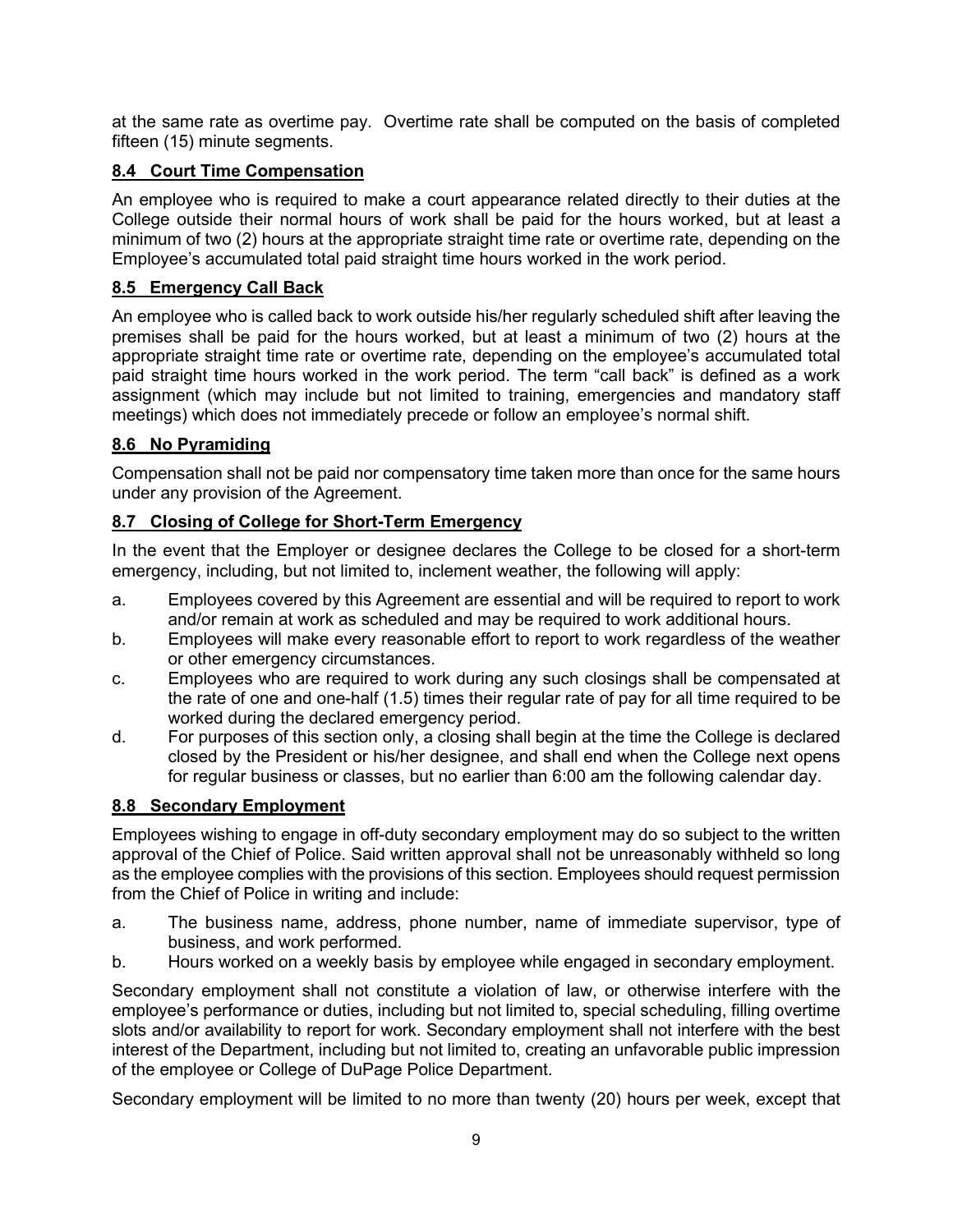an employee who takes a full work week of vacation from the College may, for that week, exceed the twenty (20) hour per week limitation.

Secondary employment as a police officer, marshal, auxiliary officer or deputy sheriff, or any other law enforcement position, will be permitted if the governing board/commission of the hiring department indemnifies, in a written form acceptable to the College, the College of DuPage, its Board Members, officers, agents, attorneys, and assigns both in their individual and official capacities, and the Board's insurers, from any and all actions, causes of action, claims, demands, damages, judgments whatsoever, including costs, and attorney fees, that may be commenced against the College based on actions of the employee during secondary employment.

No College equipment may be used during secondary employment.

If approved secondary employment becomes non-compliant with these provisions, the Chief of Police has the authority to rescind approval to work the secondary employment.

## **8.9 Vacation Selection**

All vacation requests are subject to manpower constraints and the authorization of the Chief. The Chief, to meet emergencies, may order an employee to forego or cancel all or part of a vacation. The employee will be allowed a non-conflicting vacation period scheduled by the mutual agreement of the employee and the Chief.

## **8.10 Shift Assignments**

The Union shall have the opportunity to provide input to the Chief on the selection of shifts; however, shift assignments shall be made in the sole discretion of the Chief or his designee. The shift assignments will rotate to accommodate the College of DuPage semesters and Summer term (schedules rotate during the months of January, May and August based upon the Academic Calendar). When possible, the College will give thirty (30) calendar days notice of changes to the shift assignments.

#### **8.11 Special Duty Pay-Back Events**

Beginning on July 1, 2019, unit members shall be paid a rate of fifty-five dollars (\$55) per hour.

## **8.12 Compensatory Time:**

Any compensatory time earned shall be paid at the rate of time and one half (1.5) for each hour earned. Employees may accrue and bank up to sixty (60) replenishable hours (forty (40) hours x 1.5) of compensatory time. Effective June 1 of any fiscal year, any accrued hours in excess of sixty (60) hours shall not be carried over to the next fiscal year, and shall be paid in the first full pay period in June. Compensatory time shall be granted at such times and in such time blocks as are mutually agreed upon between the involved employee and the Chief of Police or his designee. Requests for the use of compensatory time off must be made in accordance with procedure outlined in Article IX-Benefits Paid Time Off, 9A Paid Vacation. The Chief of Police may not deny the use of compensatory time that has been previously approved. Compensatory time off shall be granted in either one-half or full day increments.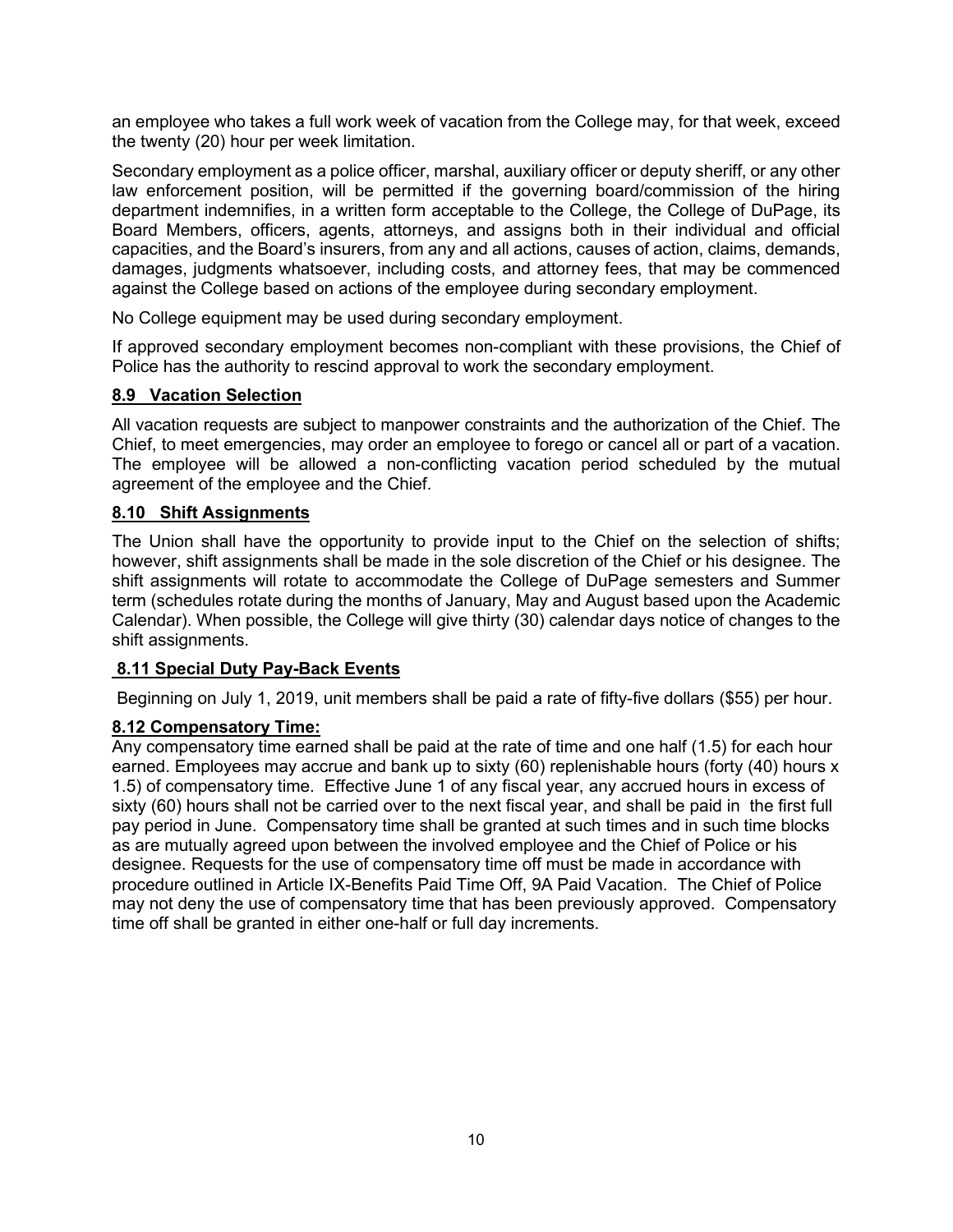### **ARTICLE IX – BENEFITS-PAID TIME OFF**

#### **9A Paid Vacation**

| <b>Years of Service</b>           | 8 Hour Vacation Days/Year |  |
|-----------------------------------|---------------------------|--|
| Initial hire to less than 5 years | 13                        |  |
| <b>Completion of:</b>             |                           |  |
| 5 years, but less than 10 years   | 18                        |  |
| 10 years, but less than 15 years  | 23                        |  |
| <b>15-16 years</b>                | 24                        |  |
| years or more                     | 25                        |  |

Vacation time is earned at a rate of one-half (.5) day for every pay period during which the employee is in paid status during the first five (5) years of employment. Vacation is automatically added to each employee's vacation hours every pay period beginning with the initial day of benefited employment. Upon commencement of the sixth  $(6<sup>th</sup>)$ , eleventh  $(11<sup>th</sup>)$ , sixteenth  $(16<sup>th</sup>)$ and eighteenth (18<sup>th</sup>) years of work, the rate of vacation time earned is increased to reflect the additional days earned.

Vacation time is accumulated as of July 1, and is prorated in the first year of employment. During the first two (2) years of employment, employees may not take vacation prior to being earned. Beginning with completion of the second  $(2<sup>nd</sup>)$  year of employment, employees may take vacation hours prior to being earned, subject, however, to a possible termination adjustment. Vacation taken may not create a negative balance as of June 30 of any year. Bargaining unit members may take up to three (3) unplanned, emergency days per year. All other vacation days must be pre-approved by the Chief of Police or designee.

Each employee will be allowed to make two (2) vacation requests per year which shall be exempt from the requirement that vacation requests not create the need for overtime. These two (2) requests shall be designated as exempt requests at the discretion of the employee. However, the combined total of vacation days from both requests shall not exceed twelve (12) days. On a firstcome first-serve basis, these requests will be granted independent of the fact that they may create the need for overtime, except that under no circumstances shall the total number of exempt vacation requests exceed two (2) per day, and shall not drop the regularly scheduled manpower on any shift by more than one (1) person below the minimum manpower after taking into account any other vacation requests already granted for that shift. Vacation time taken cannot exceed five (5) working days during the months of June and December.

The Chief of Police or designee will let the unit member know within fourteen (14) days whether their request for vacation is approved. Pre-approval of vacation time will be cancelled if the unit member does not have the needed vacation accrued at the time the pre-approved vacation is to be taken.

Any unit member ordered to come in to work from off duty during a week in which they took vacation, resulting in more than forty (40) hours being reported for the work week, will be paid at rate of one and one-half (1.5) times their regular rate of pay for the hours they are ordered to work. The member will not also receive a vacation accrual credit for those hours.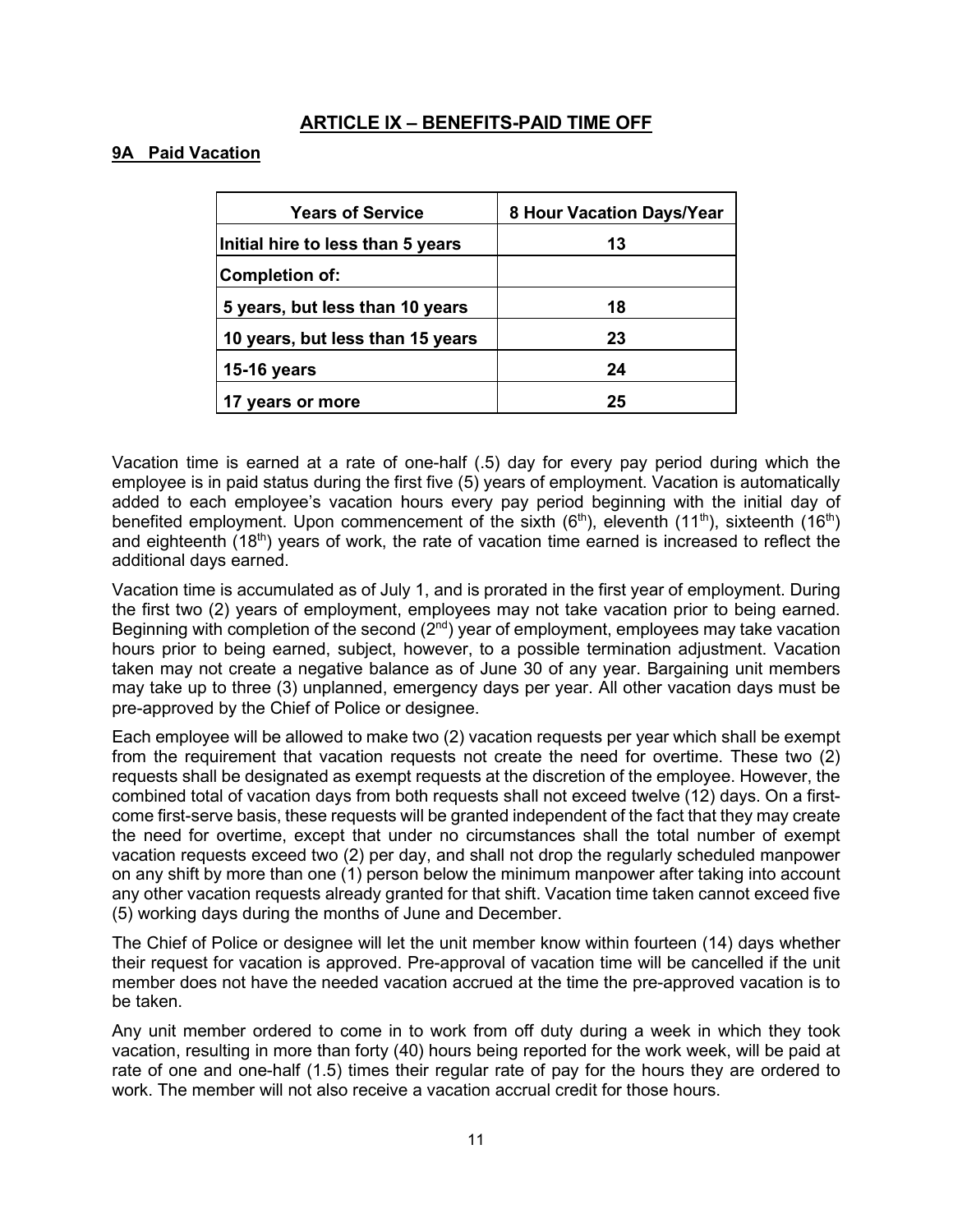Vacation time must be taken in two (2) hour minimum time increments.

Unused vacation time as of June 30 may be rolled over to the next fiscal year up to a maximum of one hundred-sixty (160) hours.

Any employee with a July 1, 2016, rollover vacation balance in excess of two hundred (200) hours must use at least forty (40) hours of those hours (in addition to their FY 2017 accrual) prior to June 30, 2017. Any July 1, 2017, vacation rollover balance for these employees in excess of one hundred sixty (160) hours will be paid out at the employee's FY 2017 pay rate.

Any employee with a July 1, 2016, rollover vacation balance between one hundred sixty (160) and two hundred (200) hours who are unable to use their vacation balance in excess of one hundred sixty (160) hours (in addition to their 2017 accrual) prior to June 30, 2017, will be paid for their July 1, 2017, vacation rollover balance in excess of one hundred sixty (160) hours at the employee's FY 2017 pay rate.

#### **9B Paid Holidays**

Bargaining unit members shall be entitled to ten (10) holidays plus four (4) floating holidays per year. The ten (10) holidays shall be as follows:

| <b>New Year's Day</b>                  | (1/1)                 |
|----------------------------------------|-----------------------|
| <b>Martin Luther King Jr. Birthday</b> | (1/20; 1/18/1/17)     |
| <b>Memorial Day</b>                    | (5/25, 5/31; 5/30)    |
| <b>Independence Day</b>                | (7/4)                 |
| <b>Labor Day</b>                       | (9/7; 9/6; 9/5)       |
| <b>Thanksgiving Day</b>                | (11/26; 11/25; 11/24) |
| <b>Friday after Thanksgiving</b>       | (11/27; 11/26; 11/25) |
| <b>Christmas Eve</b>                   | (12/24)               |
| <b>Christmas Day</b>                   | (12/25)               |
| New Year's Eve Day                     | (12/31)               |

The holiday benefit is eight (8) hours straight time pay. Floating holidays may be taken in two (2) hour increments. Requests for floating holidays must be for regularly scheduled workdays, made at least fourteen (14) days in advance and shall be approved or denied in a timely manner. The Chief of Police, or designee, may grant exceptions to the fourteen (14) day advance request requirement.

Unit members who work on a holiday will be paid one and one-half (1.5) times their regular rate of pay. The holiday shifts shall be considered to begin with the beginning of the twelve am (12 am) shift on the day prior to the holiday and end at twelve am (12 am) on the day of the holiday.

#### **9C Paid Health Leave**

Health Leave days are prorated in the first year of employment based upon date of hire. If hired before January 1, new employees receive one-half (.5) of their Health Leave days for the first six (6) months of employment, and the remaining days upon completion of six (6) months of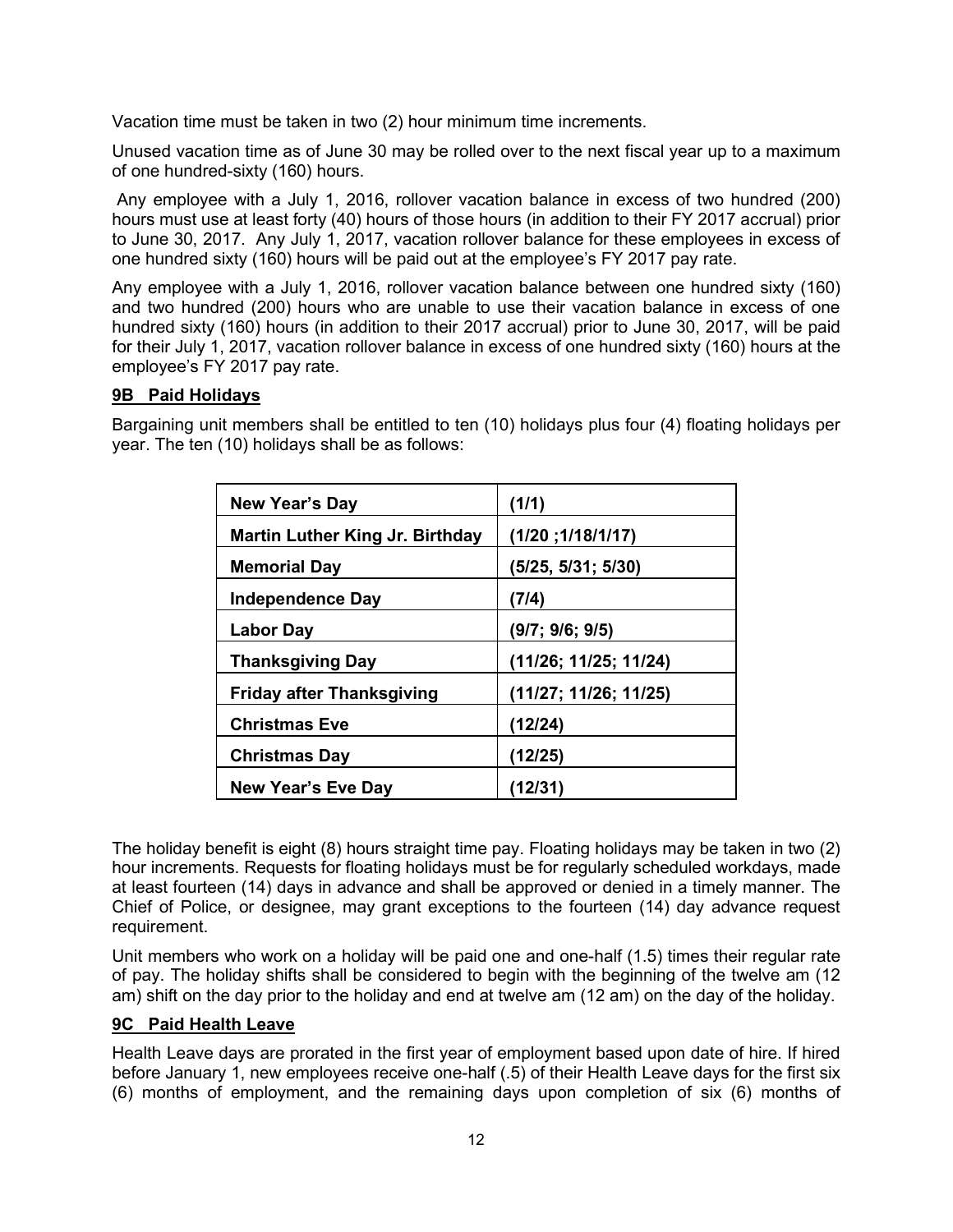continuous service If hired after January 1, new employees receive their prorated Health Leave days upon employment. Each year, eight (8) hours (one day) can be donated to the Health Leave Bank, if the employee so desires. Each subsequent year the employee is credited with sixteen (16), eight (8) hour days of Health Leave at the beginning of the fiscal year (July 1). Carryover of unused health leave accumulation will be allowed up to a maximum of three hundred (300) days in addition to the sixteen (16) day entitlement for the current year, not to exceed three hundred sixteen (316) days at any point in time.

Health Leave is to be taken only when the employee is sick and unable to work, or for treatment by a health care practitioner. In the case of treatment by a health care practitioner, the total of allowable paid sick time will not exceed two (2) hours per incident. Leave for a sick family member is considered vacation time, except that the employee shall have the option to use up to sixty-four (64) hours of Paid Health Leave per fiscal year (if they have Health Leave hours available) for absences due to an illness, injury, or medical appointment of the employee's child, stepchild, spouse, domestic partner, sibling, parent, mother-in-law, father-in-law, grandchild, grandparent or step-parent.

A medical certification form needs to be submitted to Human Resources for any period of illness in excess of five (5) working days or Health Leave benefits will be suspended. In addition, an employee must bring a *Return to Work* form filled out by their physician after an extended illness of five (5) days or more or as requested by Human Resources. The College will evaluate the fitness for the return to duty based upon medical evidence. Employees will remain on Health (Sick) Leave until such determination is made. Forms are available in Human Resources.

Upon submission of a letter of retirement (up to eighteen (18) months prior to actual retirement), a Union member will reclaim all unused health leave lost due to the three hundred (300) day cap. The total unused health leave days will be reported to SURS for retirement annuity purposes.

## **9D Health Leave Bank**

Newly hired benefited employees may join immediately by contributing the pro-rata annual premium within thirty (30) days of their employment date. Current benefited employees may join between June 1 and June 30 of each year for membership in the succeeding fiscal year. The Health Leave Bank will be available to employees after six (6) months of membership in the bank and after exhaustion of the employee's accumulated health leave or any other paid leave. The Health Leave Bank is not available if other compensation is being received for the absence, i.e., Workers' Compensation, Disability, etc. Employees who terminate employment and return will be treated as a new employee if rehired.

The Health Leave Bank is a voluntary collection of donated health leave hours from benefited employees to other college employees to be used as an extension of paid leave in case of an extended illness or accident. An employee may apply for time from the Health Leave Bank from the Vice-President of Human Resources.

An employee will have a twenty (20) working day waiting period after the onset of the illness or accident before using the health leave bank. The twenty (20) working day waiting period may not be interrupted by more than five (5) days worked unless approved by the Vice-President of Human Resources. A physician's statement is also necessary. In some cases, an employee may have to submit to a physical exam through Central DuPage Business Health or other medical provider as designated by the College, at the college's expense. Should the medical provider disagree with the employee's own doctor, the employee has the right to a third opinion. This does not guarantee use of Health Leave Bank.

Employees may be awarded days on a day-to-day basis but are limited to sixty (60) bank days per calendar year. An employee must return to work for at least six (6) months after using the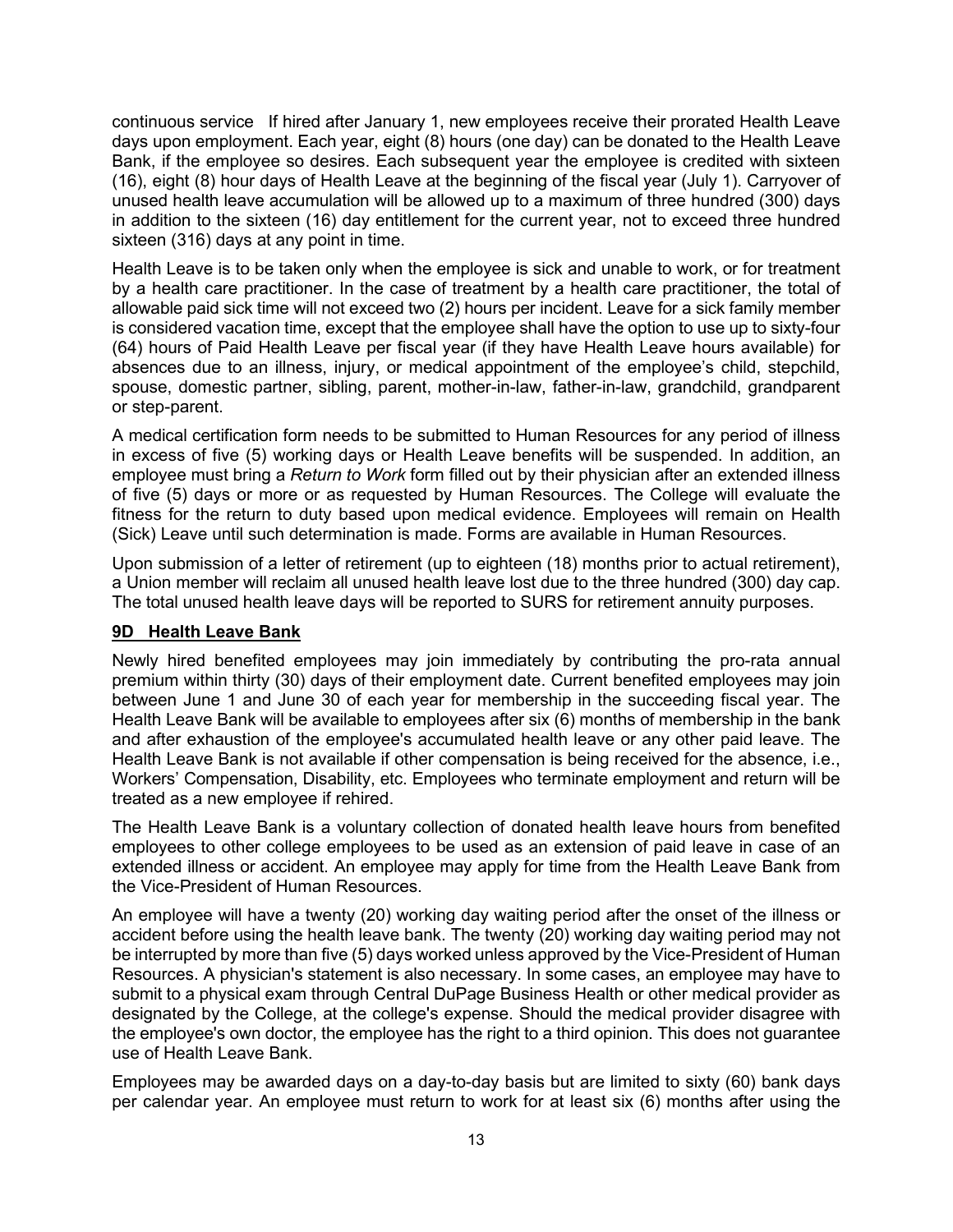Health Leave Bank before applying on a new illness. A doctor's note must be presented to Human Resources every twenty (20) working days unless specific dates are given in the original physician's note.

## **9E Bereavement Leave**

Upon employment, union employees may be granted up to three (3), eight (8) hour bereavement days per fiscal year for the death of a family member. Bereavement days are subtracted from health days. Family members include: child, spouse, ex-spouse (if there are children from the marriage) parent, co-parent sibling, step-child, foster child, grandchild, step-parent, parent-in-law, grandparent, brothers- and sisters-in-law (including those of spouse).

If an employee has no remaining Bereavement Leave, the employee may make written petition with rationale, through the appropriate administrator, to the President for up to three (3) additional bereavement days for the death of a family member. These days are subtracted from Health Leave days.

Union employees may be allowed up to a total of ten (10), eight (8) hour days of leave (including the Bereavement Leave provision described above) to attend the funeral of a child, make arrangements necessitated by the death of a child, and to grieve the death of a child. If an employee suffers the death of more than one child in any twelve (12) month period, the employee may be allowed up to six (6) weeks of unpaid bereavement leave in the twelve (12) month period. Leave time for this provision must be used within sixty (60) days after the notice of the child's death is received by the employee. Child is defined as employee's biological son or daughter, adopted, or foster child, stepchild, legal ward, or a child of a person legally standing in the place of a child's parent. The employee shall have the option to use any accrued but unused vacation time if they exhaust the Bereavement Leave provision provided in this section

## **9F Jury Duty**

All union employees are eligible for pay while on Jury Duty. The benefit is available upon employment.

Employees will be granted leave for Jury Duty, as:

- 1. An employee will notify the supervisor at least one (1) week prior to expected leave for Jury Duty.
- 2. The employee will notify the supervisor of jury dismissal at the earliest possible time.
- 3. Benefited employees must submit any compensation received from the court for jury duty to the cashier upon receipt. The employee may keep the travel expense portion of the payment as indicated on the check stub.
- 4. Days served as a juror will be considered as work days for vacation accrual.

#### **9G Witness Duty**

Upon employment, Union employees will be granted up to two (2), eight (8) hour days Leave with pay per year for witness duty. Additional Leave with pay may be granted upon written request to the appropriate Vice President.

- 1. The employee will present the subpoena notice to the supervisor one (1) week prior to the expected Leave for witness duty whenever possible.
- 2. The supervisor will be kept informed as to the probable length of Leave.
- 3. A copy of the subpoena notice should be turned in to Human Resources so that Leave for Witness Duty may be noted in employee's personnel file.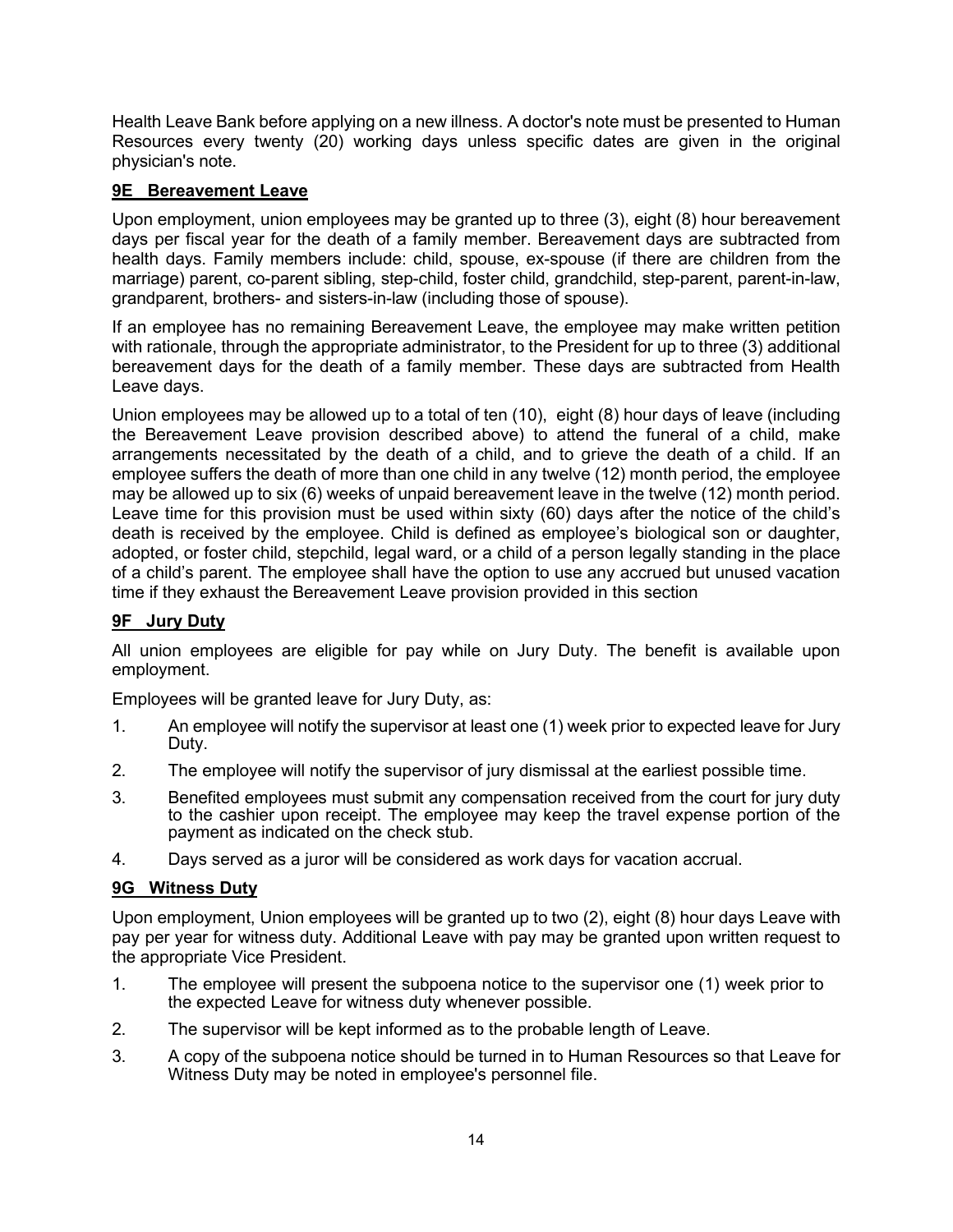#### **9H Physical Exam for Military**

Upon employment, a Union employee shall be granted one (1), eight (8) hour day Leave with pay for physical examination for induction into military service if requested. The employee will notify his supervisor at least one (1) week prior to his expected Leave for physical examination for military duty.

### **9I Military Duty**

Employees who enter the armed services of the United States, or are members of the National Guard or any of the reserve components of the Armed Forces of the United States shall be entitled to all the rights and privileges conferred by any applicable federal or state law, Executive Orders, resolutions or regulations. Nothing in this Agreement shall be construed to lessen these rights and privileges.

Upon employment, a Union employee, when called to duty as a member of a reserve unit, e.g., the National Guard, the Air Force Reserve, etc., will be reimbursed the difference between their military pay and the pay which they previously received at the College not to exceed ten (10), eight (8) hour days per fiscal year. Reimbursement will be issued upon presentation of proper evidence of reserve unit pay to the Vice President of Human Resources.

Union employees are eligible for partial pay while on Military Duty not to exceed twenty (20) days. The benefit is available upon employment.

Leave without pay for Military Duty will be granted each employee. The employee will present evidence of call to military duty routed through the supervisor to the Vice President of Human Resources. The college will honor the applicable provisions of the Uniformed Services Employment and Reemployment Rights Act of 1994 (USERRA).

The employee on Leave for Military Duty must apply for reemployment within ninety (90) days following discharge from service. Failure to apply within the ninety (90) day period will constitute a waiver of right to reemployment.

Upon return to employment, the employee will be placed in the former position or a comparable position, if the employee meets eligibility requirements.

The employee will be reimbursed the difference between their military pay and the pay which they previously received at the College not to exceed twenty (20) days. Reimbursement will be issued upon presentation of proper evidence of reserve unit pay to the Vice President of Human Resources.

For benefited employees health benefits, tuition scholarship, and life insurance will continue for up to six (6) months at the normal employee contribution levels.

#### **9J Workers' Compensation**

Upon employment, Workers' Compensation provides medical, disability, and death benefits for employees injured on the job, within the scope of employment. If an employee receives two (2) weeks or more of disability under Workers' Compensation, the initial three days are paid by the insurance. Otherwise, the first three (3) days of absence are not covered by Workers' Compensation Insurance; employees may use Health Leave for these three (3) days.

An employee who is receiving Workers' Compensation cannot receive any other pay (salary, Health Leave, Vacation, personal time, etc.). However, all other benefits will remain intact while the employee is on Workers' Compensation. Workers' Compensation is considered a Paid Leave. If the employee carries any dependent medical insurance coverage or optional life insurance coverage, these premiums must be paid by the employee directly to the College. (Premiums will be the same as before Workers' Compensation started, with the College continuing to pay the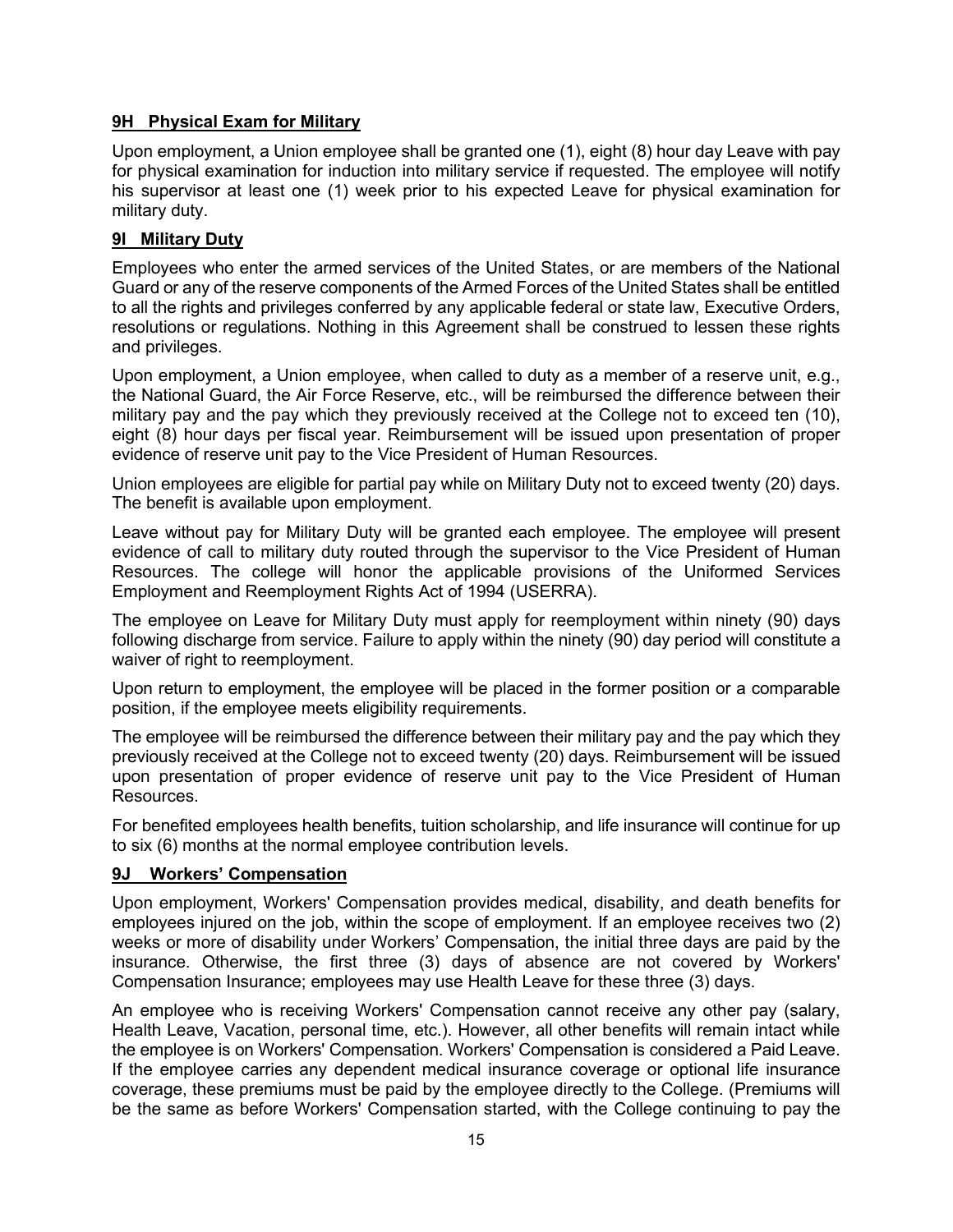same portion.) Premiums not paid will be directly deducted from the first paychecks following the employees return to work.

In accordance with SURS, while an employee is collecting Workers' Compensation, the employee is not required to contribute to SURS, but continues to receive full service credit.

All injuries incurred on the job must be reported to the Police Department or the Risk Manager within twenty-four (24) hours of injury or the employee may be subject to disciplinary action up to and including termination of employment.

After five (5) days of absence, the College reserves the right to send the employee to a licensed medical physician chosen and paid for by the College as verification of benefits. Forms are available on the employee portal under Risk Manager.

*NOTE: If a Workers' Compensation claim is found to be false, the employee will be disciplined as outlined in the Discipline section of this agreement.*

#### **9K Wellness Incentive Program**

Unit members are able to participate in any College-wide employee wellness offerings.

## **ARTICLE X – BENEFITS-UNPAID TIME OFF**

Except as otherwise provided herein, the College shall provide the following employee benefits in accordance with the College's policies and practices for benefited employees as they may be amended or discontinued from time to time in the sole discretion of the College.

#### **10A Family/Medical Leave of Absence**

Employees will be eligible for Family Medical Leave of Absence (FMLA) as provided in Board Policy 15-125 and in accordance with the FMLA regulations.

Eligibility: All Union employees who worked at least one thousand two hundred fifty (1,250) hours during the twelve (12) months preceding the request for Family/Medical Leave.

Where Family/Medical Leave is taken intermittently or on a reduced Leave schedule, the employee may be required to temporarily transfer to an available alternative position with equivalent pay and benefits.

FMLA leave runs concurrently with any other medical leave provision for which the employee is eligible. Employees taking Leave are required to exhaust any accrued paid Vacation Leave and floating holidays prior to taking any unpaid leave time.

#### **Notice of Leave**

Where the necessity for Leave is foreseeable, employees must provide at least thirty (30) days written notice. Where this is impossible, employees must provide as much advance notice as possible.

Where Leave is foreseeable for planned medical treatment, the employee must make a reasonable effort to schedule the treatment so as not to unduly disrupt College operations, subject to the approval of the health care provider.

Medical leave requests must be supported by a certification from an appropriate health care provider, at the employee's expense. The certification form is available through the employee portal.

The College reserves the right to require additional certifications or opinions on the Leave, at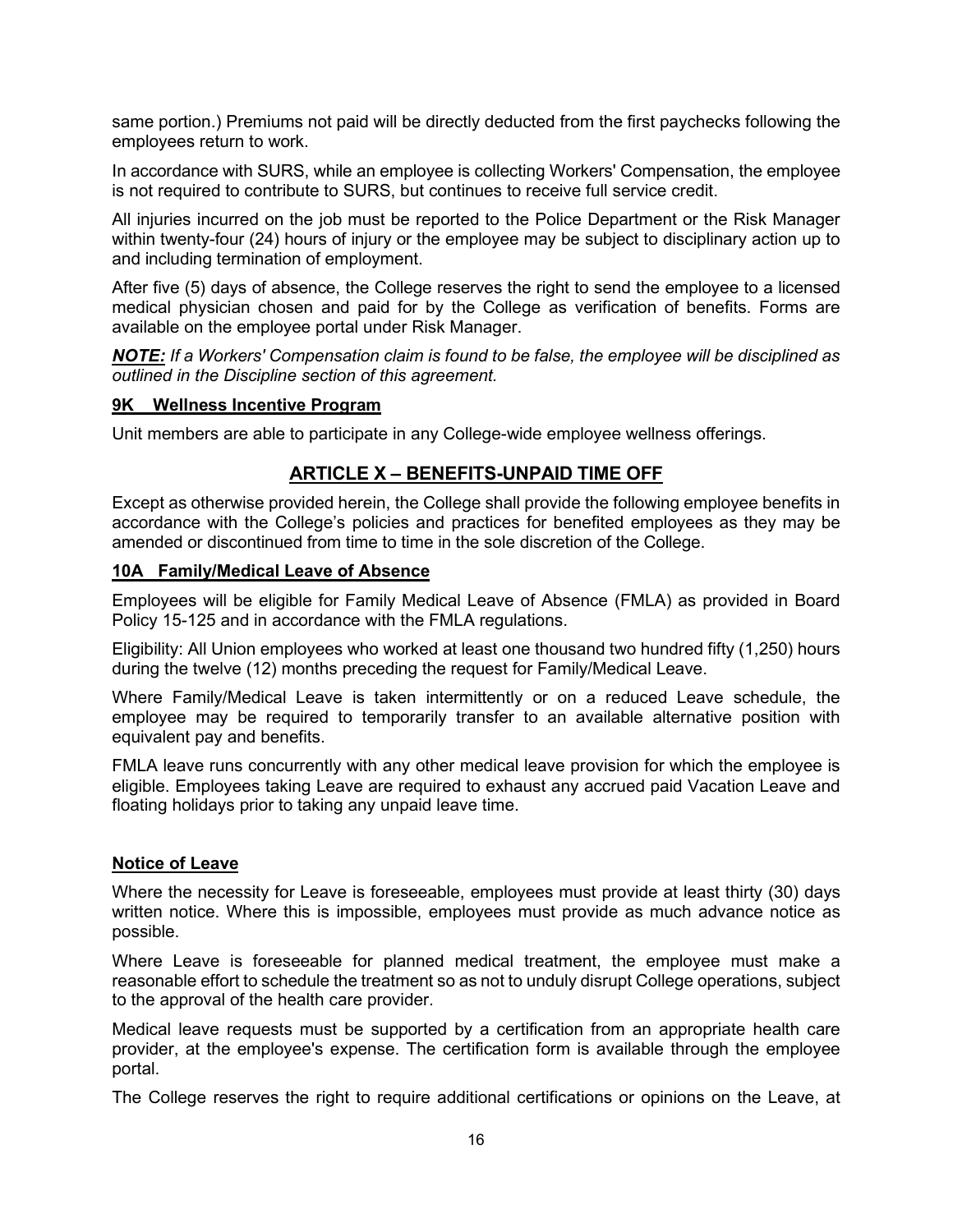#### College expense.

Employees must receive approval from the supervisor for the Leave. Application for extended Leave should be filed by completing a Leave of Absence Request form available in Human Resources; a record of Family/ Medical Leave will be retained in the Benefits Department.

#### **Benefits During and Upon Return From Family/Medical Leave**

All benefits may be retained by eligible employees by paying the normal active employee share of the cost for the longer of the use of accrued paid leave (sick days, vacation and floating holidays) or the end of the first twelve (12) weeks of FMLA, and the full cost of the benefits (previously paid by the College) thereafter. Payment must begin within one hundred twenty (120) days after initiation of unpaid Leave to retain these benefits. If insurance coverage is not continued, coverage can be reinstated upon active return to work.

Contributions to the State Universities Retirement System (SURS) may be made to the SURS Retirement office by the employee to receive service credit, if desired. Paid health and vacation Leave do not accrue for the period during the Leave. There will be no salary increment due to seniority earned while on Leave exceeding three (3) months.

#### **Return from Family/Medical Leave**

If the leave was requested due to a health problem of the employee, the employee's physician must complete our "Physician Report-Return to Work Evaluation" and the employee must give it to Human Resources prior to reporting to their department. The employee will keep their supervisor apprised of their expected return date so the supervisor may plan accordingly.

When returning to work after a Family/Medical Leave, an effort will be made to place the returning employee in the same or a similar position. If the same or a similar position is not available, the employee may be placed in any position for which the employee is qualified. If such placement occurs, the employee will be retained in a temporary position at their previous salary; employees so placed are subject to reassignment. If the employee voluntarily requests and receives a reassignment from the temporary position, all rights to a same or similar position as prior to the Leave will end.

FAILURE TO RETURN TO WORK WILL BE DEEMED A RESIGNATION BY THE EMPLOYEE AND ELIMINATES ALL RIGHTS OF RECALL.

#### **10B Personal Leave of Absence**

Union employees who worked at least twelve (12) months preceding the request for Personal Leave are eligible. Employees who have received a written disciplinary memo, or are under the threat of suspension or termination, are not eligible.

Leave time is accrued based upon service time as follows:

| <b>Months of Service</b> | <b>Time Accrued</b> |  |
|--------------------------|---------------------|--|
| Less than 12             | None                |  |
| 12 (1 year)*             | 120 calendar days   |  |
| 13                       | 130 calendar days   |  |
| 24 (2 years)             | 240 calendar days   |  |
| 36 (3 years)             | 360 calendar days   |  |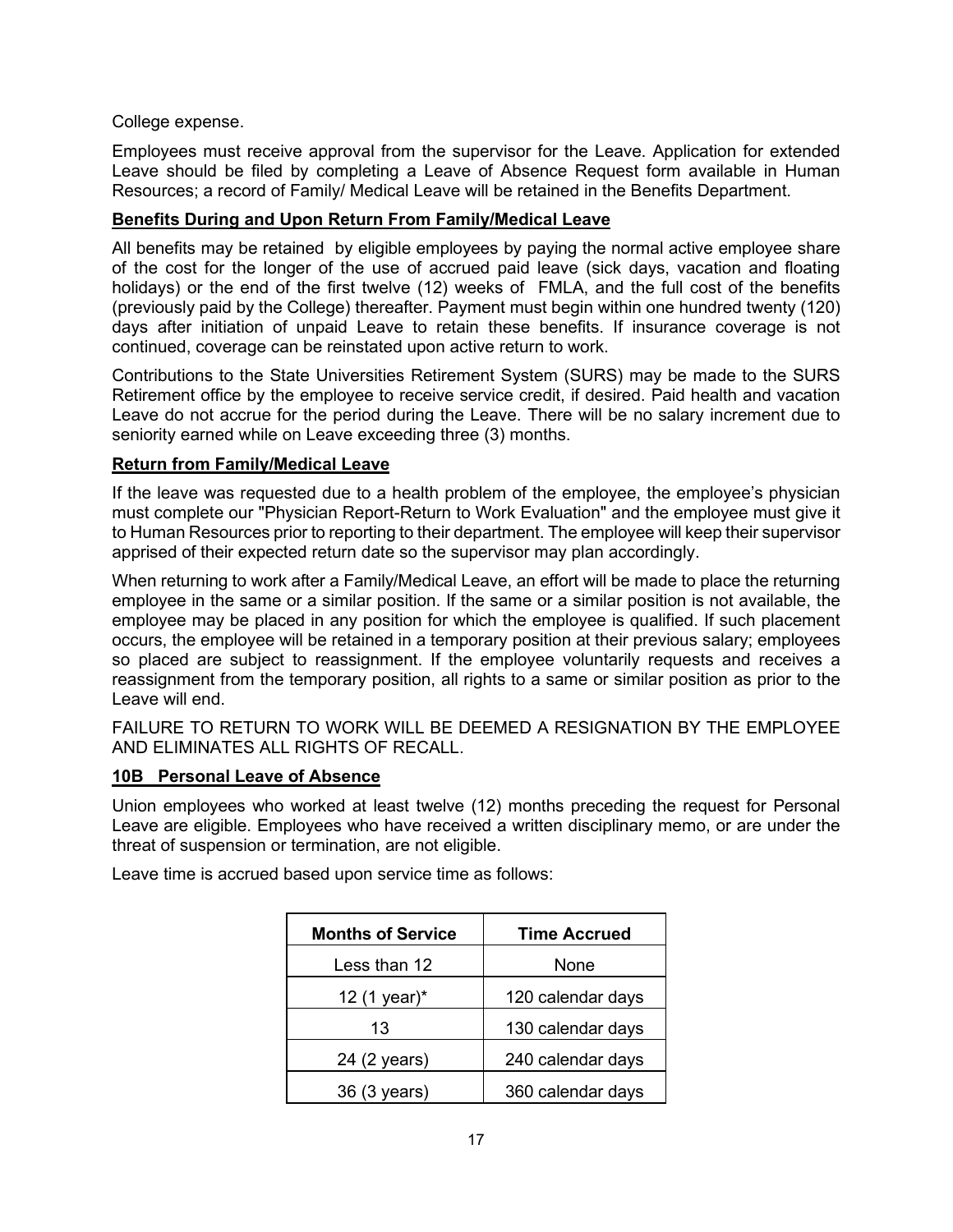\*Ten (10) calendar days per month after one year; Leave may not exceed one (1) year.

A Leave may not exceed the time accrued and an employee may not take more than one (1) extended unpaid Leave per calendar year, including Family/Medical Leave or Personal Leave. In exceptional cases, the Director of Human Resources may approve up to one (1) additional unpaid Leave.

**Description:** With supervisory permission, eligible employees may take Personal Leave not to exceed one (1) year. In no case will an employee be granted a Leave for alternative employment. Employment with the College will cease immediately upon notification that the employee is otherwise employed, (except in the case of reservists called for military duty).

Administration reserves the right to make final timing and scheduling determination as to when the employee may begin and return from such Leaves.

#### **Notice of Leave**

When the necessity for Leave is foreseeable, employees must provide at least thirty (30) days written notice. Where this is impossible, employees must provide as much advance notice as possible.

Employees must receive approval from the supervisor and the appropriate Vice President for the Leave in accordance with College needs. Application for extended Leave should be filed by completing a Leave of Absence Request form available on the employee portal; a record of Personal Leave will be placed in the employee's personnel file. The College must be notified immediately upon acceptance of other employment.

#### **Benefits During and Upon Return from Personal Leave**

All benefits may be retained by paying the full cost of benefits (previously paid by the College). Payment must begin within thirty (30) days after initiation of the Leave to retain these benefits.

Contributions to the State Universities Retirement System (SURS) may be made to the SURS Retirement office by the employee to receive service credit, if desired.

When a regular employee returns to duty, the employee is entitled to all personal, health, and vacation Leave benefits which were accumulated prior to the Leave. Paid Health and Vacation Leave do not accrue for the period during the Leave. There will be no salary increment due to seniority earned while on Leave exceeding three (3) months. If insurance coverage is not continued during Leave, the employee must reapply for coverage and prove insurability in order to reinstate coverage.

#### **Return from Personal Leave for Union Employees**

Intent to return to the College from a Leave must be filed in writing at least sixty (60) days prior to termination of the Leave.

When returning to work after a Personal Leave, an effort will be made to place the returning employee in the same or a similar position. If the same or a similar position is not available, the employee may be placed in any position for which the employee is qualified. If such placement occurs, the employee will be retained in a temporary position at the previous salary; employees so placed will be subject to reassignment. If the employee voluntarily requests and receives a reassignment from the temporary position, all rights to a same or similar position as prior to the Leave will end.

If no position of a similar kind is available within one (1) year of the assignment to a temporary position, the employee will become regular in the temporary position and the salary may not exceed the range maximum for that position.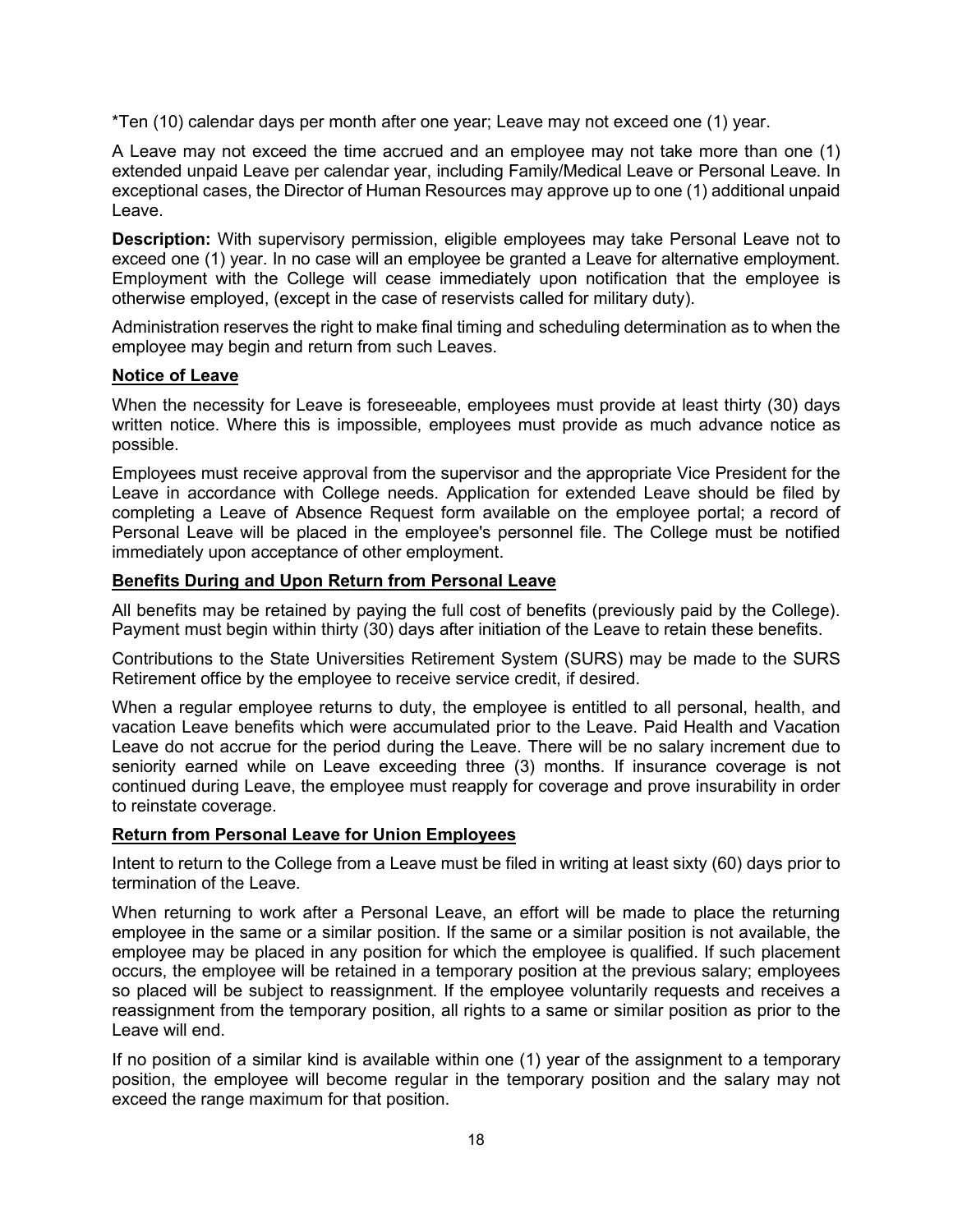#### **FAILURE TO RETURN TO WORK WILL BE DEEMED A RESIGNATION BY THE EMPLOYEE AND ELIMINATES ALL RIGHTS OF RECALL.**

#### **10C School Visitation Leave**

Upon employment, Union employees are entitled to take up to a total of eight (8) hours of School Visitation Leave during any school year to attend school conferences or classroom activities related to the employee's child **IF THE CONFERENCE OR ACTIVITY CANNOT BE SCHEDULED DURING NON-WORK HOURS**. No more than four (4) hours of such Leave may be taken on any given day, and no unpaid Leave may be taken by an employee unless the employee has exhausted all accrued Vacation Leave, Compensatory Time and any other available Leave, except Health or Disability Leave.

Employees must provide a written request to their supervisor at least five (5) working days in advance of the proposed Leave (twenty-four (24) hours in advance for emergency situations).

Employees must provide written documentation of the school visitation as provided by the school.

School Visitation Leave is offered without pay. Employees who take School Visitation Leave may choose to make up the time taken, but make-up work is not required.

Employee benefits will not be affected during School Visitation Leave.

#### **10D Voting Leave**

Upon employment, Union employees are entitled to up to a total of two (2) hours Leave in order to vote in general or special elections, or in any election in which propositions are submitted to a popular vote.

Employees must provide a written request to their supervisor at least twenty-four (24) hours in advance of the proposed Leave.

Voting Leave is offered without pay. Employee benefits will not be affected during Voting Leave.

#### **10E Fitness Program**

With supervisory approval, employees who get an unpaid lunch may combine their thirty (30) minute unpaid meal break with their fifteen (15) minute afternoon break to engage in a fitness class or approved fitness activity up to three (3) times per week.

## **ARTICLE XI – OTHER BENEFITS**

#### **11A Health Insurance**

Upon employment, the College will make available a medical plan. All members of the Union shall be offered the same plan as offered to any other full-time employee group (represented or non-represented) unless otherwise agreed. Union employees taking medical health insurance have the option of electing Dental/Vision coverage also.

The Union employees will be offered the College's Medical Insurance Transition Plans consistent with all other eligible employees participating in these plans beginning in plan year (January) 2017.

One member of the Union may be identified by the Union as a representative to the College of DuPage Insurance Advisory Committee. This representative may be allowed to attend Committee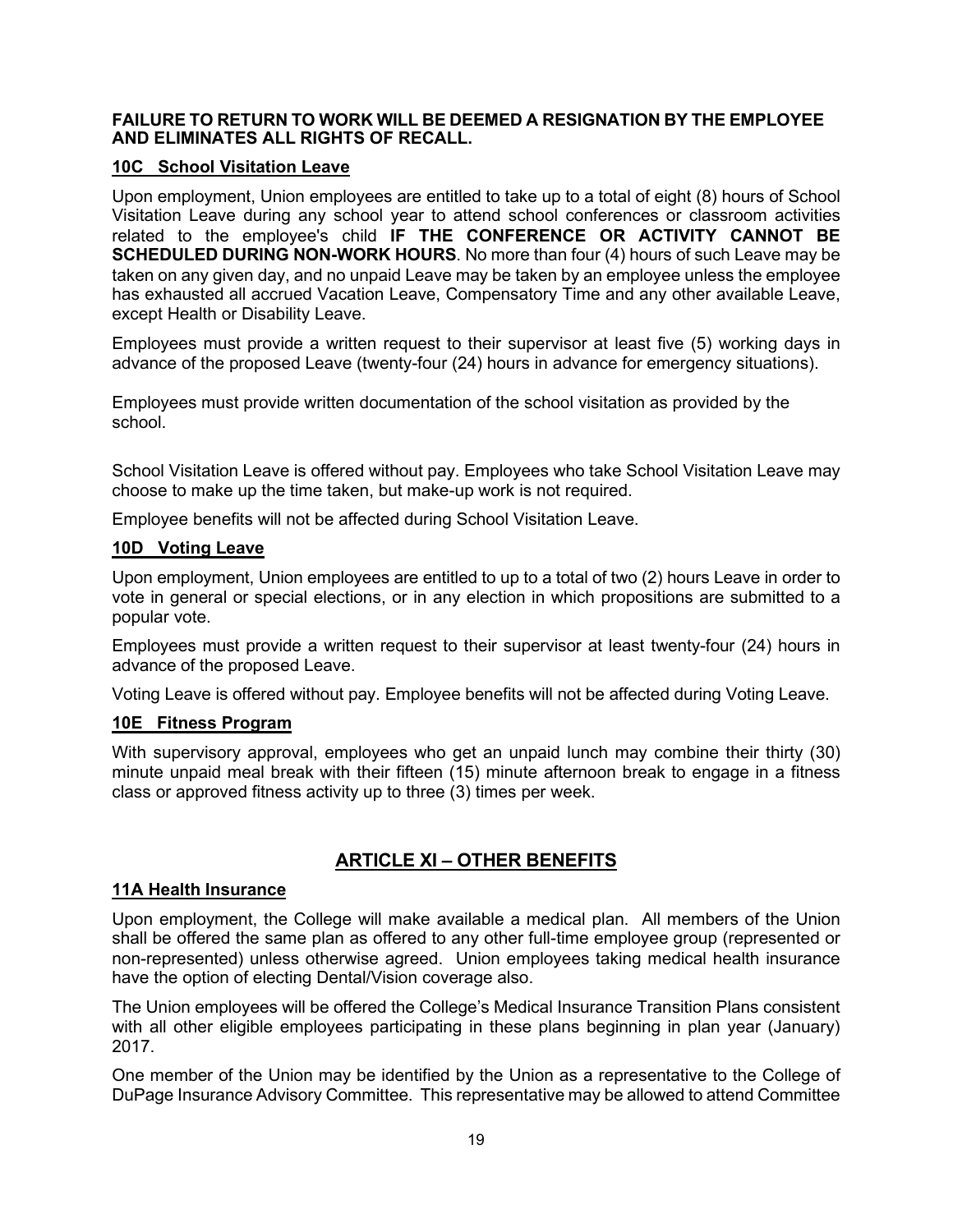meetings held during working hours without reduction in pay.

Other than a 2019 potential increase in the deductibles and out-of-pocket maximums as previously communicated for the PPO-HDHP plan, unless the renewal premium costs are in excess of seven percent (7%) for either the PPO-HDHP or the BA HMO plan, there will be no plan design changes for the 2017, 2018 or 2019 plans. Should the premium increases exceed seven percent (7%), the Insurance Advisory Committee would be charged with determining the changes needed to reduce the premium increases to less than seven percent (7%) for the impacted plan(s). Any more favorable provisions extended for the BCBS Blue Advantage HMO or the PPO-HDHP to any employee group will be extended to Union members.

## **Employee Contribution**

Union member contributions will be twenty percent (20%) of the actual premiums for the plans and coverage level chosen by the member.

Beginning in plan year 2019, the College will pay one hundred percent (100%) of the single premium for the lowest cost medical insurance plan and eighty percent (80%) of the lowest cost plan premium for all other tiers. The College will standardize its premium contribution for the higher cost plan based on its dollar contribution for the lowest cost medical insurance plan. The unit member will pay the premium difference if they elect the higher cost plan. The College reserves the right to re-negotiate Health Insurance coverage if the implementation of Health Care Reform results in additional premium costs.

Dental/Vision insurance plans will be provided for unit members and their eligible dependents with a union member contribution of twenty percent (20%) of the plan premiums for the plans and coverage level chosen by the member.

Union members wishing to obtain dependent coverage must comply with enrollment procedures and timelines as set by the plan and regulations.

Payroll deductions for the employee premiums are taken on a pro-rata basis according to the payroll schedule for the College.

## **Health Maintenance Organizations (HMO)**

A Health Maintenance Organization may be made available in lieu of the College's Medical insurance plan.

#### **COBRA (Consolidated Omnibus Budget Reconciliation Act)**

If you or a covered dependent become ineligible for medical insurance coverage, you may continue to purchase coverage according to the federal COBRA regulations.

You must notify the College of DuPage Human Resources within sixty (60) days if any of the following events occur:

- if you become divorced or legally separated; or
- if your child no longer qualifies as a dependent under the terms of your plan; or
- if you become ineligible for coverage due to termination or reduction in hours.

Any individual who elects continuation of coverage must pay for the full cost of the coverage and any administration fees. Continuation coverage is identical to the coverage provided to active employees and their family members. If coverage for similar classed employees is modified, the continuation coverage will be modified in the same manner.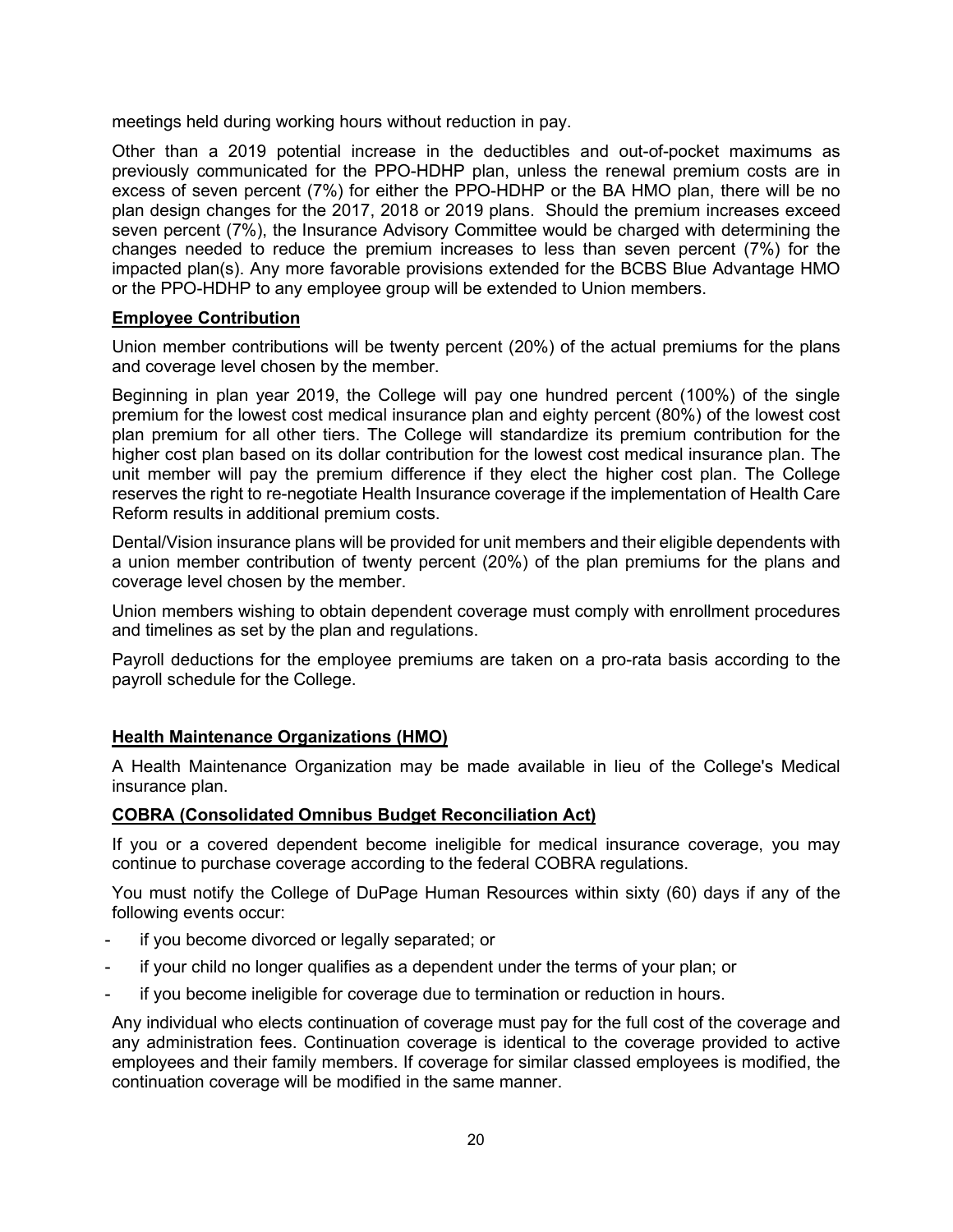Depending on the qualifying event, coverage may be continued on a monthly basis not to exceed thirty-six (36) months. Please check with Human Resources at ext. 2427 for specific time limits for the qualifying event pertaining to your situation and other information regarding COBRA benefits.

## **Dental Insurance**

Upon employment, Dental Insurance can be included as part of the health insurance plan if the employee chooses.

#### **Dental Maintenance Organization (DMO)**

The College may offer a Dental Maintenance Organization plan as an option. Employees may choose this plan as an alternative to the College's dental plan.

The College pays the same amount toward this plan as toward the basic dental plan. The employee pays the difference in cost for self and dependent coverage.

#### **Vision Insurance**

Vision insurance is currently provided through Vision Service Plan (VSP). Dependents may be insured only if enrolled in a medical/dental plan. The College reserves the right to change the vision plan or vendor at any time.

#### **11B Life Insurance**

Upon employment, the College provides Union employees with a \$30,000 term life insurance policy for which the College pays the premium.

#### **11C Optional Life Insurance**

Optional insurance for employees paid for by the employee may be applied for within thirty-one (31) days of employment or status change up to the guaranteed issue amount based on age. If optional life is not purchased within thirty-one (31) days of employment/status change, the employee must complete evidence of insurability. Dependent coverage may also be purchased at employee's expense.

#### **11D Optional Long-Term Disability**

Upon employment, Union employees are eligible to participate in a Long-Term Disability plan. Employees are eligible to receive a disability benefit after the greater of accumulated sick time or a qualifying period of three (3) months. The plan will pay up to sixty-five percent (65%) of basic monthly earnings with a minimum of one hundred dollars (\$100) and a maximum of six thousand dollars (\$6,000) per month. Premiums are withheld bi-weekly through payroll deduction on an after-tax basis. Benefits received are not taxable. Benefits are offset with SURS, Worker's Compensation, or other employer paid disability plans.

#### **11E Long-Term Care**

Upon employment, Union employees may purchase Long-Term Care insurance for the employee's spouse, parents, and in-laws with medical evidence of insurability.

Plan provides benefits for nursing home care and/or home health care depending on the option elected. Premiums are based on age and option elected. Premiums are paid solely by employee through payroll deduction.

#### **11F College of DuPage Retiree Benefits**

State Universities Retirement Plan (SURS)

Eligibility**:** All employees working on a regular basis for at least one continuous term are required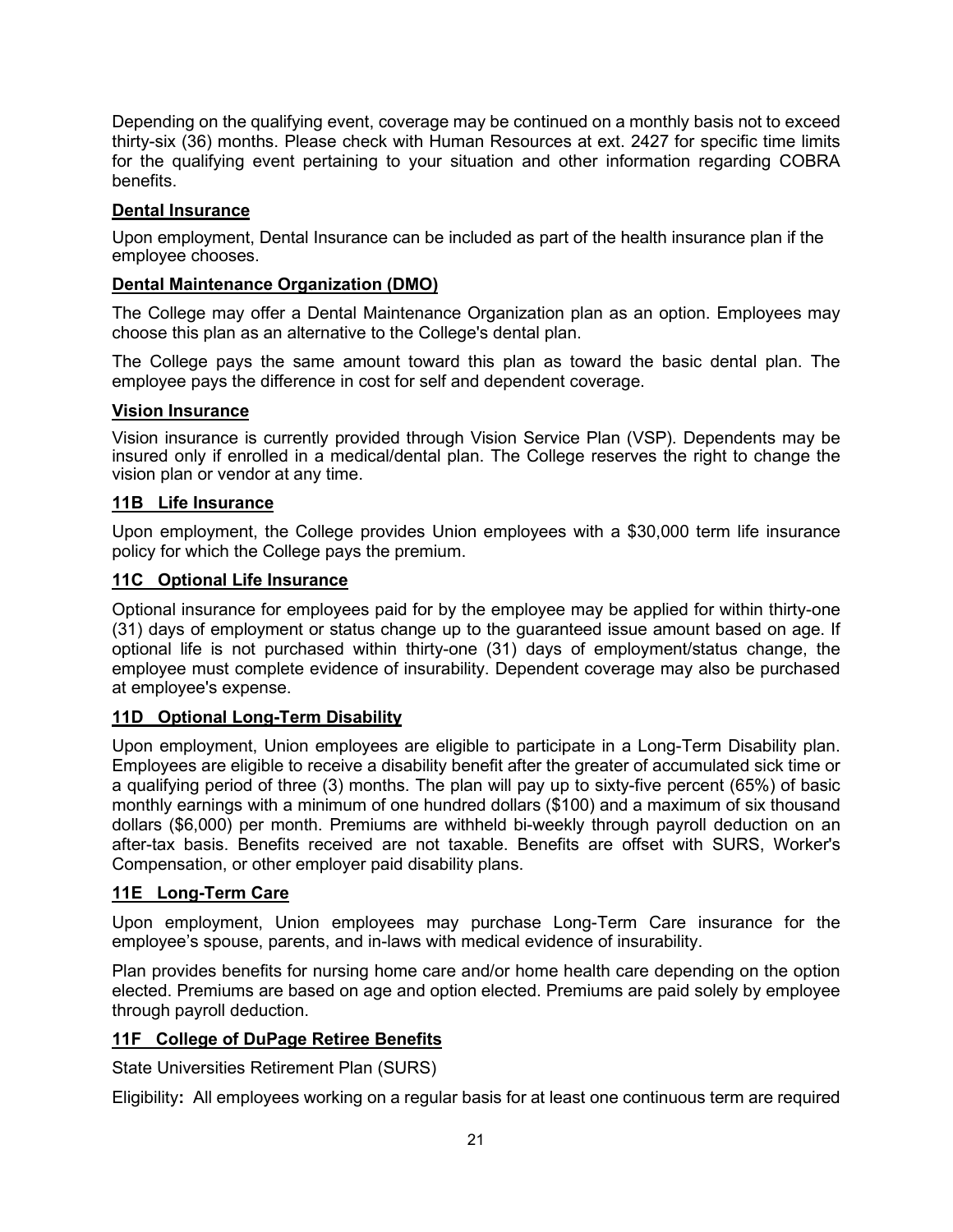to participate in SURS.

Description: All eligible employees will contribute eight percent (8%) of gross compensation to the State Universities Retirement Plan pre-tax, except for sworn Peace Officers who will contribute nine and one-half percent (9.5%). SURS benefits are based upon date of hire and length of service. Specific information on SURS\* benefit provisions is available through SURS.

#### *\*As defined by SURS*

## **College of DuPage Retiree Benefits**

- A. Eligibility: An eligible retiree is one who:
	- 1. Has completed at least ten (10) years of consecutive benefited service with District 502;
	- 2. Meets the minimum age requirements to receive a SURS retirement annuity as of the date of retirement;
	- 3. Submits written notice of intention to retire to Human Resources through the supervisor at least three (3) months, but not more than eighteen (18) months, prior to retirement.
- B. Description: Benefits Accorded Those Meeting Eligibility Guidelines for Retirement:
	- 1. Medical Coverage
		- a. Eligible retirees may choose to enroll for the benefits available under the College Insurance Program provided by the State of Illinois.
		- b. The College of DuPage will provide annual reimbursement for one retiree health insurance plan to eligible retirees upon evidence of proof of payment. Reimbursement is limited to the lesser of actual premiums paid, the cost of the state-offered College Insurance Program (CIP), or two thousand twohundred dollars (\$2,200) per year if under age sixty-five (65). Reimbursement continues until the earlier of five (5) years or the retiree reaches age sixty-five (65).

#### **Life Insurance**

The Community College District will provide and pay for the premium for ten thousand dollars (\$10,000) in term life insurance for Union retirees meeting the above eligibility criteria for five (5) years following retirement.

#### **11G Tax Sheltered Annuity**

Union employees may pay into a tax-sheltered annuity program that offers employees an opportunity to save for retirement, while saving on taxes now. Several tax-sheltered annuity plans are available. Employees may arrange to have regular payroll deductions to participate.

#### **11H Deferred Compensation**

Union employees may participate at their expense in a tax-deferred compensation program in accordance with Section 457 of the Internal Revenue Code. Employees may arrange to have regular payroll deductions to participate in this program.

#### **11I Flexible Spending Account**

Union employees may participate at their expense in Flexible Spending Accounts (FSA) that allows employees to have untaxed income withheld from their paychecks in order to cover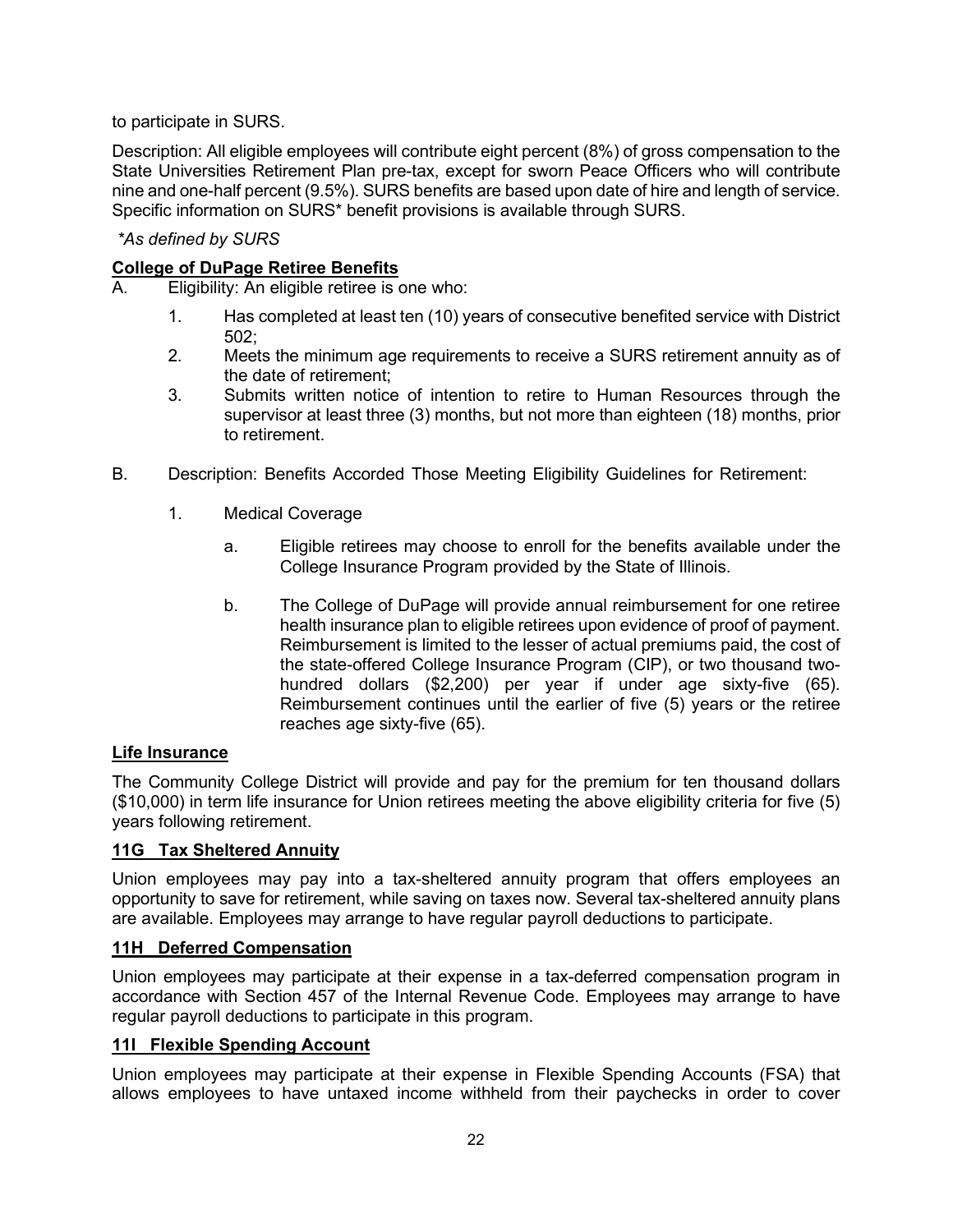unreimbursed eligible expenses. There are two (2) types of accounts: Medical Reimbursement and Dependent care accounts.

In order to be eligible to participate, the employee must be benefited for at least six (6) months. On an annual basis (during open enrollment) or at the time they first become eligible, the employee will specify the amount to be deducted per pay period for the next calendar year.

The medical reimbursement account can be used to cover expenses that will not be reimbursed by insurance, such as deductibles, orthodontics, eye glasses, etc.

A dependent care account can reimburse the employee for day care expenses for dependents. The expense must be incurred in order for the employee (and/or spouse) to work.

#### **11J Tuition Waiver**

Union members and their income tax dependents shall be eligible for two-thirds (2/3) tuition waiver for credit courses at College of DuPage. Retirees and their income tax dependents shall be eligible for one-half (1/2) tuition waiver for credit courses at College of DuPage. The registration calendar will be published annually.

#### **11K Educational Development Program**

After probationary period, Union employees may enroll in courses which:

- 1. Increase performance in the current assignment; or
- 2. Under a written and approved personalized education program, contribute to the development skills, knowledge and attitudes in preparation for future career responsibilities at College of DuPage.

The employee will be reimbursed for tuition if proper procedures are followed to obtain approval prior to course registration. Verification of satisfactory course completion and proof of payment must be submitted to Human Resources.

As provided under Board Policy 15-140, an eligible employee interested in tuition reimbursement for courses under #1 or #2 above must secure an Educational Development Program form prior to course registration for the class, conference, seminar, workshop, or activity. These forms are available through the employee portal. Reimbursement approval shall be contingent upon satisfactory completion and proof of payment for prior approved courses, not to exceed the Board approved amount for the fiscal year.

The employee shall submit the completed form through the supervisor and to the authorized budget signator for the employee's department. The form is then forwarded to the Compensation Specialist in Human Resources. All tuition reimbursement requests will be evaluated and approved or rejected in relation to #1 or #2. The purpose of these procedures is to keep the supervisors informed and to allow an approximate tabulation of funds committed to each specific area.

Eligible employees may use up to one thousand seven hundred dollars (\$1,700) per fiscal year (July 1 to June 30). Reimbursement may also be used for professional exam expenses such as the Emergency Medical Technician Exam. Additionally, an eligible employee may be reimbursed for tuition costs associated with pursuit of accredited degrees not available at College of DuPage, bachelor's, master's and doctoral degrees, subject to satisfactory completion of each course. The fiscal year is determined by date of completion of the course, not registration date. Up to two hundred dollars (\$200) of this amount may be used for job-related professional dues, or jobrelated professional materials such as subscriptions. Up to two hundred forty dollars (\$240) may be used for a fitness facility, upon approval of the Chief of Police. Union dues are not an eligible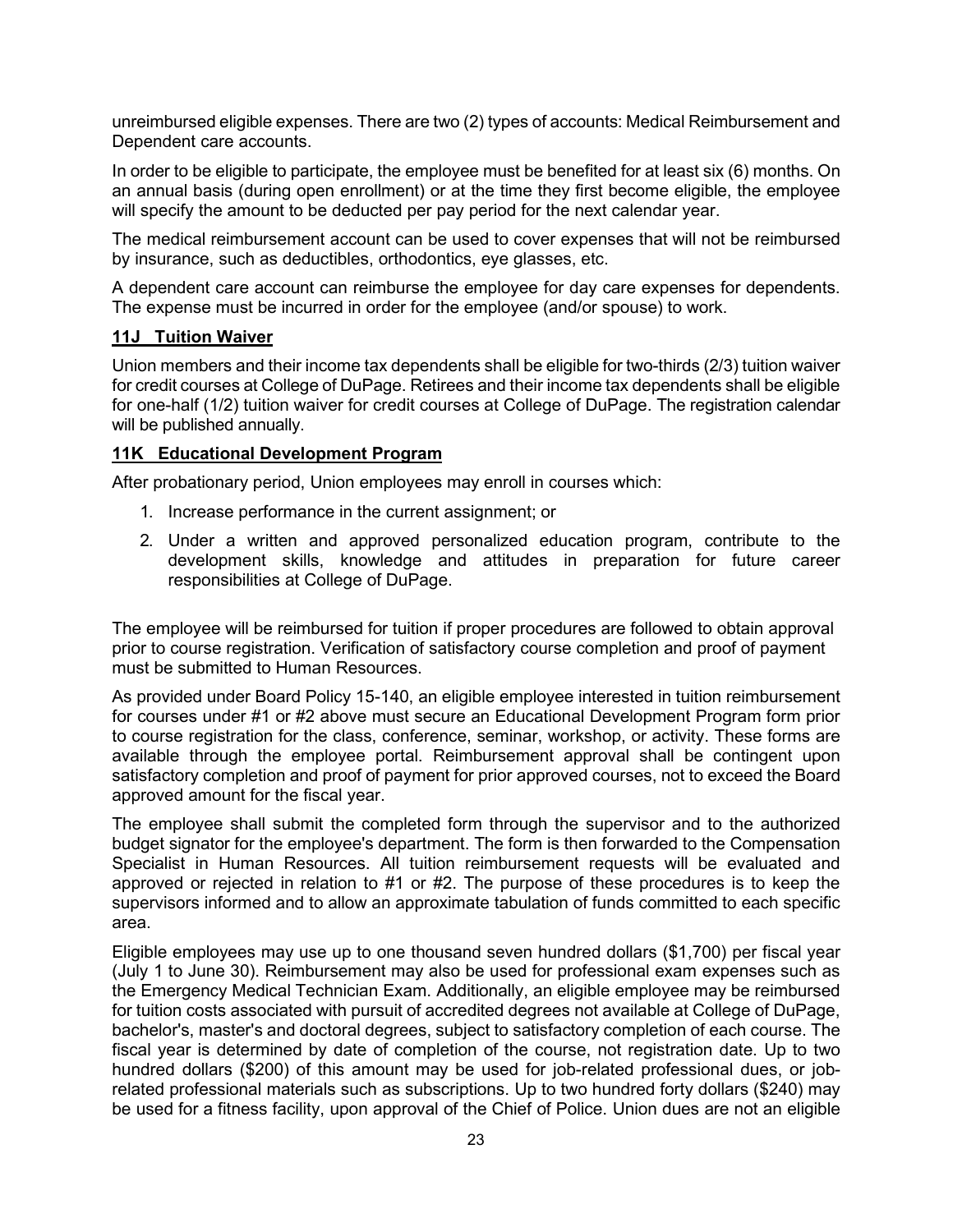expense.

Time off from work to attend job-related seminars and workshops approved by the supervisor will be granted. Travel expenses may be reimbursed from departmental budgets in accordance with the Pre-Travel Approval/ Advance Form and the Reimbursable Expense Form directions for jobrelated seminars and workshops.

An advance for tuition reimbursement is available if the tuition or fee is greater than fifty dollars (\$50) and it is a hardship for the employee to pay the tuition or fee without receiving the advance.

Union employees who are granted supervisory permission to attend staff development experiences will generally be paid for their participation. The following guidelines will be followed:

- 1. No full-time employee will incur paid time for participation in excess of their regularly scheduled workday.
- 2. No overtime will be incurred due to participation in a staff development experience.
- 3. Payment will not be made for travel time except to the extent it falls during regularly scheduled work hours.

Unit members may utilize Educational Development Program Funds for the non-waived tuition for pre-approved courses at COD.

#### **11L New Officer Training / Development Program**

Patrol Officers shall execute a Promissory Note at the time of employment promising to reimburse the College for the costs invested in their training if the officer does not remain employed with the College for a two (2) year consecutive period following the completion of the training. If the officer leaves the Police Department within the first two (2) years they would reimburse the College based on the following schedule:

| Completed less than I year: | \$3,000 |
|-----------------------------|---------|
|                             |         |

Completed more than 1 but less than 2 years: \$1,500

It is understood that the officer will reimburse the College within one (1) year of leaving the Police Department and that the College may deduct from pay (including regular or vacation time) for any outstanding money owed to the College.

The College will pay for the cost of tuition, books or lab fees for the Emergency Medical Responder (EMR) course specifically created for the Police department as part of the Emergency Medical responder certification and job duties requirement at the College of DuPage. Upon successful completion of the course, officers who become certified and subsequently maintain certification as an EMR will be receive fifty-five cents (\$0.55) per hour added to their base salary.

All members of the bargaining unit who are in the classification of Officers, CSOs, and Sergeants in the course of their regular duties shall provide emergency medical responder care as defined by the National EMS Scope of Practice Model as part of the National Highway Traffic Safety Administration.

Prior to exercising any duty of care as an EMR, all employees shall successfully complete the Emergency Medical Responder Course, College of DuPage FIRE 2283, as provided by the College as an accredited Emergency Medical Responder training program. Upon completing the course, all employees will maintain certification as an EMR through the duration of their employment with the College, subject to discipline (provided the college maintains EMR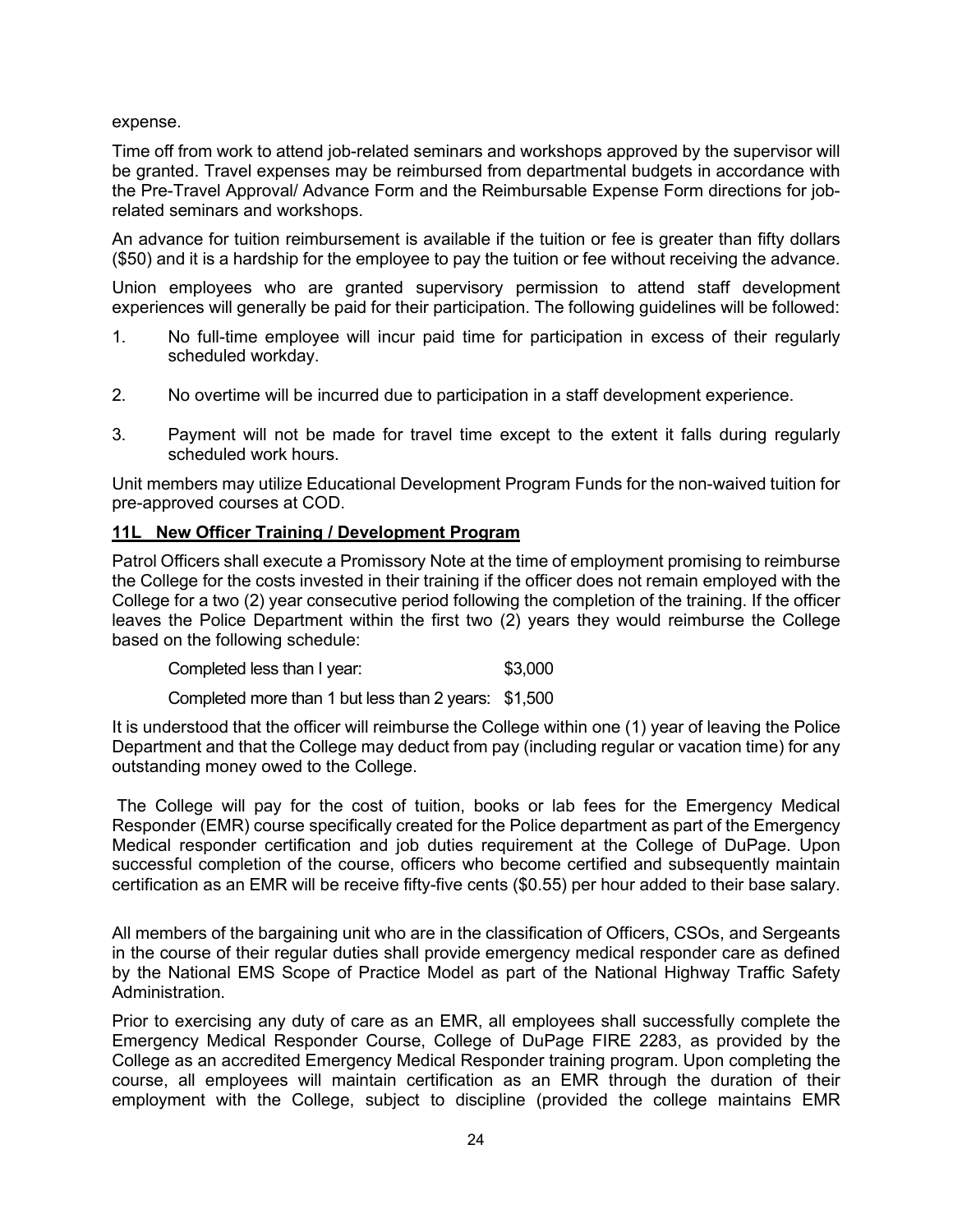accredited program). All provisions of Section 11L will be applicable.

## **11M Employee Assistance Program**

Upon employment, the College will provide Union employees an Employee Assistance Program.

## **11N Outstanding Service Award**

If the College implements an institution-wide Outstanding Service or similar award program, the Union employees will be eligible to participate.

## **11O Summer Flex Time**

The College operates on flexible work hours during the summer.

All forty (40) hour benefited employees are to work a reduced week of thirty-eight (38) hours for forty (40) hours' pay. Any hours above forty (40) actually worked by a non-exempt employee will be paid or accrue compensatory time at time and one-half (1.5). If the employee is required by the supervisor to work forty (40) hours per week, the employee will be paid for forty-two (42) hours at straight time.

Employees are given an eight (8) hour holiday on the Fourth of July. To cover the remaining thirty (30) hour work week, employees may choose to not take six (6), fifteen (15) minute breaks to equal one and one-half (1.5) hours of "work time". A maximum of one and one-half (1.5) hours of break time can be accumulated as "work hours". This option is only available with supervisory approval.

Although the College is open five (5) days per week, supervisors may allow flexible scheduling on an individual basis where the functions and normal hours of the office are maintained. Examples of some, but not all, options available with supervisory approval are:

## **Options:**

- 1. Work four (4), nine and one-half  $(9\frac{1}{2})$  hour days.
- 2. Work four (4), eight (8) hour days (thirty-two (32) hours) with vacation time (six (6) hours) taken each week. Exempt employees must file a Leave Reporting Form (LRF) for vacation time indicating the total number of daily hours taken (e.g., 2, 4, 8, 9 $\frac{1}{2}$ , etc.) on each LRF submitted for hours during the summer schedule. Non-exempt employees will indicate the time taken as vacation on their timecards or Detailed Time Reports.
- 3. Work four (4), eight (8) hour days (thirty-two (32) hours) with a six (6) hour reduction in pay, but no reduction in benefits other than vacation accrual. Non-exempt employees will indicate the time taken without pay on their timecards or Detailed Time Reports. Exempt employees will file a Leave Reporting form indicating the date(s) and number of hours worked and number of hours taken without pay for each absence during the summer schedule.
- 4. Work four (4), eight and one-half (8½) hour days (thirty-four (34) hours) and one (1), four (4) hour day.
- 5. Work four (4) regularly scheduled eight (8)-hour days with a six (6) hour day on the fifth  $(5<sup>th</sup>)$  day.

In some cases, the operational needs of the College may not permit the use of some, or all, of these options. The supervisor will determine the availability of summer flex-time.

**NOTE**: If a full-time employee is sick or uses bereavement time during a week, the employee will receive a maximum of forty (40) hours pay, two (2) being summer contract hours.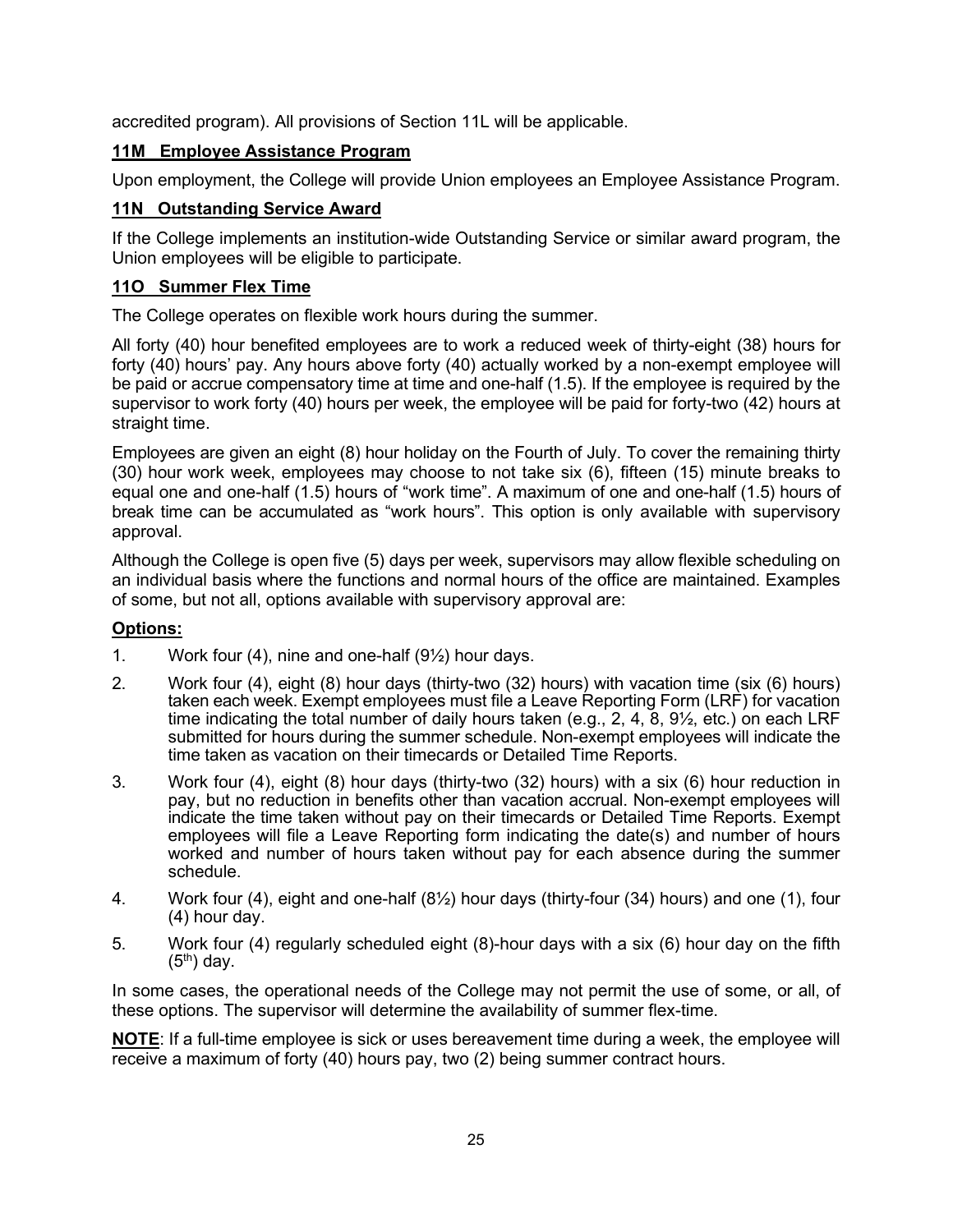## **Benefits**

The following will pertain to those who elect, with supervisory approval, to work an optional workweek:

- 1. Vacation will accrue based upon hours worked, plus two (2) summer hours, for full-time employees who are entitled to benefits.
- 2. Life insurance and medical/dental/vision insurance will not be affected by the summer schedule, provided the employee works at least seventy-five percent (75) percent of their regularly scheduled weekly hours in accordance with the normal academic year. The time may include time worked, paid health days, vacation days, and/or holidays (except designated nine (9) month positions).
- 3. Persons on an optional schedule will be charged the actual hours in the appropriate day for time taken for vacation or health (sick) leave based on their pre-approved summer schedule.
- 4. A half day of a scheduled nine and one-half  $(9\frac{1}{2})$  hour day for vacation or illness will be counted as four and three-quarter  $(4\frac{3}{4})$  hours for these purposes and should be so reported.
- 5. Floating holidays are limited to eight (8) hours (prorated for benefited employees working thirty to forty (30 to 40) hours per week).

Each employee who requests a summer option must indicate to the supervisor, in writing, a preference for workdays including starting and ending times. Supervisors shall determine whether any proposed work schedules meet the operational needs of the College. If the supervisor approves, he/she submits each employee's work schedule to the respective Cabinet officer who, in turn, will send a copy to Human Resources.

#### **11 P Body Armor**

The College will provide to all police personnel a protective vest (body armor) of minimum Level 2 quality as defined by the National Institute of Justice. Personnel for whom the body armor has been provided, shall be required to wear the protective vest while on duty and may be subject to discipline for failure to wear said vest. Replacement body armor shall be provided per manufacturer's recommended intervals at the expense of the College.

## **ARTICLE XII – RETIREMENT**

All full-time employees shall participate in the State Universities Retirement System (SURS) as provided by law.

## **ARTICLE XIII – WAGES AND COMPENSATION**

#### **13.1 Wage Increases -Salary Schedule**

During the term of this Agreement and on each date specified, each step of the respective pay schedule for each classification covered by this agreement will be increased per the salary schedules attached to this Agreement in Appendix B as follows;

July 1, 2019 Two and four-tenths percent (2.4%)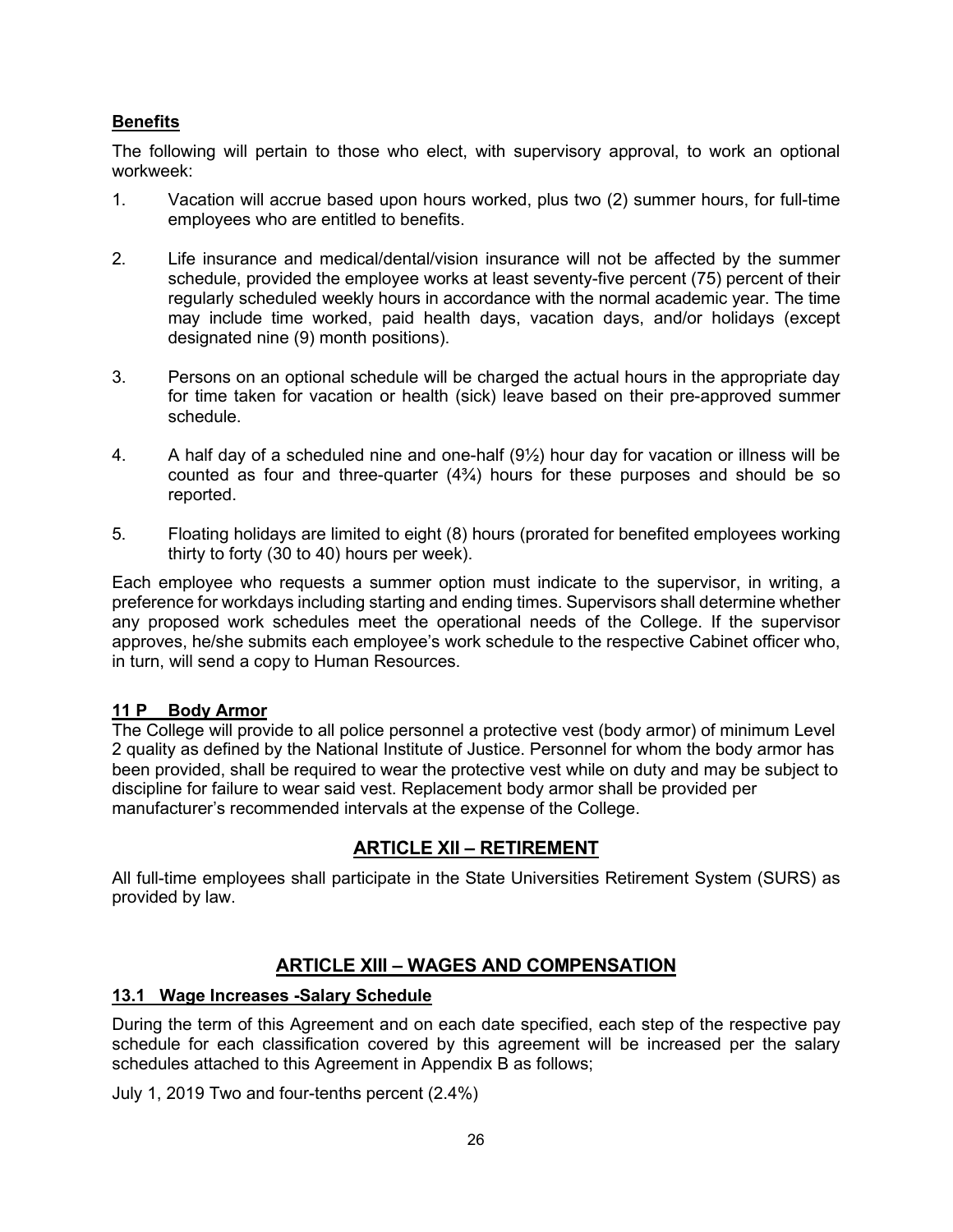July 1, 2020 Two and three-tenths percent (2.3 %)

July 1, 2021 Two percent (2.0%)

Annual salary increases will be applied as general wage increase and not a pool salary schedule.

If the College determines that it will grant any employee group for the duration of this contract a general annual pay increase exclusive of step increases, in excess of the annual increase as provided above, this bargaining unit will be offered the same percentage increase for that year.

The July 1, 2019, increase will be retroactively applied to all working members of the bargaining unit as of the date of the execution of this Agreement or to those employees who had resigned or retired after July 1, 2019.

All employees promoted from one bargaining unit position to another shall receive an increase to the minimum of the new pay range or five percent (5%), whichever is greater.

Effective July 1 of each year, all employees will advance one (1) step on the Salary Schedule for each respective year. Salary schedules for each year of the Agreement are attached as Appendix C.

Upon satisfactory completion of probationary period, employees will receive a step increase. Thereafter, steps will be awarded on July 1 of each year. Employees who have received an unsatisfactory annual evaluation will be denied an annual salary increase exclusive of the step increase until the employee completes a satisfactory review after a ninety (90) day period.

#### **13.2 Investigators**

Officers who are designated by the Chief of Police, or his designee, to serve in the position of Investigator shall receive additional compensation of one dollar and fifty cents (\$1.50) per hour for every full hour serving in the position.

## **13.3: Department Instructors and Training Officers**

Field Training Officers (FTOs) and Communication Training Officers (CTOs) designated by the Chief of Police will be paid an additional one (1) hour at their regular rate of pay (not countable toward overtime) when they perform any and all duties as Field Training Officers and Communication Training officers for a minimum of four (4 ) hours.

Officers designated by the Chief of Police as trainers in specific disciplines, will be compensated at one and one-half (1.5) times their standard rate while providing training, unless the training period falls during the time of their regularly scheduled shift. Disciplines are as follows:

Firearms instructor Rifle Instructor Taser Instructor OC Instructor Rapid Deployment Instructor (including Rescue Task Force Instructor) ALICE/Active Violence Preparedness Trainer Defensive Tactics Instructor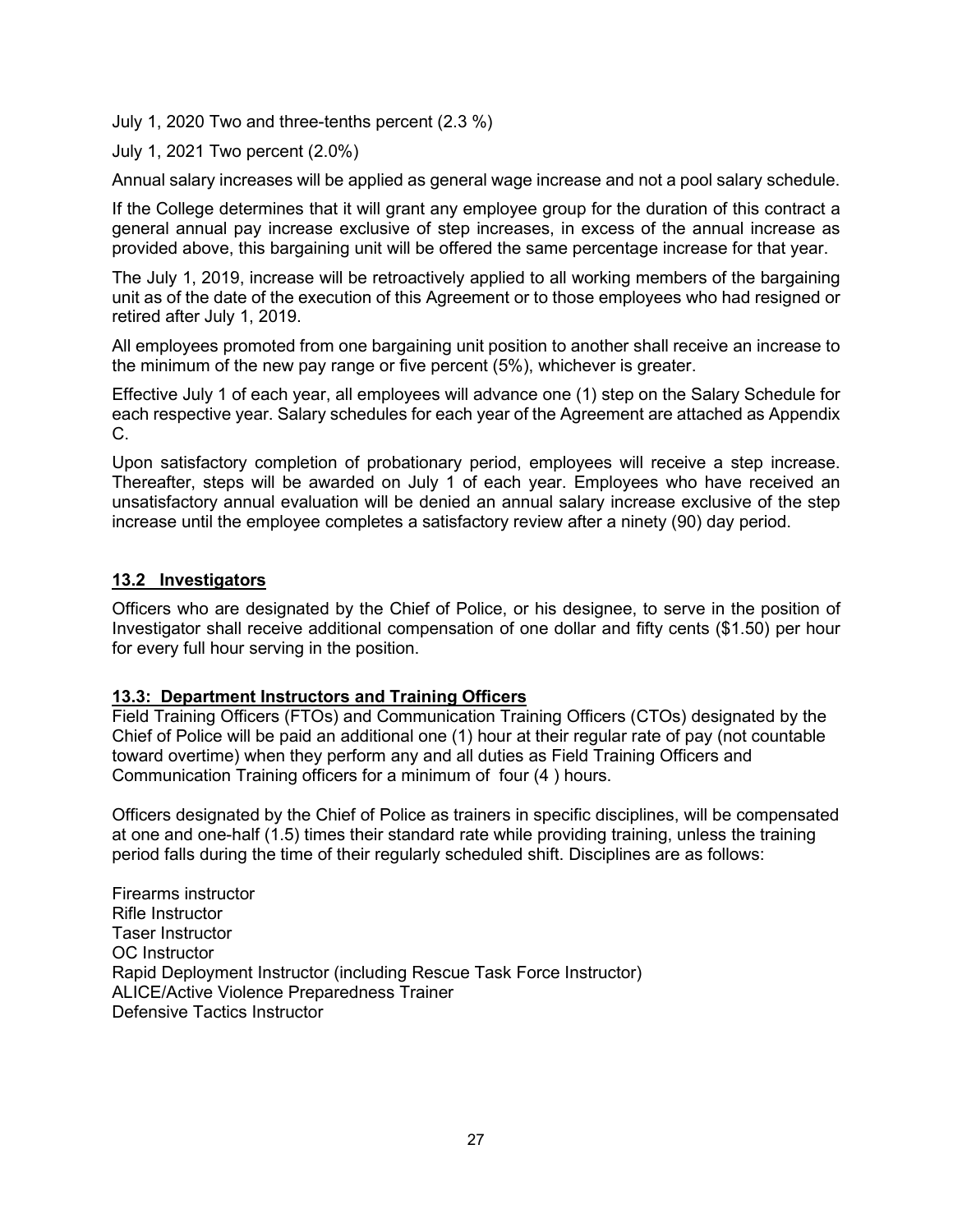## **ARTICLE XIV Employee Drug and Alcohol Testing Program**

## **Definitions**<br>A. Emp

- A. *Employees* Full-time employees working in the College of DuPage Police Department, excluding administrative assistants, including Sergeants, Patrol Officers, Community Service Officers and Dispatchers as defined in Article I, Recognition clause.
- B. *Supervisors* Those employees assigned to a position having day-to-day responsibility for supervising subordinates or who are responsible for commanding a work element.
- C. *Drug Test* A urine or blood test.
- D. *Alcohol Test* A blood or breath alcohol test.
- E. *Reasonable Cause/Suspicion* Reasonable cause or suspicion exists if the facts and circumstances warrant a rational inference that a person is either impaired by alcohol or controlled substances or has violated the prohibitions contained in this section, Reasonable cause/suspicion must be based on specific, objective facts and any rationally derived inferences from those facts about the conduct of an individual that would lead a reasonable person to suspect the individual is either impaired by alcohol or controlled substances or has violated the prohibition contained in this section. Objective facts include, but are not limited to, observable phenomena such as appearance, behavior, speech, and body odors of the person, and information provided by an identifiable third party which is independently corroborated or is from a source which is credible based on the providing of previous corroborated tips or information.
- F. *Under the Influence of Alcohol* A person is deemed to be under the influence of alcohol if test results show an alcohol concentration of .04 (point zero-four) or more based upon the grams of alcohol per one hundred (100) milliliters of blood, or if a breath alcohol test result is .04 (point zero-four) or greater. A confirmation test will be administered fifteen to twenty (15-20) minutes after the first test. If the second test result is negative, then the first test results shall be deemed negative.

#### **Drug and Alcohol Testing**

- 1. Employees will be required to take drug and/or alcohol tests as a condition of continued employment in order to ascertain prohibited drug and/or alcohol uses, as provided below:
	- A. An employee may be ordered to submit to a drug test whenever there is a reasonable suspicion that the employee is impaired as a result of the use of drugs.
	- B. A drug test will be administered as part of any regular physical examination as required by the law, Insurance Liability Carrier and any Third Party carrier.
- 2. The Chief or designee may order an employee to submit to alcohol testing whenever there is a reasonable suspicion that the employee is impaired as a result of the use of alcohol.

Process:

A. Within four (4) hours after the time an employee is ordered to submit to testing authorized by this Agreement, the Employer shall provide the employee with a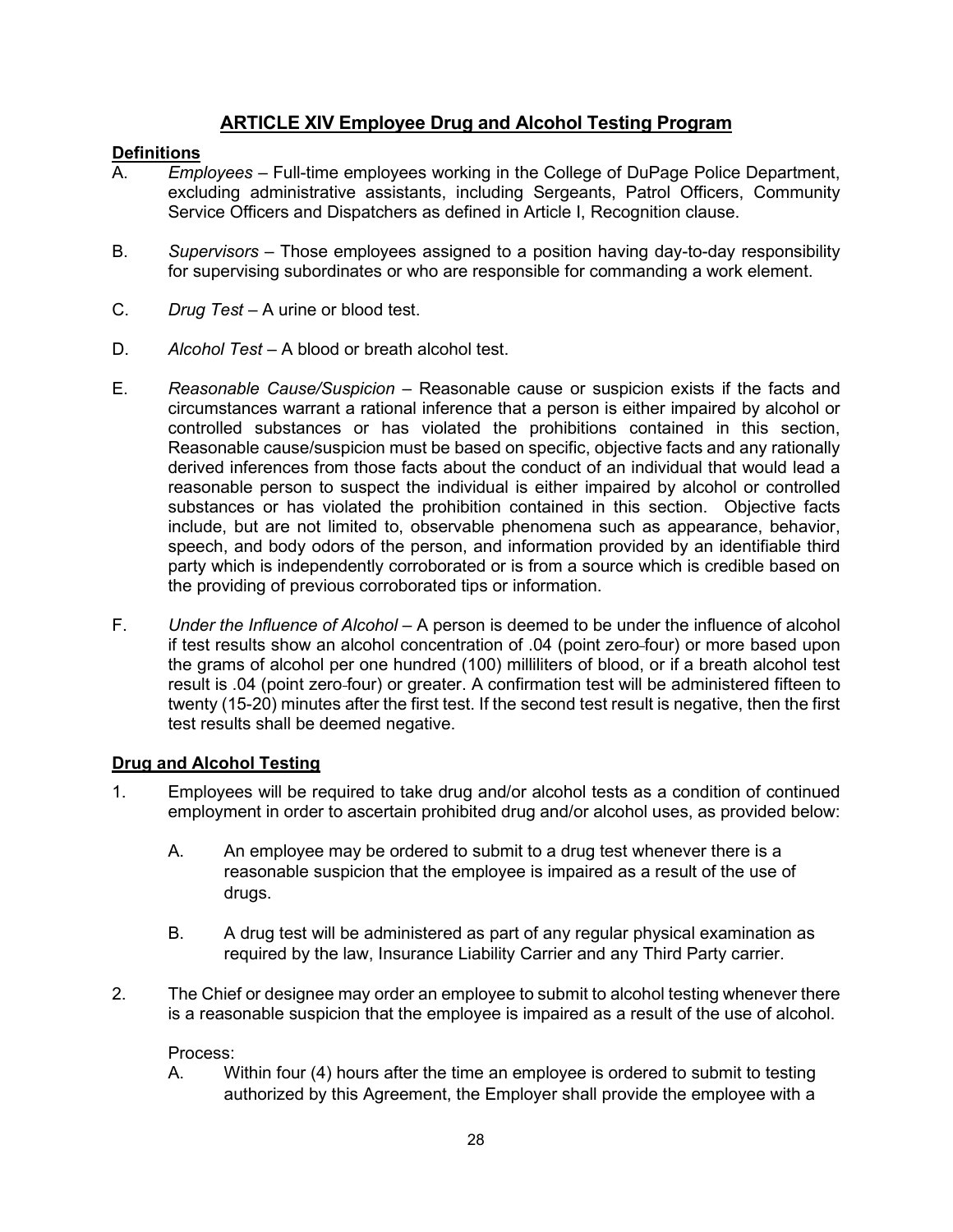written notice of the order, setting forth all of the objective facts including the names of all witnesses reporting the observations and reasonable inference drawn from those facts which have formed the basis of the order to test.

- B. Refusal to submit to such testing may subject the employee to discipline, but the employee's taking of the test shall not be construed as a waiver of any objection or right that he may have.
- 3. An employee shall also be ordered to submit to drug and alcohol testing whenever that employee discharges a gun and such action may have caused injury or death to a person or persons during the performance of his/her duties or in the line of duty.

Process:

A. The employee shall submit to the test as soon as practical, but not later than the end of the shift.

## **Urine and Blood Testing Procedures**

All tests shall be administered by a medical facility licensed by the State of Illinois and selected, but not associated with the College. Drug testing will be conducted by a Substance Abuse and Mental Health Services Agency (SAMSHA) certified laboratory.

Testing procedures will include a confirmation of any sample that tests positive in the initial screening for drugs by testing the second portion of the sample by gas chromatography mass spectrometry (GCMS). An employee will be provided the opportunity to have the additional sample tested by a clinical laboratory or hospital facility of the employee's own choosing. Within seventy-two (72) hours of receiving the results of the test(s) the employee shall notify the Employer of the desire to have the additional sample independently tested. The employee will be responsible for providing information regarding the independent testing laboratory to the certified laboratory.

#### **Chain-of-Evidence Storage**

Each step in the collection and processing of drug and alcohol tests will be documented to establish procedural integrity and the chain of custody including any additional testing of the additional sample at the employee's discretion.

#### **Drug and Alcohol Test Results**

All records pertaining to drug and alcohol tests required by the College of DuPage Police Department records will remain confidential and will not be provided to other employers or agencies without the written permission of the person whose records are sought.

- A. Drug and alcohol test results and records will be stored and retained in compliance with state law or, where there is no applicable state law, for five (5) years.
- B. The employee tested will be provided with a copy of all information and reports received by the College of DuPage in connection with the testing and the results.

#### **Discipline**

A. Action up to and including termination of employment may result from positive results of an employee drug test or results from an alcohol test which indicate the employee was under the influence of alcohol in violation of this Section.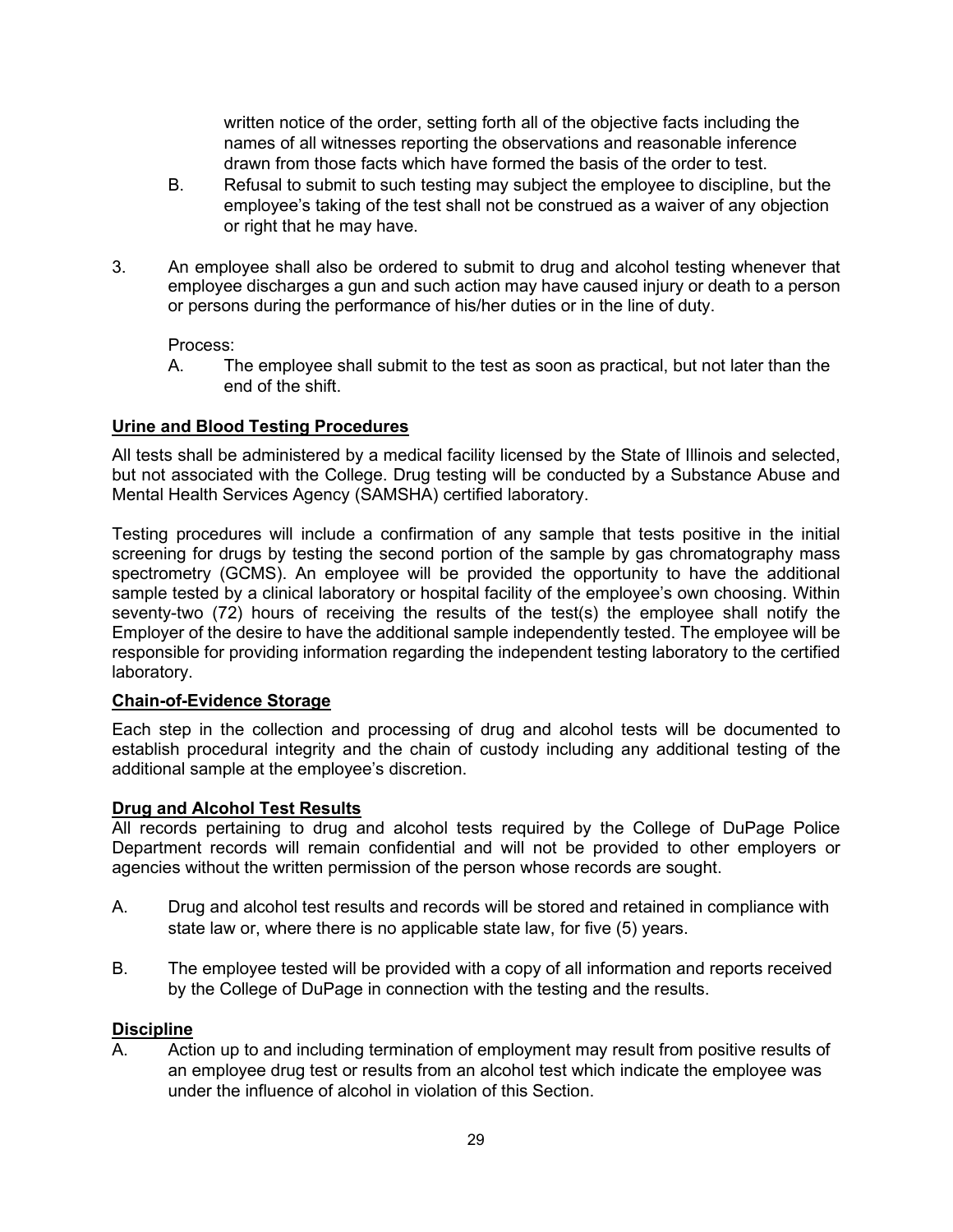B. Employees testing positive for illegal or controlled substances or found to be under the influence of alcohol while on duty may be provided an opportunity to undergo rehabilitation for a first offense. Circumstances will dictate if this option is in the best interest of the employee, the institution, and the public, or if the employee should be subjected to immediate discipline up to and including termination.

## **Right to Grieve**

The union and/or the employee, with or without the Union, shall have the right to file a grievance concerning any testing permitted by this Agreement, contesting the basis for the order to submit to the tests and accuracy of the tests, the consequences of the testing or results, or any other alleged violation of this agreement. Any such challenges arising from the same test shall be consolidated into a single grievance.

## **ARTICLE XV – SEVERABILITY**

In the event that any Article, paragraph, section, or sub-section of this Agreement shall be held to be invalid and unenforceable by the Illinois Educational Labor Relations Board (IELRB) or any court of competent jurisdiction, or by any change in any subsequently enacted Federal or State legislation which would prohibit or nullify a section, sub-section, or portion of this Agreement, such decision or enactment shall apply only to the specific section, sub-section, or portion thereof as specified by the IELRB or Court decision, or change in law, and the remaining parts or portions of this Agreement shall remain in full force and effect. In such event, the parties shall, upon the request of either party, commence good faith bargaining over possible replacement language for the invalidated section, sub-section, or portion of this Agreement.

## **ARTICLE XVI – ENTIRE AGREEMENT**

## **16.1 Duration**

The parties acknowledge that during the negotiations which resulted in this Agreement, each had the unlimited right and opportunity to make demands and proposals with respect to any subject or matter not removed by law from the area of collective bargaining, and that the understandings and agreements arrived at by the parties after exercise of that right and opportunity are set forth in this Agreement. This Agreement shall supersede any policies, procedures, rules, regulations, or practices of the College which shall be contrary to or inconsistent with the terms of this Agreement, and shall constitute the entire Agreement between the parties.

## **16.2 Reopener**

The College reserves the right to re-open the wage and/or benefits provisions of this Agreement in the case of unplanned expense due to loss of the College's accreditation, or SURS pension contribution changes resulting in increased College expense and liabilities.

## **ARTICLE XVII– DURATION AND EXECUTION**

This Agreement shall be in effect through the 30th day of June, 2022, and from year to year thereafter unless written notice is given by either party to the other not less than sixty (60) days nor more than one hundred twenty (120) days prior to June 30, 2022, or the same date of any subsequent year, requesting that this Agreement be amended.

This Agreement shall remain in full force and effect after the expiration date and until a new agreement is reached unless either party gives a ten (10) day written notice to the other party of its desire to terminate this Agreement, provided such termination date shall not be before the anniversary date set forth in the preceding paragraph.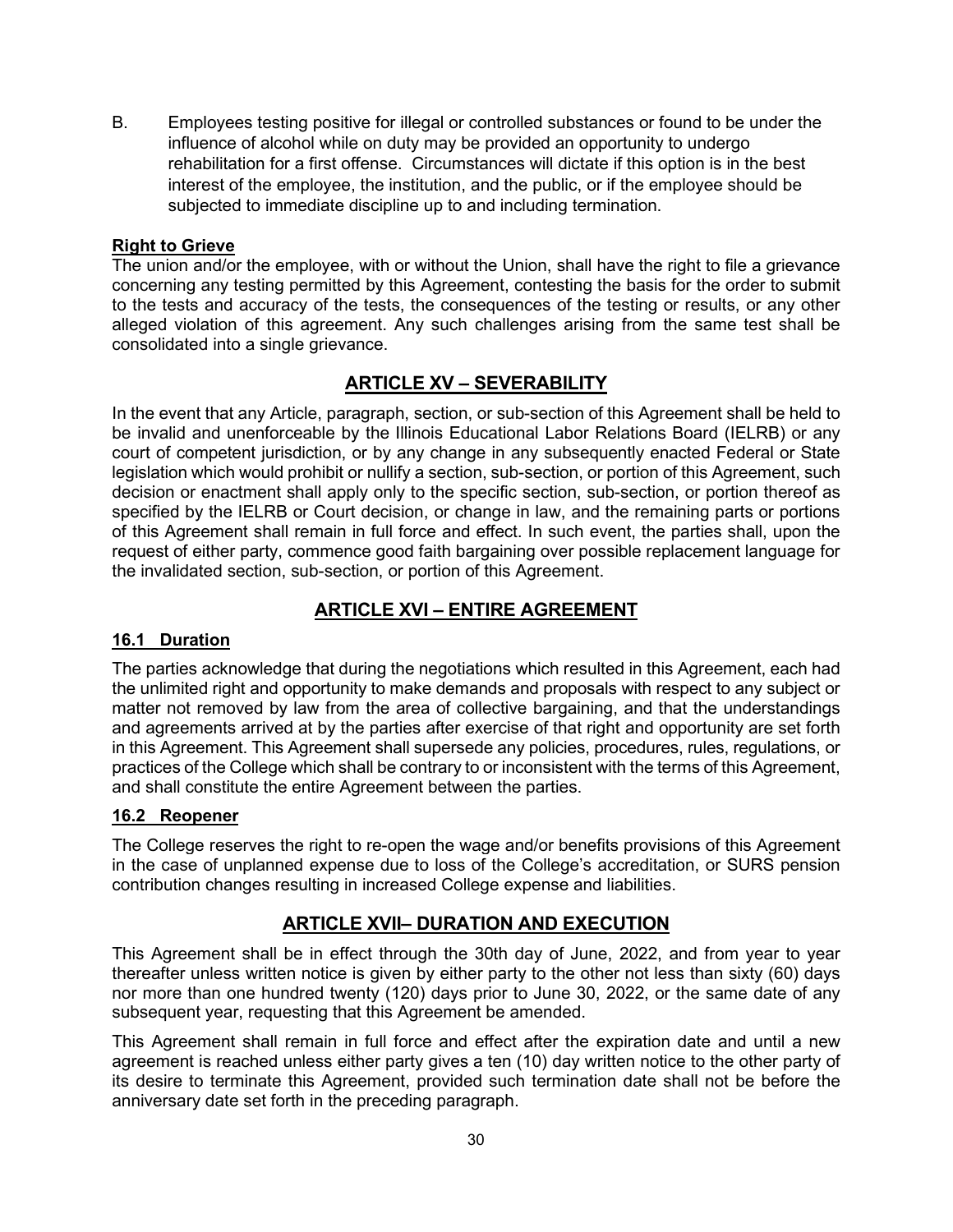In witness thereof:

 $\bar{\mathrm{s}}$ 

 $\sim$   $\lambda$ 

Board of Trustees of Community College<br>District No. 502 Coupties of Cook, DuPage, and Will Ar and

Illinois FOP Labor Council

Imente

Chairman, College of DuPage

Board Secretary

stine  $1/Ml$ 

Date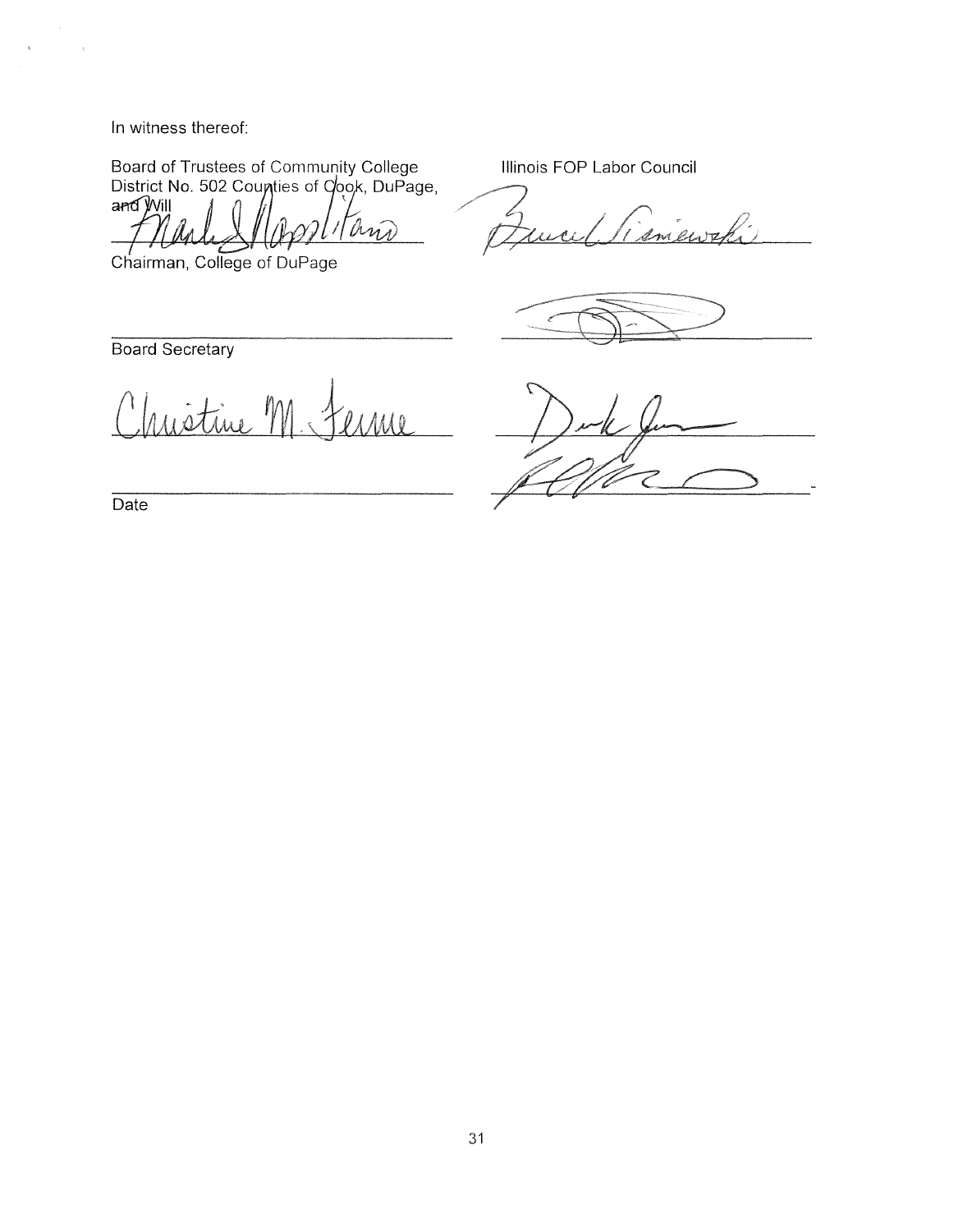## APPENDIX A

 $\mathbf{g}_{\mathbf{a}} = \mathbf{g}_{\mathbf{a}} \mathbf{g}_{\mathbf{a}}$ 

Dues Authorization Form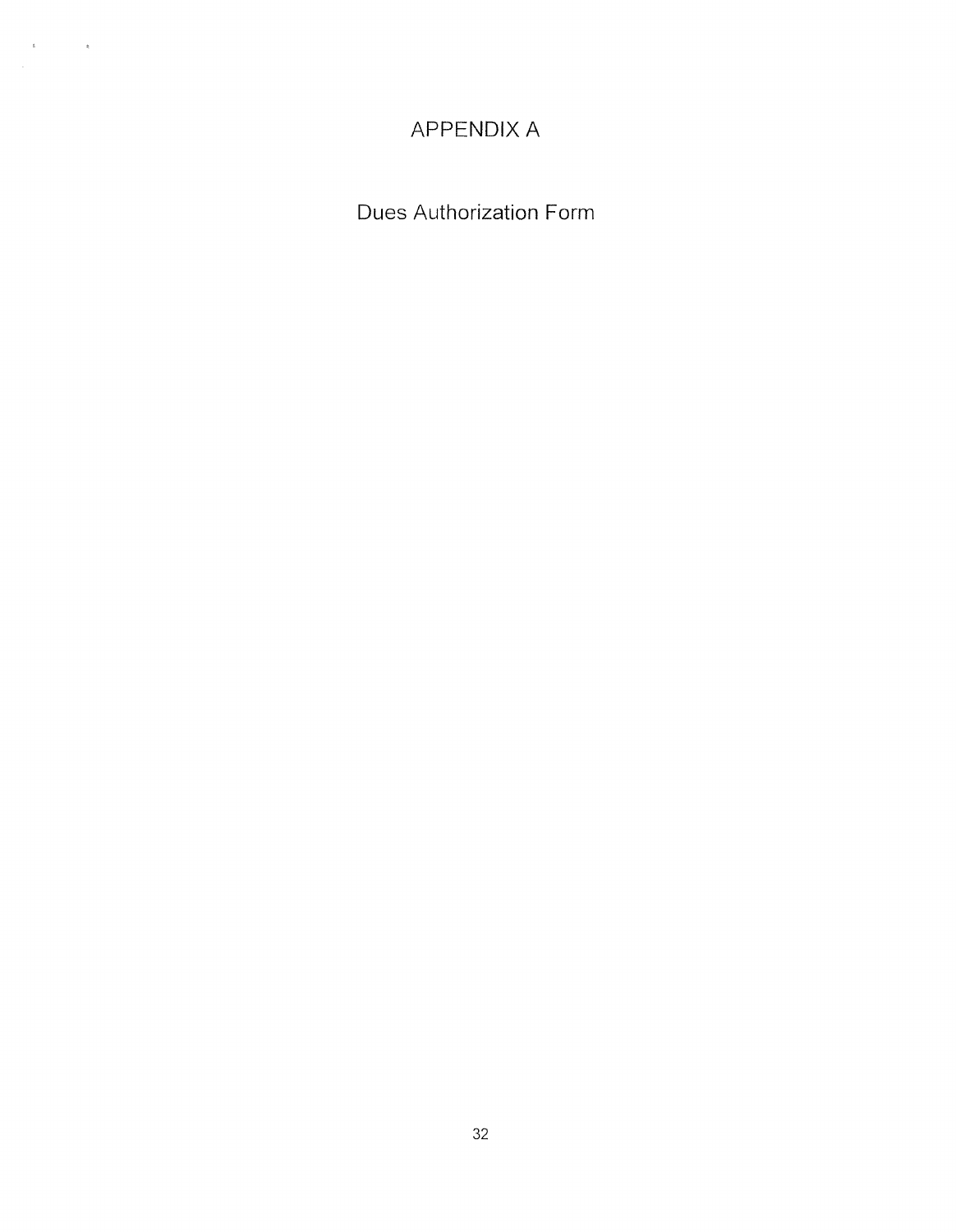#### DUES AUTHORIZATION FORM

#### **ILLINOIS FRATERNAL ORDER OF POLICE LABOR COUNCIL 974 CLOCK TOWER DRIVE SPRINGFIELD, ILLINOIS 62704**

 $I, \_\_\_\_\_\_\_\_\_\_\_\_\_\_\_\_\_\_$  (insert your name), understand that under the U.S. Constitution I have a right not to belong to a union. By my signature I hereby waive this right and opt to join the IL FOP Labor Council.

I, -----------------~<i=n=se=rtc.cv-=--ot=1r...c.n=ai=n~el. hereby authorize my Employer, ---------------------'--'-(in=s=e1"'"·t-"E=m=p=loc..c.v=e1\_,· 1=1a=m:.=..ue). to deduct from my wages

the uniform amount of monthly dues set by the Illinois Fraternal Order of Police Labor Council, for expenses connected with the cost of negotiating and maintaining the collective bargaining agreement between the parties and to remit such dues to the Illinois Fraternal Order of Police Labor Council as it may from time to time direct. In addition, I authorize my Employer to deduct from my wages any back dues owed to the Illinois Fraternal Order of Police Labor Council from the date of my employment, in such manner as it so directs.

| Date:                                                                                                           | Signed: |                                                                                                                |  |
|-----------------------------------------------------------------------------------------------------------------|---------|----------------------------------------------------------------------------------------------------------------|--|
|                                                                                                                 |         |                                                                                                                |  |
|                                                                                                                 |         |                                                                                                                |  |
|                                                                                                                 |         | State: <u>Zip:</u> Zip:                                                                                        |  |
|                                                                                                                 |         |                                                                                                                |  |
|                                                                                                                 |         | Personal E-mail: 2008 and 2008 and 2008 and 2008 and 2008 and 2008 and 2008 and 2008 and 2008 and 2008 and 200 |  |
| Employment Start Date:                                                                                          |         |                                                                                                                |  |
| Title: 2008. 2008. 2009. 2012. 2013. 2014. 2015. 2016. 2017. 2018. 2019. 2014. 2016. 2017. 2018. 2019. 2019. 20 |         |                                                                                                                |  |
|                                                                                                                 |         |                                                                                                                |  |
| Employer, please remit all dues deductions to:                                                                  |         |                                                                                                                |  |

Illinois Fraternal Order of Police Labor Council Attn: Accounting 974 Clock Tower Drive Springfield, Illinois 62704

(217) 698-9433

*Dues remitted to the Illinois Fraternal Order of'Po!ice Labor Council are not tax deductible as charitable contributions for federal income tax purposes; however, they may be deductible on Schedule A of Form 1040 as a miscellaneous deduction. Please check with your tax preparer regarding deductibility.* 

Revised 06/28/2018 Post JANUS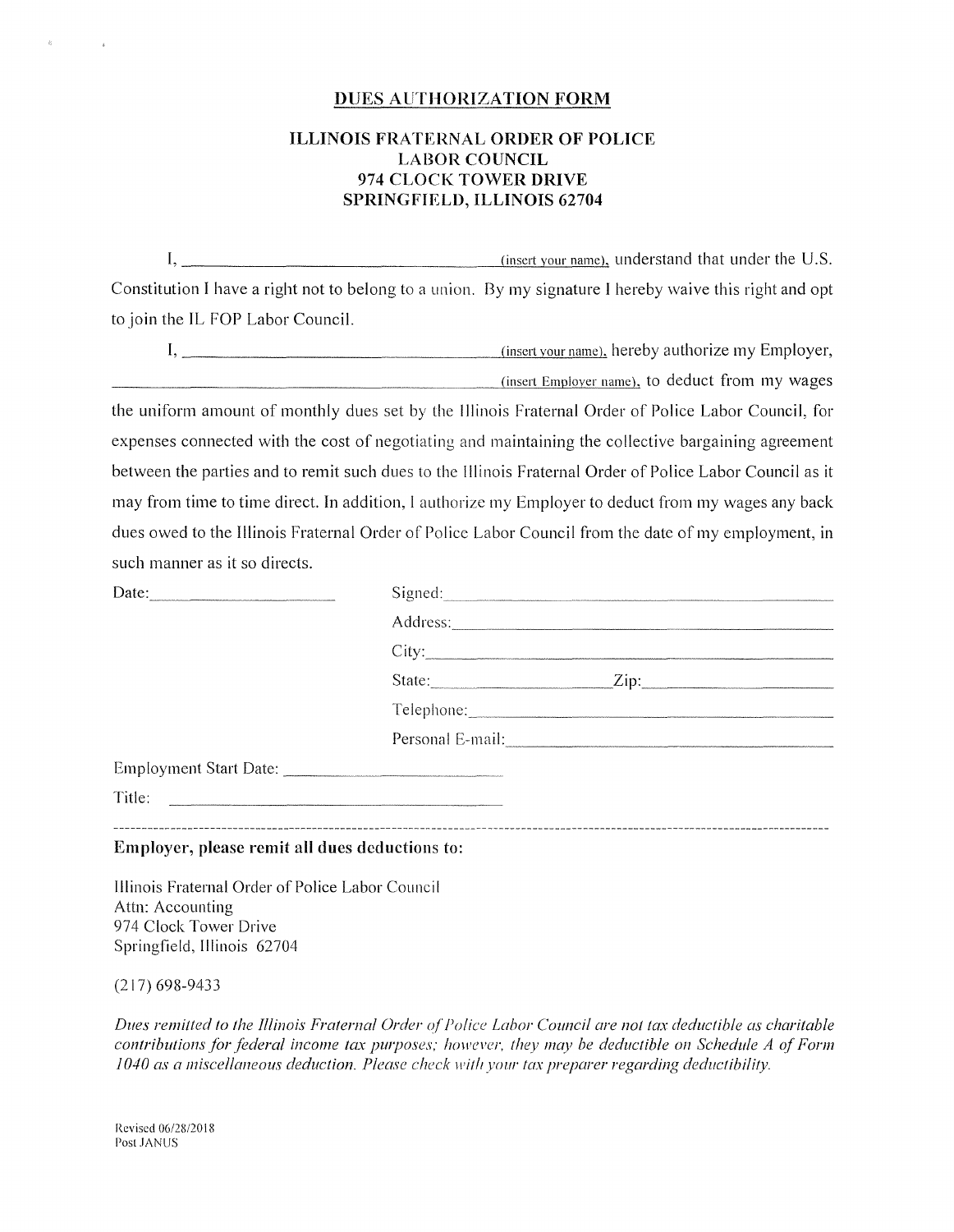Appendix C

 $\label{eq:3.1} \begin{array}{cccccccccc} \mathbf{R} & \mathbf{R} & \mathbf{R} & \mathbf{R} & \mathbf{R} & \mathbf{R} \\ \mathbf{R} & \mathbf{R} & \mathbf{R} & \mathbf{R} & \mathbf{R} & \mathbf{R} \\ \mathbf{R} & \mathbf{R} & \mathbf{R} & \mathbf{R} & \mathbf{R} & \mathbf{R} \\ \mathbf{R} & \mathbf{R} & \mathbf{R} & \mathbf{R} & \mathbf{R} & \mathbf{R} \\ \mathbf{R} & \mathbf{R} & \mathbf{R} & \mathbf{R} & \mathbf{R}$ 

Salary schedules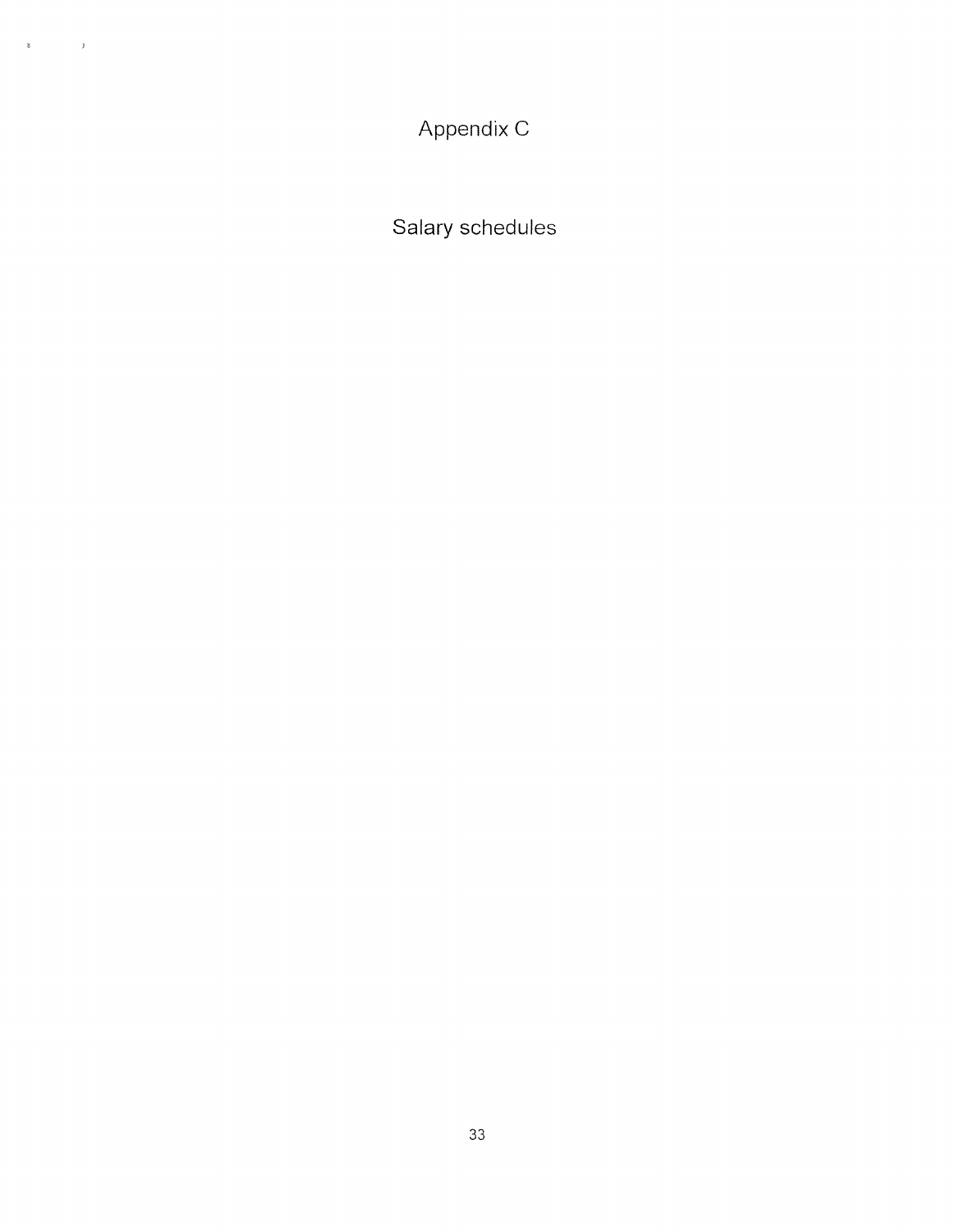| ------- |               |             |             |             |
|---------|---------------|-------------|-------------|-------------|
|         | $7/1/2018$ to | 7/1/2019 to | 7/1/2020 to | 7/1/2021 to |
|         | 6/30/2019     | 6/30/2020   | 6/30/2021   | 6/30/2022   |
|         |               |             |             |             |
| Start   | 25.22         | 25.83       | 26.42       | 26.95       |
| Step 1  | 26.02         | 26.64       | 27.26       | 27.80       |
| Step 2  | 26.82         | 27.46       | 28.10       | 28.66       |
| Step 3  | 27.61         | 28.27       | 28.92       | 29.50       |
| Step 4  | 28.41         | 29.09       | 29.76       | 30.36       |
| Step 5  | 29.21         | 29.91       | 30.60       | 31.21       |
| Step 6  | 30.01         | 30.73       | 31.44       | 32.07       |
| Step 7  | 30.81         | 31.55       | 32.28       | 32.92       |
| Step 8  | 31.61         | 32.37       | 33.11       | 33.78       |
| Step 9  | 32.41         | 33.19       | 33.95       | 34.63       |
| Step 10 | 33.21         | 34.01       | 34.79       | 35.48       |
| Step 11 | 34.01         | 34.83       | 35.63       | 36.34       |
| Step 12 | 34.80         | 35.64       | 36.45       | 37.18       |

#### **FOP SALARY SCHEDULE Officers**

 $\label{eq:4} \mathcal{A} = \begin{bmatrix} \mathcal{A} & \mathcal{A} & \mathcal{A} & \mathcal{A} \\ \mathcal{A} & \mathcal{A} & \mathcal{A} & \mathcal{A} \end{bmatrix}$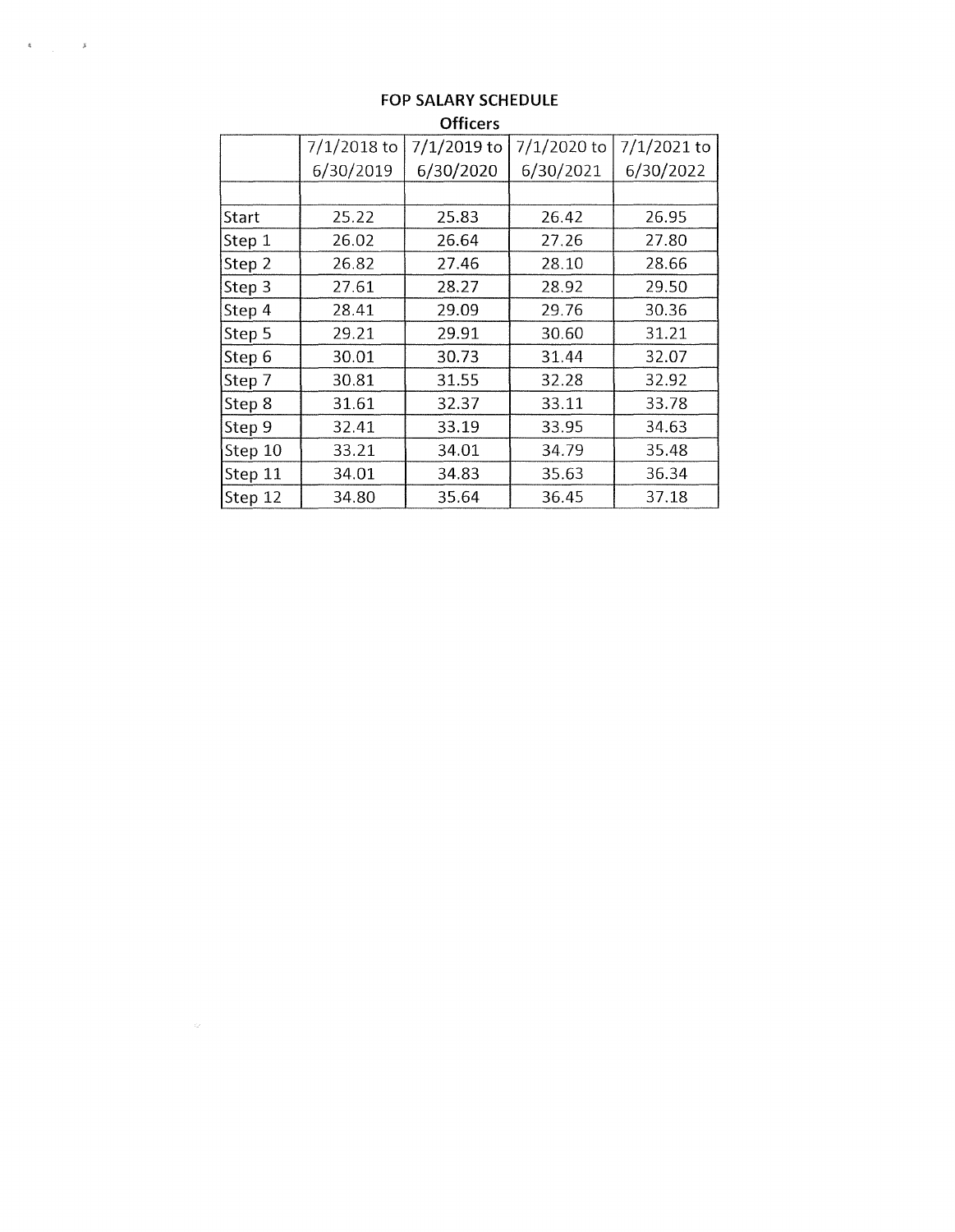|         | $7/1/2018$ to | 7/1/2019 to | 7/1/2020 to | $7/1/2021$ to |
|---------|---------------|-------------|-------------|---------------|
|         | 6/30/2019     | 6/30/2020   | 6/30/2021   | 6/30/2022     |
|         |               |             |             |               |
| Start   | 31.65         | 32.41       | 33.16       | 33.82         |
| Step 1  | 32.44         | 33.22       | 33.98       | 34.66         |
| Step 2  | 33.23         | 34.03       | 34.81       | 35.51         |
| Step 3  | 34.02         | 34.84       | 35.64       | 36.35         |
| Step 4  | 34.81         | 35.65       | 36.47       | 37.19         |
| Step 5  | 35.60         | 36.45       | 37.29       | 38.04         |
| Step 6  | 36.39         | 37.26       | 38.12       | 38.88         |
| Step 7  | 37.18         | 38.07       | 38.95       | 39.73         |
| Step 8  | 37.97         | 38.88       | 39.78       | 40.57         |
| Step 9  | 38.76         | 39.69       | 40.60       | 41.42         |
| Step 10 | 39.55         | 40.50       | 41.43       | 42.26         |
| Step 11 | 40.34         | 41.31       | 42.26       | 43.10         |
| Step 12 | 41.14         | 42.13       | 43.10       | 43.96         |

#### **FOP SALARY SCHEDULE Sergeants**

 $\label{eq:3.1} \begin{array}{ccccc} \mathfrak{E} & & & \mathfrak{E} \\ & & & \mathfrak{E} \\ & & & \mathfrak{E} \end{array}$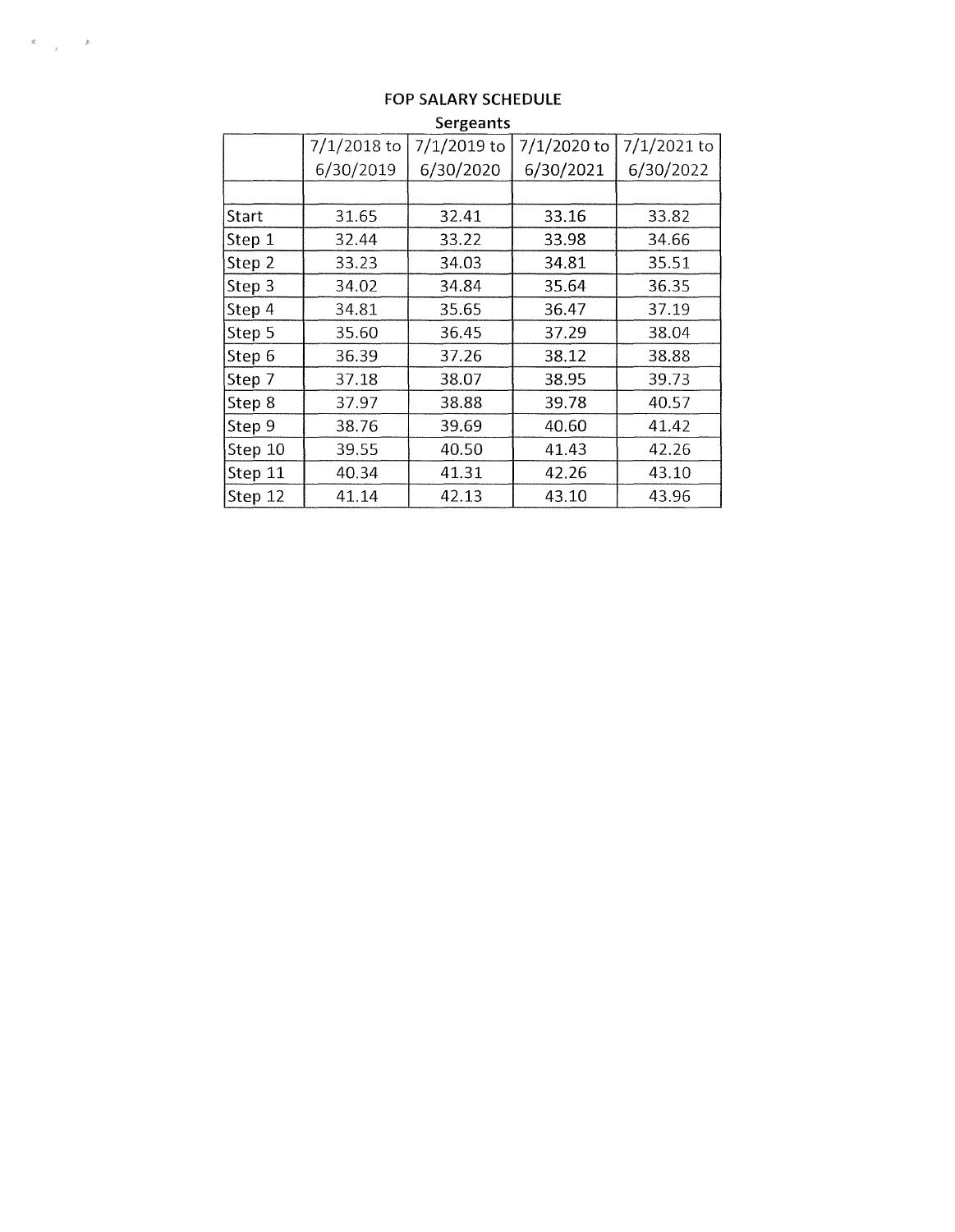|         | CSO           |             |             |             |  |
|---------|---------------|-------------|-------------|-------------|--|
|         | $7/1/2018$ to | 7/1/2019 to | 7/1/2020 to | 7/1/2021 to |  |
|         | 6/30/2019     | 6/30/2020   | 6/30/2021   | 6/30/2022   |  |
|         |               |             |             |             |  |
| Start   | 22.55         | 23.09       | 23.62       | 24.09       |  |
| Step 1  | 23.23         | 23.79       | 24.33       | 24.82       |  |
| Step 2  | 23.91         | 24.48       | 25.05       | 25.55       |  |
| Step 3  | 24.59         | 25.18       | 25.76       | 26.27       |  |
| Step 4  | 25.27         | 25.88       | 26.47       | 27.00       |  |
| Step 5  | 25.95         | 26.57       | 27.18       | 27.73       |  |
| Step 6  | 26.63         | 27.27       | 27.90       | 28.45       |  |
| Step 7  | 27.31         | 27.97       | 28.61       | 29.18       |  |
| Step 8  | 27.99         | 28.66       | 29.32       | 29.91       |  |
| Step 9  | 28.67         | 29.36       | 30.03       | 30.63       |  |
| Step 10 | 29.35         | 30.05       | 30.75       | 31.36       |  |
| Step 11 | 30.03         | 30.75       | 31.46       | 32.09       |  |
| Step 12 | 30.71         | 31.45       | 32.17       | 32.81       |  |

#### **FOP SALARY SCHEDULE**

 $\begin{array}{ccccc} \mathbf{g} & & \mathbf{g} & \\ & \mathbf{g}_{\mathcal{A},\mathcal{A}} & & \mathbf{g}_{\mathcal{A},\mathcal{A}} \end{array}$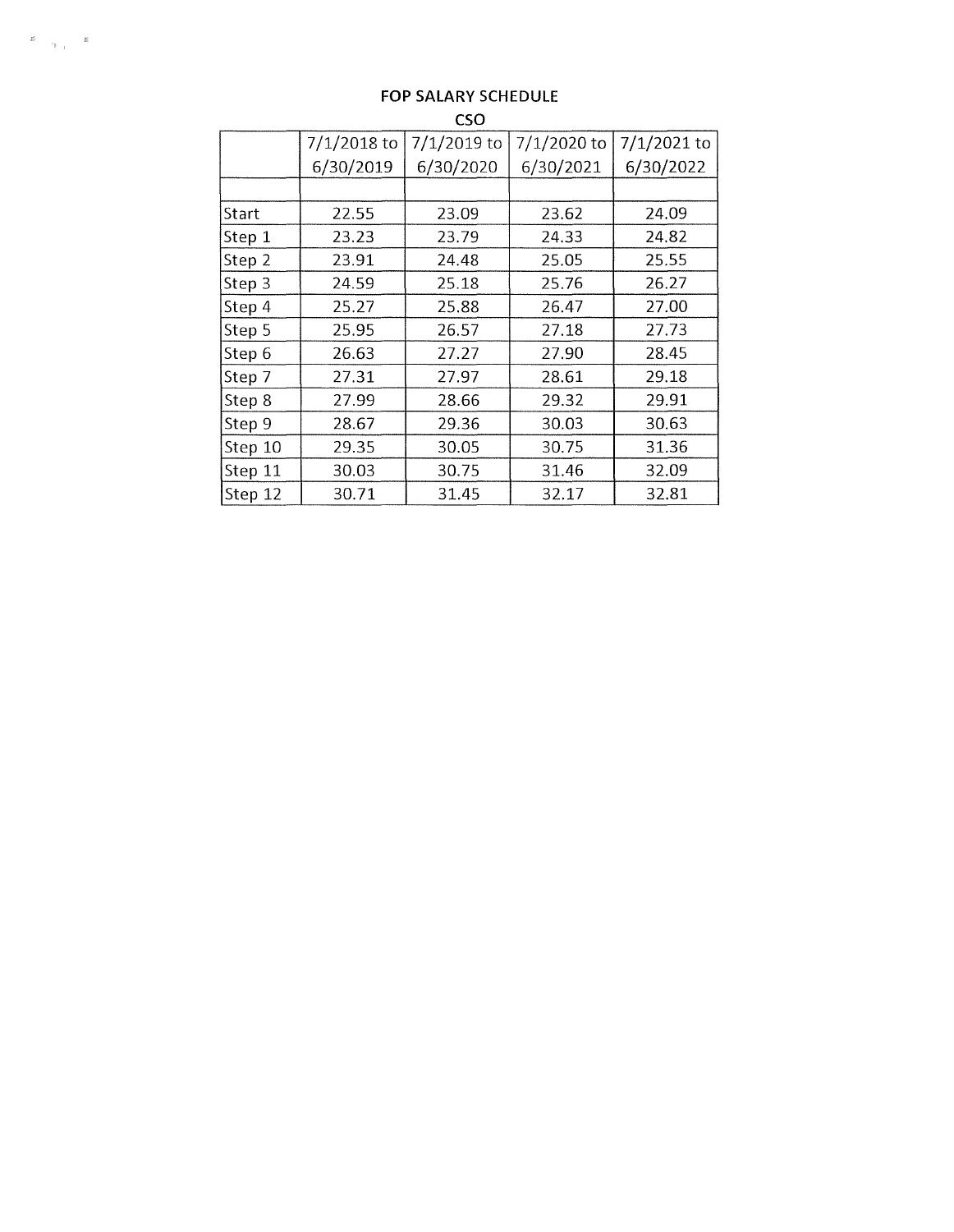|         | $7/1/2018$ to | 7/1/2019 to | 7/1/2020 to | 7/1/2021 to |
|---------|---------------|-------------|-------------|-------------|
|         | 6/30/2019     | 6/30/2020   | 6/30/2021   | 6/30/2022   |
|         |               |             |             |             |
| Start   | 19.80         | 20.28       | 20.74       | 21.16       |
| Step 1  | 20.39         | 20.88       | 21.36       | 21.79       |
| Step 2  | 20.98         | 21.48       | 21.98       | 22.42       |
| Step 3  | 21.57         | 22.09       | 22.60       | 23.05       |
| Step 4  | 22.16         | 22.69       | 23.21       | 23.68       |
| Step 5  | 22.75         | 23.30       | 23.83       | 24.31       |
| Step 6  | 23.34         | 23.90       | 24.45       | 24.94       |
| Step 7  | 23.93         | 24.50       | 25.07       | 25.57       |
| Step 8  | 24.52         | 25.11       | 25.69       | 26.20       |
| Step 9  | 25.11         | 25.71       | 26.30       | 26.83       |
| Step 10 | 25.70         | 26.32       | 26.92       | 27.46       |
| Step 11 | 26.29         | 26.92       | 27.54       | 28.09       |
| Step 12 | 26.91         | 27.56       | 28.19       | 28.75       |

## **FOP SALARY SCHEDULE Dispatchers**

 $\begin{array}{cc} \mathfrak{g} & \mathfrak{g} \\ & \mathfrak{g} \left( \begin{smallmatrix} 0 \\ 0 \\ 0 \end{smallmatrix} \right) \end{array}$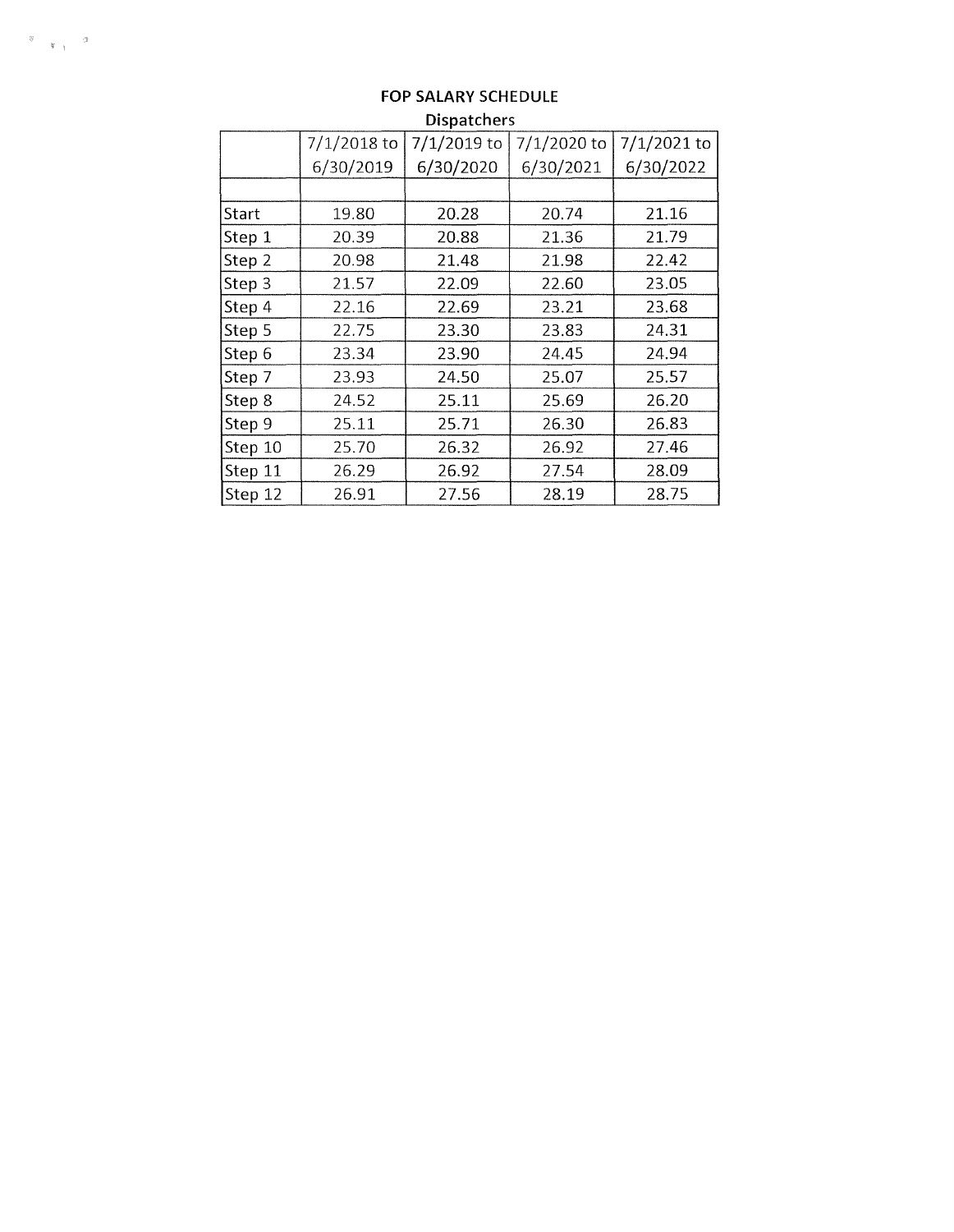**Grievance Form**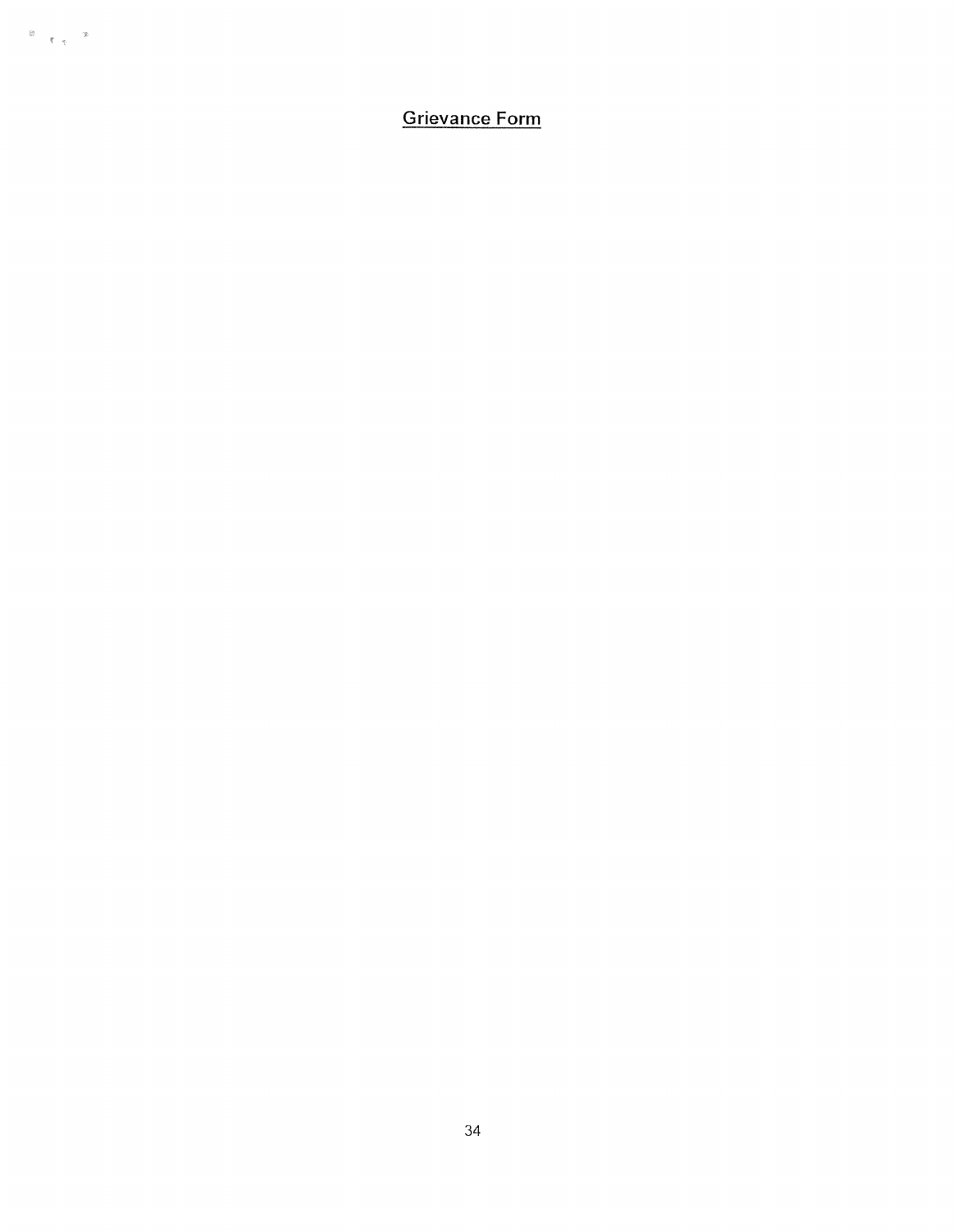|                      | <b>GRIEVANCE</b>                                                                                                                                                                                                                                                                                                                                                   | (use additional sheets where necessary)                                                                                                                                                                                        |
|----------------------|--------------------------------------------------------------------------------------------------------------------------------------------------------------------------------------------------------------------------------------------------------------------------------------------------------------------------------------------------------------------|--------------------------------------------------------------------------------------------------------------------------------------------------------------------------------------------------------------------------------|
| Lodge/Unit No.:      | Year:                                                                                                                                                                                                                                                                                                                                                              | <b>Grievance No.:</b>                                                                                                                                                                                                          |
|                      |                                                                                                                                                                                                                                                                                                                                                                    | Date Filed:                                                                                                                                                                                                                    |
|                      |                                                                                                                                                                                                                                                                                                                                                                    | Department:                                                                                                                                                                                                                    |
|                      |                                                                                                                                                                                                                                                                                                                                                                    | Grievant's Name: Last First                                                                                                                                                                                                    |
|                      |                                                                                                                                                                                                                                                                                                                                                                    |                                                                                                                                                                                                                                |
|                      | <b>STEP ONE</b><br>Date of Incident or Date Knew of Facts Giving Rise to Grievance:                                                                                                                                                                                                                                                                                |                                                                                                                                                                                                                                |
|                      |                                                                                                                                                                                                                                                                                                                                                                    | Article(s)/Sections(s) violated:<br>and all applicable Articles                                                                                                                                                                |
|                      |                                                                                                                                                                                                                                                                                                                                                                    |                                                                                                                                                                                                                                |
|                      |                                                                                                                                                                                                                                                                                                                                                                    |                                                                                                                                                                                                                                |
|                      | Given To: $\qquad \qquad$ Given To:                                                                                                                                                                                                                                                                                                                                | Date:                                                                                                                                                                                                                          |
|                      | Grievant's Signature<br><b>EMPLOYER'S RESPONSE</b>                                                                                                                                                                                                                                                                                                                 | FOP Representative Signature                                                                                                                                                                                                   |
|                      |                                                                                                                                                                                                                                                                                                                                                                    |                                                                                                                                                                                                                                |
|                      |                                                                                                                                                                                                                                                                                                                                                                    | <u> 2000 - Jan Lander, amerikansk politik (d. 1982)</u>                                                                                                                                                                        |
|                      | Employer Representative Signature                                                                                                                                                                                                                                                                                                                                  | Position                                                                                                                                                                                                                       |
|                      | Person to Whom Response Given                                                                                                                                                                                                                                                                                                                                      | Date                                                                                                                                                                                                                           |
|                      | <b>STEP TWO</b>                                                                                                                                                                                                                                                                                                                                                    |                                                                                                                                                                                                                                |
|                      |                                                                                                                                                                                                                                                                                                                                                                    | Reasons for Advancing Grievance: Call Contract Contract Contract Contract Contract Contract Contract Contract Contract Contract Contract Contract Contract Contract Contract Contract Contract Contract Contract Contract Cont |
|                      | Given To: $\qquad \qquad$ $\qquad \qquad$ $\qquad \qquad$ $\qquad \qquad$ $\qquad \qquad$ $\qquad \qquad$ $\qquad \qquad$ $\qquad \qquad$ $\qquad \qquad$ $\qquad \qquad$ $\qquad \qquad$ $\qquad \qquad$ $\qquad$ $\qquad$ $\qquad$ $\qquad$ $\qquad$ $\qquad$ $\qquad$ $\qquad$ $\qquad$ $\qquad$ $\qquad$ $\qquad$ $\qquad$ $\qquad$ $\qquad$ $\qquad$ $\qquad$ | Date:                                                                                                                                                                                                                          |
| Grievant's Signature |                                                                                                                                                                                                                                                                                                                                                                    | FOP Representative Signature                                                                                                                                                                                                   |
|                      |                                                                                                                                                                                                                                                                                                                                                                    | <b>EMPLOYER'S RESPONSE</b>                                                                                                                                                                                                     |
|                      |                                                                                                                                                                                                                                                                                                                                                                    |                                                                                                                                                                                                                                |
|                      | Employer Representative Signature                                                                                                                                                                                                                                                                                                                                  | Position                                                                                                                                                                                                                       |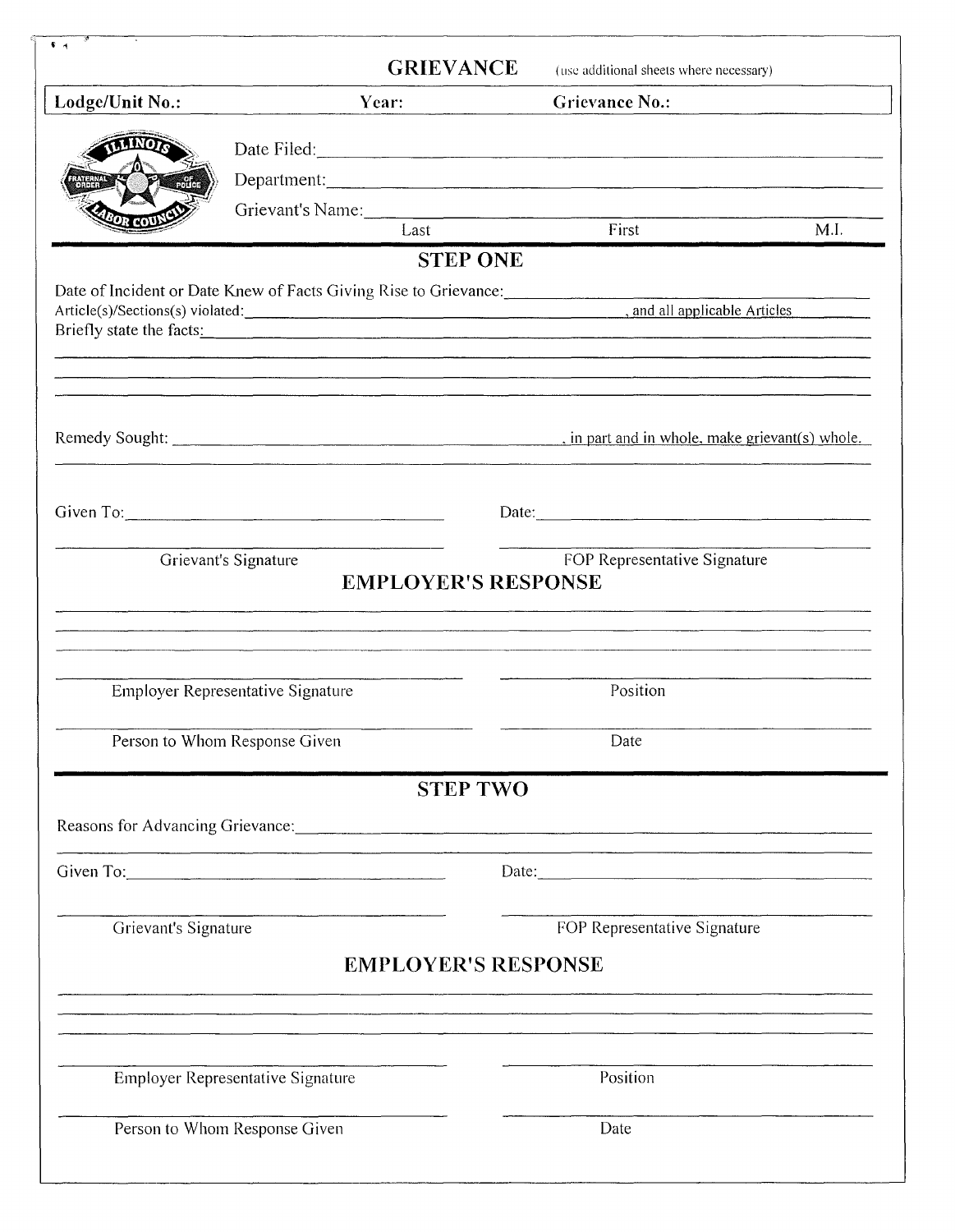| Lodge/Unit No.:                                                                                                                                                                                                                | Year: | <b>Grievance No.:</b>                                                                                                                                                                                                         |  |
|--------------------------------------------------------------------------------------------------------------------------------------------------------------------------------------------------------------------------------|-------|-------------------------------------------------------------------------------------------------------------------------------------------------------------------------------------------------------------------------------|--|
|                                                                                                                                                                                                                                |       | <b>STEP THREE</b><br>Reasons for Advancing Grievance: Manual Community of the Advancement of the Advancing Grievance:                                                                                                         |  |
| Given To: Call Communication of the Communication of the Communication of the Communication of the Communication of the Communication of the Communication of the Communication of the Communication of the Communication of t |       | Date: 2000 and 2000 and 2000 and 2000 and 2000 and 2000 and 2000 and 2000 and 2000 and 2000 and 2000 and 2000 and 2000 and 2000 and 2000 and 2000 and 2000 and 2000 and 2000 and 2000 and 2000 and 2000 and 2000 and 2000 and |  |
| Grievant's Signature                                                                                                                                                                                                           |       | FOP Representative Signature                                                                                                                                                                                                  |  |
|                                                                                                                                                                                                                                |       | <b>EMPLOYER'S RESPONSE</b>                                                                                                                                                                                                    |  |
| Employer Representative Signature                                                                                                                                                                                              |       | Position                                                                                                                                                                                                                      |  |
| Person to Whom Response Given                                                                                                                                                                                                  |       | Date                                                                                                                                                                                                                          |  |
|                                                                                                                                                                                                                                |       | <b>STEP FOUR</b><br><u> 1980 - Anna Carl Barbara, Amerikaansk politiker (d. 1980)</u>                                                                                                                                         |  |
| Given To:                                                                                                                                                                                                                      |       | Date:                                                                                                                                                                                                                         |  |
| Grievant's Signature                                                                                                                                                                                                           |       | FOP Representative Signature                                                                                                                                                                                                  |  |
|                                                                                                                                                                                                                                |       | <b>EMPLOYER'S RESPONSE</b>                                                                                                                                                                                                    |  |
| Employer Representative Signature                                                                                                                                                                                              |       | Position                                                                                                                                                                                                                      |  |
| Person to Whom Response Given                                                                                                                                                                                                  |       | Date                                                                                                                                                                                                                          |  |
|                                                                                                                                                                                                                                |       | REFERRAL TO ARBITRATION by Illinois FOP Labor Council                                                                                                                                                                         |  |
| <b>Person to Whom Referral Given</b>                                                                                                                                                                                           |       | Date                                                                                                                                                                                                                          |  |
| <b>FOP Labor Council Representative</b>                                                                                                                                                                                        |       |                                                                                                                                                                                                                               |  |
|                                                                                                                                                                                                                                |       |                                                                                                                                                                                                                               |  |